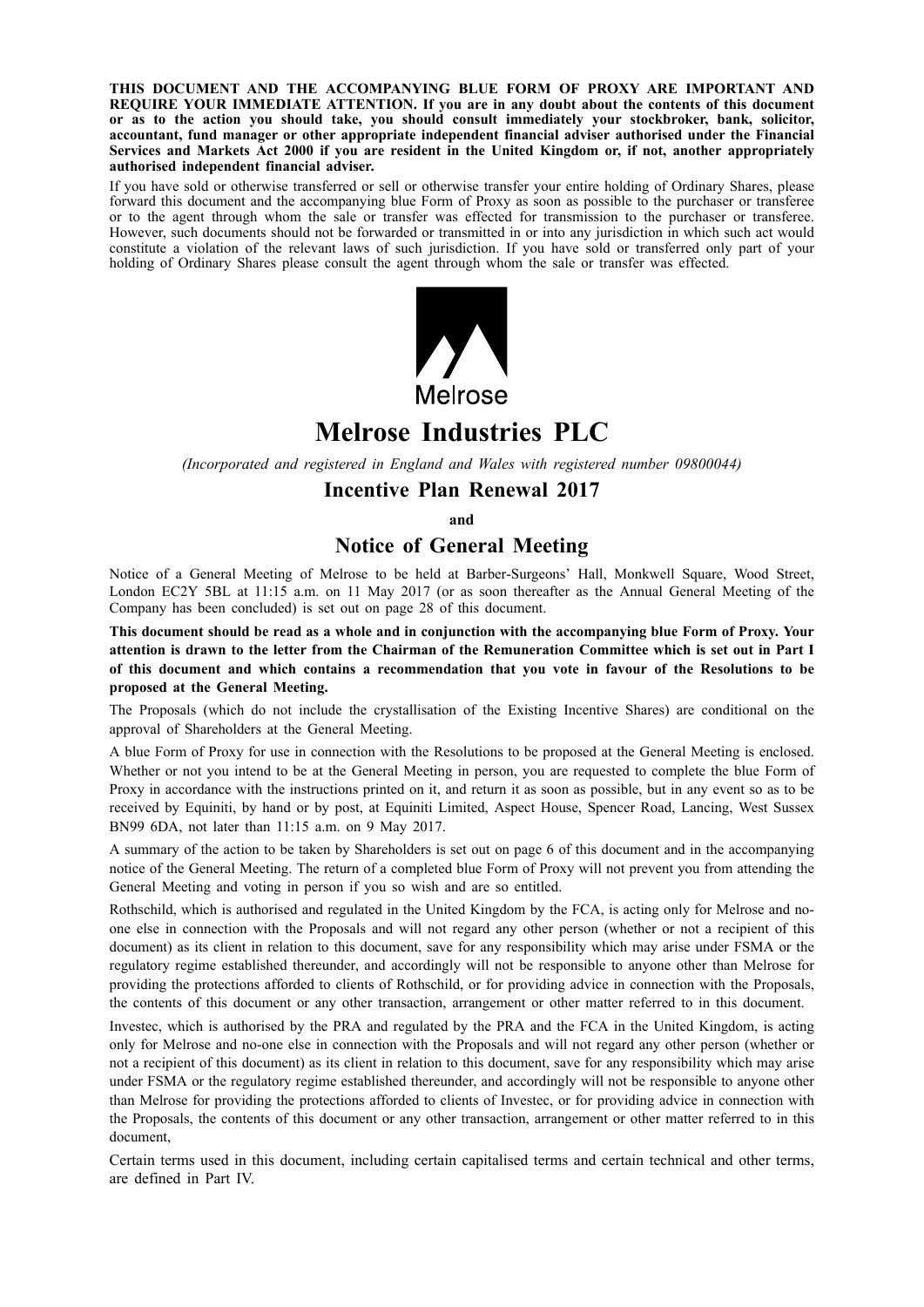# **CONTENTS**

|                                                                  | Page |
|------------------------------------------------------------------|------|
|                                                                  |      |
| PART I LETTER FROM THE CHAIRMAN OF THE REMUNERATION COMMITTEE OF |      |
|                                                                  |      |
|                                                                  |      |
|                                                                  |      |
| <b>PART IV DEFINITIONS <i>CONSTRUCTIONS</i></b>                  |      |
|                                                                  |      |
|                                                                  |      |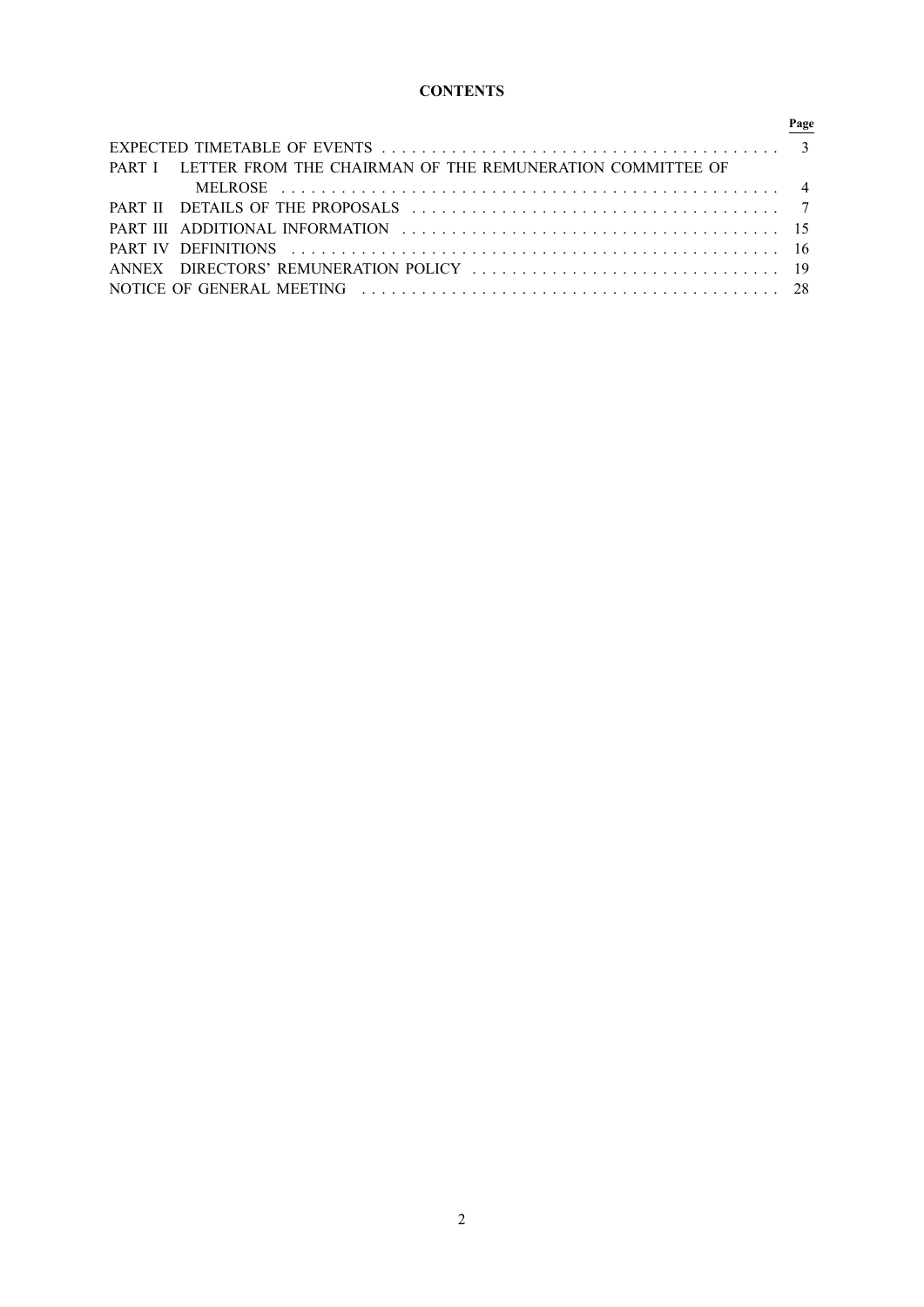# **EXPECTED TIMETABLE OF EVENTS**

|                                                                                                       | 2017        |
|-------------------------------------------------------------------------------------------------------|-------------|
| Latest time and date for receipt of blue Form of Proxy for General Meeting . 11:15 a.m. on 9 May 2017 |             |
|                                                                                                       |             |
| "trigger date" for Crystallisation of Existing Incentive Shares                                       | 31 May 2017 |
| New Ordinary Shares arising on Crystallisation of Existing Incentive Shares                           |             |
| admitted to the Official List and admitted to trading on the London Stock                             |             |
|                                                                                                       |             |
|                                                                                                       | 31 May 2017 |
|                                                                                                       |             |

N.B. All dates are subject to change.

References to times in this document are to London time. If any of the above times or dates should change, the revised times and/or dates will be notified to Shareholders by an announcement on an RIS.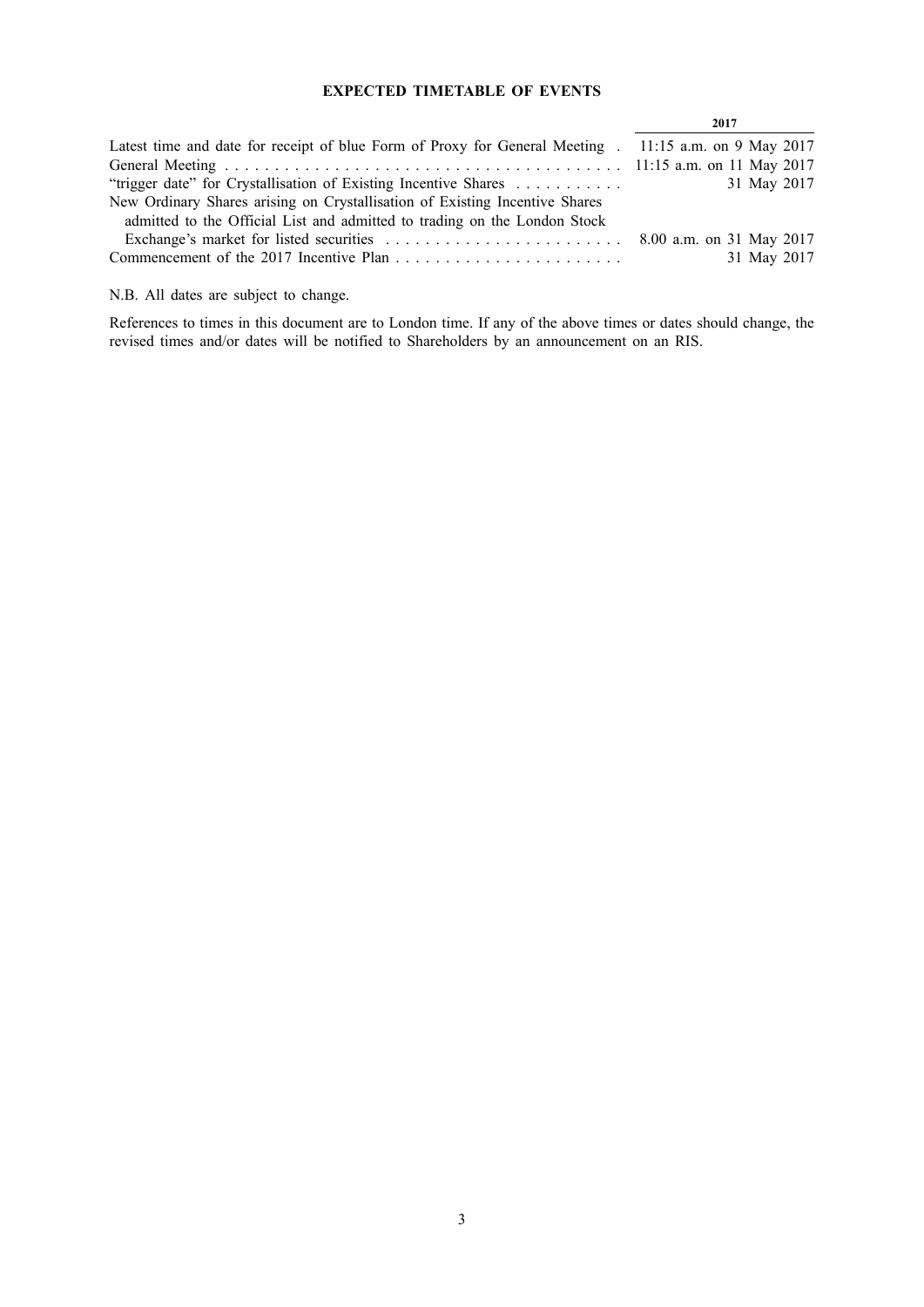### **PART I LETTER FROM THE CHAIRMAN OF THE REMUNERATION COMMITTEE OF MELROSE**



*Registered in England and Wales, Registration No. 09800044*

Christopher Miller *(Executive Chairman)* 11th Floor The Colmore Building, David Roper *(Executive Vice Chairman)* Colmore Circus Queensway, Simon Peckham *(Chief Executive)* Birmingham, Geoffrey Martin *(Group Finance Director)* Birmingham, Birmingham, Birmingham, Birmingham, Birmingham, Birmingham, Birmingham, Birmingham, Birmingham, Birmingham, Birmingham, B **Geoffrey Martin** *(Group Finance Director)* John Grant *(Senior Non-Executive Director)* Justin Dowley *(Non-Executive Director)* Liz Hewitt *(Non-Executive Director)* David Lis *(Non-Executive Director)*

*Directors: Registered office:*

7 April 2017

Dear Shareholder,

### **INCENTIVE PLAN RENEWAL 2017**

# **1. Introduction**

As noted in the July 2016 circular seeking shareholder approval for the Nortek Inc. acquisition and related rights issue, Melrose is due to renew its long-term incentive arrangements on crystallisation of the current incentive plan on 31 May 2017.

Melrose's philosophy is that remuneration should be simple and transparent, support the delivery of the Melrose value creation strategy and pay only for performance. Its long-term incentive arrangements have applied since Melrose was floated in 2003 and have been regularly renewed with shareholder approval since then. Consistent with Melrose's remuneration principles, they are intended to align management's incentive arrangements directly with the interests of Shareholders by linking remuneration specifically to Shareholder value.

Since its first acquisition in 2005, Melrose has demonstrated an excellent track record, including:

- generating a total net shareholder value increase of £4.9 billion, given the current market capitalisation of £4.2 billion;
- maintaining an average annual return on investment of 26 per cent.; and
- producing a gross return of approximately £17.79 for Shareholders who invested £1 at the time of its first acquisition in 2005.\*

The current Melrose incentive plan is based on value created since March 2012 and is due to crystallise on 31 May 2017. Although the actual value will be determined at crystallisation, to provide Shareholders with an indication of the success of the current incentive plan, as at 31 March 2017, Melrose's management have created £3.4 billion in value for shareholders, equating to an average annual return of 22 per cent. and a return on original equity invested of approximately three times. In the view of your Board and the Remuneration Committee, this validates the incentive arrangements as a highly effective and essential mechanism in establishing the necessary environment for management to produce the significant returns enjoyed by Shareholders to date.

All calculations in this and the next paragraph are based on the average closing middle market quotation of an Ordinary Share as derived from the Daily Official List on 31 March 2017 and assume a continuous shareholding and participation in every fundraising, capital return and dividend receipt pro rata to ownership.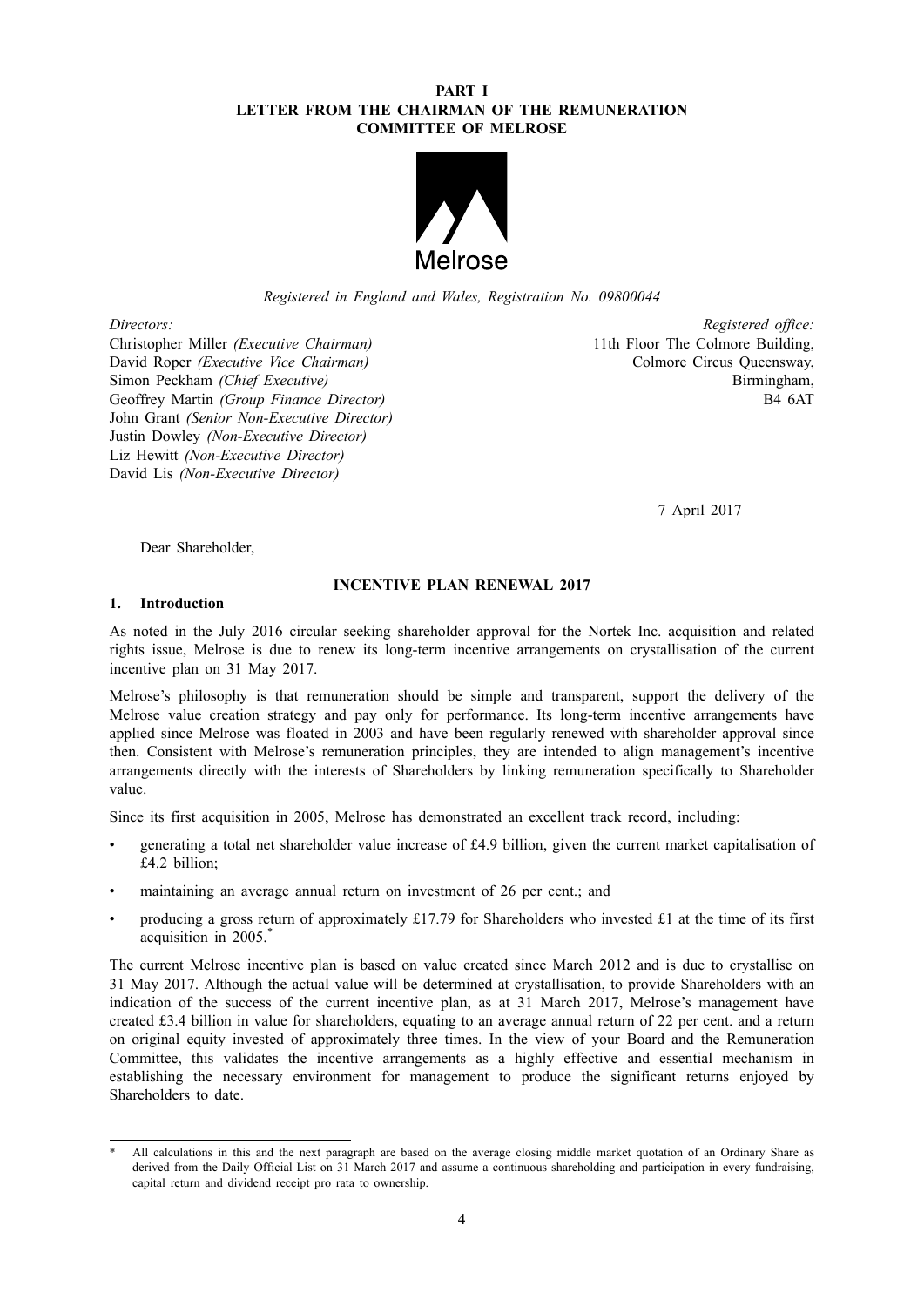#### **2. 2017 Incentive Plan**

The proposed replacement incentive plan is on the same economic principles as the current incentive plan, namely that participants will again be entitled to 7.5 per cent. of the increase in value of the Company during its Performance Period (after applying the prior charge of RPI plus 2 per cent. per annum and adjusting for dividends and capital returns). Further details of these economic principles are set out in paragraph 1 of Part II of this document. However, it is proposed that the replacement incentive plan will also include additional shareholder focused features as follows:

- (i) the total duration of the replacement plan is five years, split between a three-year Performance Period (after which it will crystallise and the next incentive plan will be established) and a further two-year Holding Period. This brings the replacement plan more into line with market norms and aligns the Performance Period with the relevant directors' remuneration policy period;
- (ii) instead of a single lump sum allocated on commencement, allocations of interests in the replacement plan will be phased throughout the Performance Period, as determined by the Remuneration Committee; and
- (iii) executive Directors will be subject to malus provisions during the Performance Period and to clawback provisions for the duration of the subsequent Holding Period.

In addition, the proposed rights of the Incentive Shares to be contained in the articles of association of the Company, as set out in Resolution 1, do not specify the "Commencement Date" and the "Trigger Date" for the 2017 Incentive Plan. These dates are specified in Resolution 2 and are 31 May 2017 and 31 May 2020, respectively. A new series of Incentive Shares can therefore be issued for any future renewal of the incentive arrangements of the Company, with the relevant "Commencement Date" and "Trigger Date" to be specified in a resolution of the Company at the relevant time, so that Shareholder approval will continue to be required and obtained for such future renewals, but without the need for the Articles to be amended.

A consequence of allocations of interests being phased is that the vesting provisions will, subject to Shareholder approval, be amended to provide that each Option (or, if relevant, each 2017 Incentive Share) will vest for "good leavers" (including on normal retirement) 12 months after the award of the relevant Option, rather than vesting on a straight line basis over the term of the 2017 Incentive Plan.

Your Board and the Remuneration Committee strongly believe that this simple and transparent incentive framework is aligned with the Company's value creation strategy and that the remuneration arrangements are tailored to the culture and strategy of the Company, in paying only for performance. Accordingly, the Remuneration Committee recommends the adoption of the replacement incentive plan, on the terms set out in this document.

### **3. Background information on Existing Incentive Share Crystallisation**

Background information on and details of the Existing Incentive Share Crystallisation are set out in paragraph 2 of Part II of this document.

### **4. General Meeting**

Your approval is being sought for the creation of and the grant of options over the 2017 Incentive Shares for the purposes of the 2017 Incentive Plan.

A General Meeting, notice of which is set out at the end of this document, has been convened for 11:15 a.m. (or as soon thereafter as the Annual General Meeting of the Company has been concluded) on 11 May 2017 for this purpose. A blue Form of Proxy to be used in connection with the General Meeting is enclosed with this document.

At the General Meeting the following resolutions will be proposed in connection with the proposed creation of and the grant of options over the 2017 Incentive Shares, of which Resolutions 1, 4 and 5 shall be proposed as special resolutions and Resolutions 2 and 3 shall be proposed as ordinary resolutions:

- (i) to amend the Articles in order to establish a new share incentive plan by creating a new class of Incentive Shares on a similar economic basis to the Existing Incentive Shares (Resolution 1);
- (ii) to approve the grant of options over Incentive Shares and authorise the Directors to grant options over up to 50,000 Incentive Shares with a "Commencement Date" of 31 May 2017 and a "Trigger Date" of 31 May 2020, to be referred to as "2017 Incentive Shares" (Resolution 2);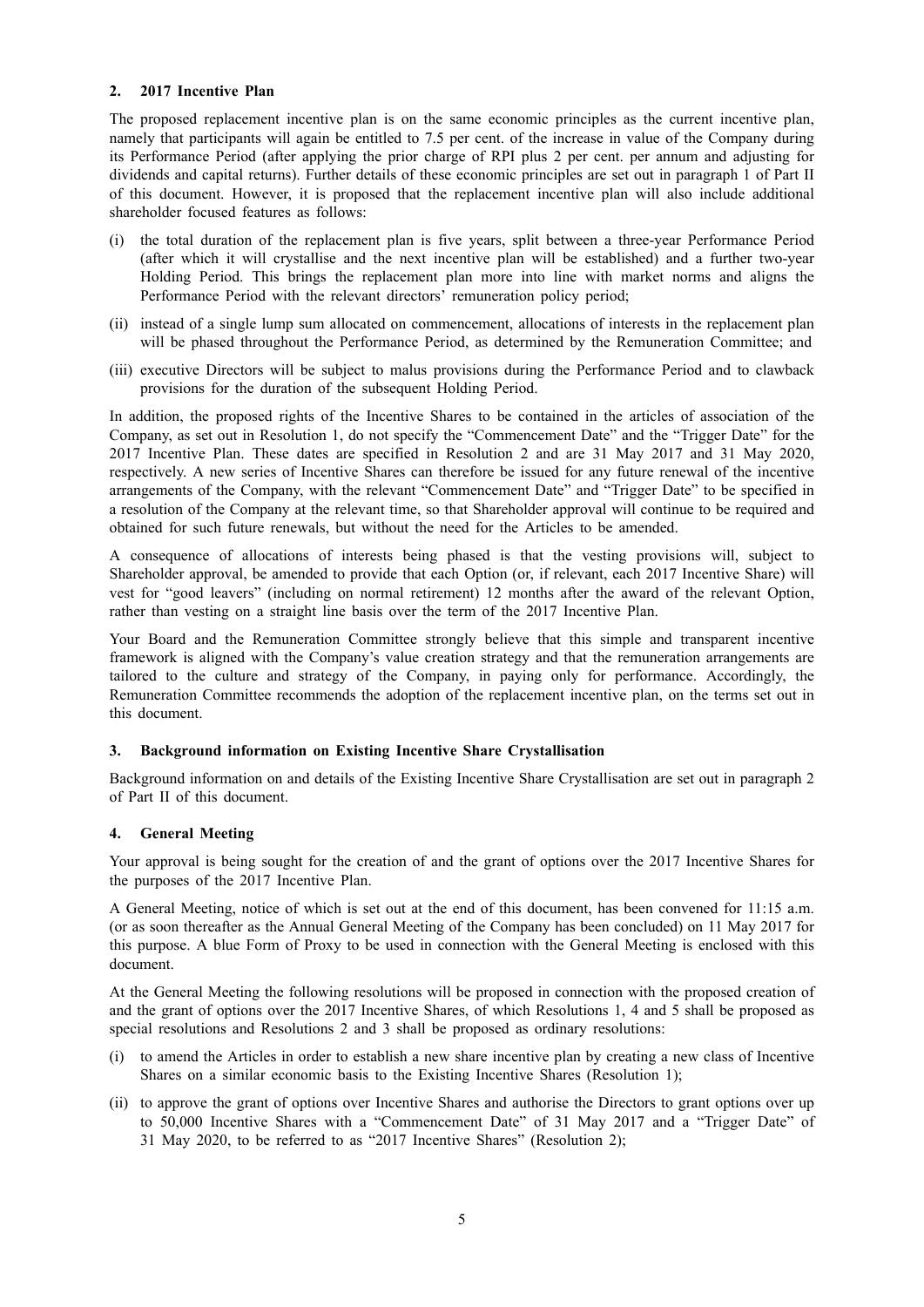- (iii) to approve the adoption of a new Directors' Remuneration Policy as set out in the Annex to this document, in order to include the 2017 Incentive Plan and to allow for the grant of options over the 2017 Incentive Shares (Resolution 3); and
- (iv) to approve the off-market buyback by the Company of Incentive Shares or Ordinary Shares (as the case may be) for the purposes of the malus and clawback provisions (Resolution 4).

In addition, a special resolution will be proposed to authorise the Company, in accordance with the Act, to purchase the 2012 Deferred Shares arising on crystallisation of the Existing Incentive Shares pursuant to the terms of a draft contract to be entered into between the Company and the Company Secretary for an aggregate consideration of one penny (Resolution 5).

Further details of the Resolutions are set out in Part II of this document. Resolution 2 is conditional upon Resolutions 1 and 3 being passed and Resolution 3 is conditional upon Resolutions 1 and 2 being passed. Resolutions 4 and 5 are not inter-conditional with Resolutions 1, 2 or 3.

#### **5. Further information**

Your attention is drawn to the remaining parts of this document which contain further information on Melrose and the Proposals.

#### **6. Action to be taken**

A blue Form of Proxy for use at the General Meeting is enclosed. Whether or not you intend to be present at the meeting, you are requested to complete, sign and return the blue Form of Proxy to Equiniti, by hand or by post, at Equiniti Limited, Aspect House, Spencer Road, Lancing, West Sussex BN99 6DA, as soon as possible but in any event **so as to be received no later than 11:15 a.m. on 9 May 2017.**

The completion and return of a blue Form of Proxy will not prevent you from attending the meeting and voting in person if you wish to do so.

#### **7. Recommendation**

**The Board, which has been so advised by Rothschild, considers the Proposals to be fair and reasonable as far as Shareholders are concerned. In providing advice to the Board, Rothschild has taken into account the commercial assessments of the Board.**

**The Board considers the Proposals to be in the best interests of Shareholders as a whole and recommends that you vote in favour of the Resolutions at the General Meeting.**

**Christopher Miller, David Roper, Simon Peckham and Geoffrey Martin, who are holders of Existing Options over Existing Incentive Shares and are proposed to be holders of Options over 2017 Incentive Shares, have interests in relation to the Proposals and accordingly have not taken part in the Board's consideration of the Proposals.**

**As interested parties, Christopher Miller, David Roper, Simon Peckham and Geoffrey Martin will not vote on the Resolutions and have each undertaken to take all reasonable steps to ensure that their associates (as defined in the Listing Rules) will not vote on the Resolutions at the General Meeting.**

Yours faithfully

Wonley

Justin Dowley *Chairman of the Remuneration Committee*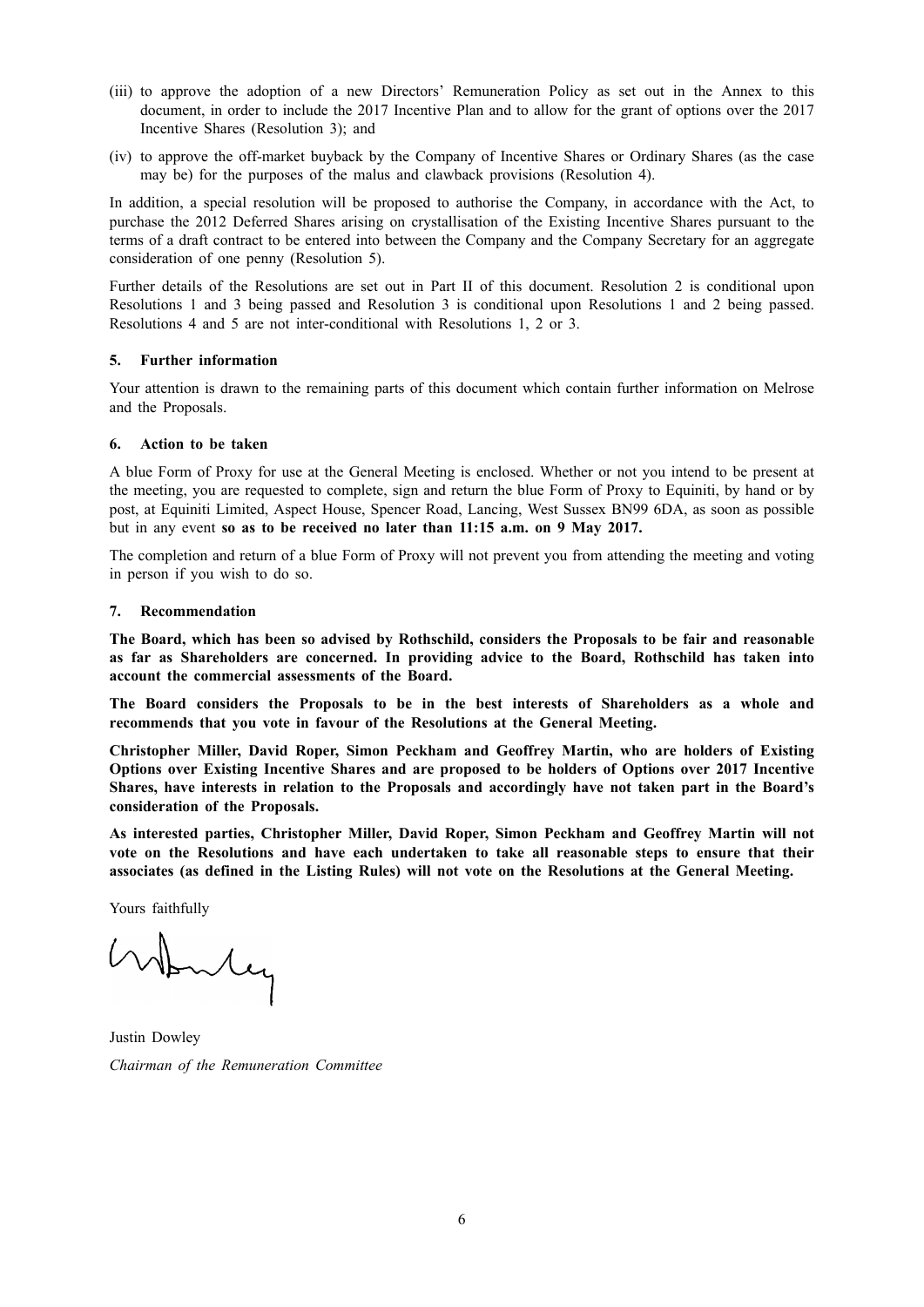#### **PART II DETAILS OF THE PROPOSALS**

The following sets out further details of the proposals to (a) amend Melrose's Articles in order to create the Incentive Shares; (b) permit the grant of options over the 2017 Incentive Shares and adopt a new Directors' Remuneration Policy accordingly; and (c) allow for the Company to purchase the 2012 Deferred Shares arising from the crystallisation of the Existing Incentive Shares. Shareholders will be asked to approve these proposals by voting in favour of the Resolutions to be proposed at the General Meeting.

#### **1. Creation of and grant of Options over the 2017 Incentive Shares**

Following the crystallisation of the Existing Incentive Shares, the Board proposes to create and grant options over a class of Incentive Shares which, for the purposes of the 2017 Incentive Plan, shall have a "Commencement Date" of 31 May 2017 and a "Trigger Date" of 31 May 2020, being the "Performance Period" of the 2017 Incentive Plan.

On 31 May 2020, being the "Trigger Date" for the purposes of the 2017 Incentive Plan, the relevant 2017 Incentive Shares shall crystallise and holders shall be entitled to receive a dividend in respect of the 2017 Incentive Shares held by them on such date or, if the Remuneration Committee so determines, in lieu of some or all of such dividend, to convert such 2017 Incentive Shares into Ordinary Shares, in each case in accordance with the formula to be set out in Melrose's Articles.

The crystallisation formula for the 2017 Incentive Shares is based upon the same economic principles as the current formula for the Existing Incentive Shares, save that the new 2017 Incentive Plan will have a Performance Period of three years followed by a Holding Period of two years (as further described below), in order to better align the plan with market practice and the term of the Directors' Remuneration Policy. Those principles are as follows:

- (i) the potential reward under the new 2017 Incentive Plan is 7.5 per cent. of the increase in index-adjusted value from and including 31 May 2017, the trigger date for the Existing Incentive Shares, to (but excluding) 31 May 2020, being the Trigger Date for the 2017 Incentive Shares for the purposes of the 2017 Incentive Plan, absent a Change of Control or winding up;
- (ii) the level of initial invested capital, against which to measure such increase in value, will be the deemed market capitalisation of the Company based on the average share price for the 40 business days up to the business day prior to 31 May 2017, the trigger date for the Existing Incentive Shares. This figure will be increased by Ordinary Share Costs less any Returns (each as defined in and calculated in accordance with the rights to be attached to the 2017 Incentive Shares as set out in articles  $6(C)(iii)$  and  $6(C)(iv)$ , respectively), in each case from and including the trigger date for the Existing Incentive Shares, with each resulting amount being increased by RPI plus 2 per cent. per annum to (but excluding) 31 May 2020, being the Trigger Date for the 2017 Incentive Shares for the purposes of the 2017 Incentive Plan. Where Ordinary Shares are issued to one or more sellers in connection with an acquisition, the cost of those Ordinary Shares for the purposes of the calculation of Ordinary Share Costs will be measured using the average share price for the 10 business days prior to and including the business day immediately preceding the date of announcement of such acquisition. This provides greater certainty and differs from the existing incentive plan, for which such calculation would be based on the share price for the 10 business days from and including the date on which such Ordinary Shares are admitted to trading;
- (iii) the number of new shares to which holders of 2017 Incentive Shares may be entitled, in aggregate, on a future crystallisation will be subject to a cap equivalent to 5 per cent. of the total number of Ordinary Shares in issue on the trigger date for the Existing Incentive Shares, plus 5 per cent. of any new Ordinary Shares issued or created prior to 31 May 2020, being the Trigger Date for the 2017 Incentive Shares for the purposes of the 2017 Incentive Plan (including those Ordinary Shares resulting from the Existing Incentive Share Crystallisation); and
- (iv) the Remuneration Committee has discretion in circumstances where the crystallisation calculation for the new 2017 Incentive Plan would produce an anomalous result.

The 2017 Incentive Shares to be issued (or over which Options have been or will be granted) for the purposes of the 2017 Incentive Plan (as with the Existing Incentive Shares) will also crystallise early on a Change of Control event or a winding-up of the Company (other than any change of control in relation to a reorganisation or reconstruction of the Company's share capital which results in the Company being controlled by a new company ("**New Company**") in which at least 90 per cent. of the share capital of the New Company is owned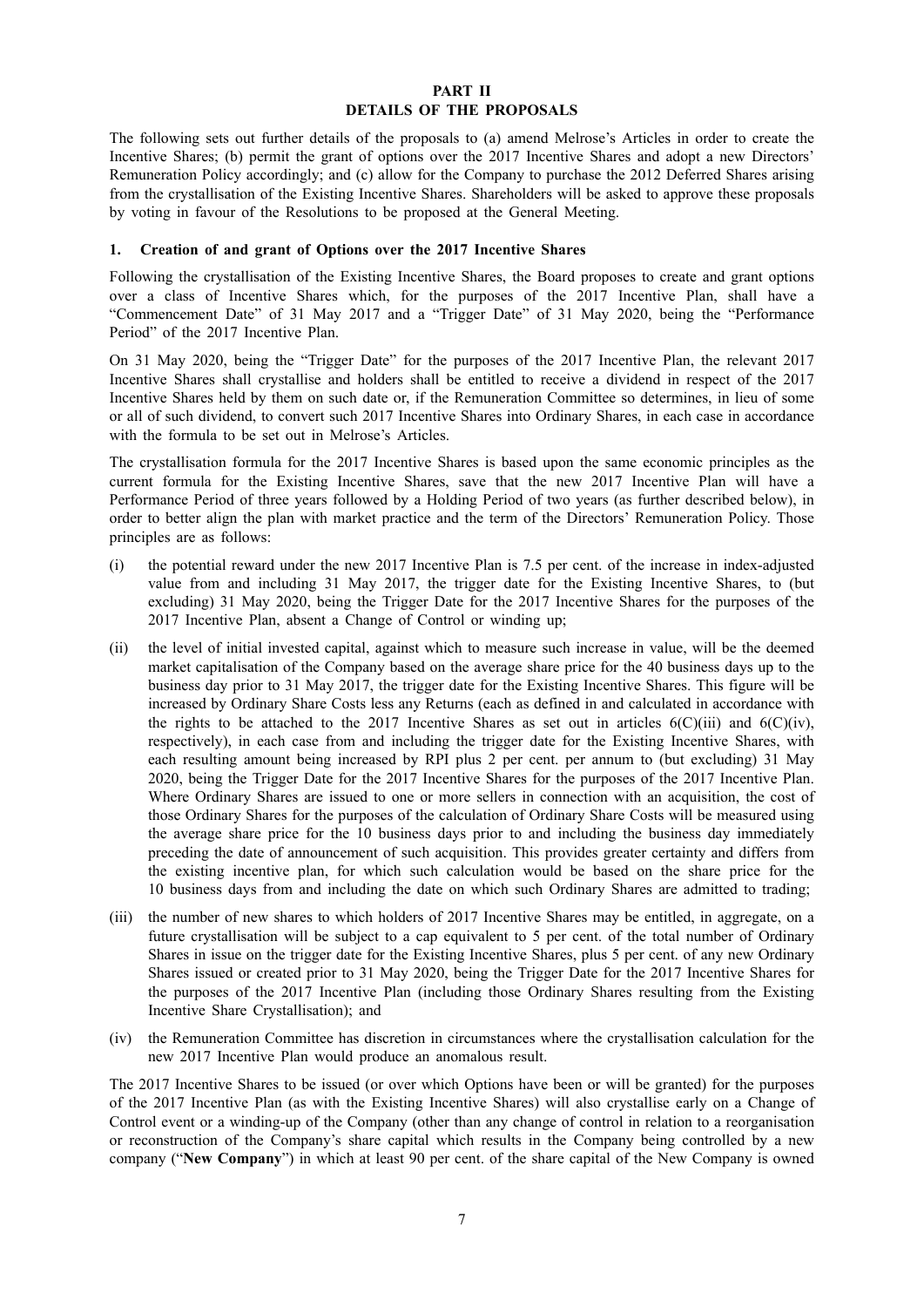by the same persons who immediately before such reorganisation or reconstruction were shareholders in the Company).

The proposed rights of the Incentive Shares to be contained in the articles of association of the Company, as set out in Resolution 1, do not specify the "Commencement Date" and the "Trigger Date" for the 2017 Incentive Plan. These dates are specified in Resolution 2 and are 31 May 2017 and 31 May 2020, respectively. A new series of Incentive Shares can therefore be issued for any future renewal of the incentive arrangements of the company, with the relevant "Commencement Date" and "Trigger Date" to be specified in a resolution of the Company at the relevant time, so that shareholder approval will continue to be required and obtained for such future renewals, but without the need for the Articles to be amended.

The Holding Period will apply from crystallisation of the 2017 Incentive Shares on 31 May 2020, until 31 May 2022 (inclusive) (the "**Holding Period**"). During this time (i) the executive Directors will be required to retain all of the new Ordinary Shares which they will receive following the crystallisation of the 2017 Incentive Shares on 31 May 2020, other than any such Ordinary Shares sold in order to make adequate provision for any tax liability which may arise in connection with such crystallisation; and (ii) all other participants will be required to retain at least half of the remaining number of new Ordinary Shares which they will receive following the crystallisation of the 2017 Incentive Shares on 31 May 2020, after deducting any Ordinary Shares sold in order to make adequate provision for any tax liability which may arise in connection with such crystallisation, in each case subject to, and in accordance with, the terms of the Company's share retention policy, which provides for the number of Ordinary Shares to be adjusted in the event of a bonus issue or any sub-division or consolidation of the Ordinary Shares. If a cash dividend is paid on the 2017 Incentive Shares, rather than a conversion into Ordinary Shares being effected, the clawback provisions will apply to the net cash amount received by executive Directors (and payment of tax) and therefore the Holding Period will also effectively apply to such cash amounts.

In previous incentive share plans of the Company awards have been granted over a large majority of the entitlements at the commencement of the plan. For the new 2017 Incentive Plan, it is envisaged that a smaller proportion will be issued at the outset, with additional awards expected to be made each year, throughout the Performance Period. Accordingly, Options have been granted over only 16,542 2017 Incentive Shares with effect from 31 May 2017, conditional on the amendments to the Articles provided for in Resolution 1 coming into effect and the passing of Resolutions 2 and 3, to certain employees, including the executive Directors and certain senior management employees of Melrose as set out in paragraph 3 below. The grant of such Options has been approved by the Remuneration Committee and will not be pensionable. It is envisaged that the remainder of the Options will be granted throughout the term of the 2017 Incentive Plan.

A consequence of fewer Options being granted at the commencement of the new 2017 Incentive Plan is that the vesting provisions will, subject to Shareholder approval, be amended to provide that each Option (or, if relevant, each 2017 Incentive Share) will vest for "good leavers" (which will include those retiring at or above 65 years of age) 12 months after the award of the relevant Option, rather than vesting on a straight line basis over the term of the incentive plan.

In addition, it is proposed that the terms of the 2017 Incentive Plan will include malus and clawback provisions, pursuant to which the Remuneration Committee may cancel unvested Options (and, if relevant, "clawback" unvested 2017 Incentive Shares) held by the executive Directors during the Performance Period or "clawback" certain Ordinary Shares held by the executive Directors during the Holding Period, following the crystallisation of the 2017 Incentive Plan.

The proposed malus and clawback provisions will apply in the event that there has been (i) a material misstatement of financial results that, in the reasonable opinion of the Remuneration Committee, has a material negative effect; (ii) material miscalculation of any performance measure on which crystallisation of the 2017 Incentive Plan was calculated (where clawback arises following 31 May 2020); and/or (iii) gross misconduct by the relevant executive Director.

In the event that the malus and clawback provisions are triggered during the Performance Period of the 2017 Incentive Plan, the Remuneration Committee may, at its discretion, cancel the Unvested Portion (as defined in the terms of the Options) of the Options held by the relevant executive Director for nil consideration and/or the relevant executive Director may be required to transfer to an employee share ownership trust or to the Company (or as the Remuneration Committee may otherwise direct) his unvested 2017 Incentive Shares at nominal value. In the event that the clawback provisions are triggered during the Holding Period, the Remuneration Committee may, at its discretion, require that the relevant executive Director (i) pay to the Company an amount no greater than any dividend received on crystallisation of the 2017 Incentive Shares, less the amount of any tax paid in relation to that dividend; and/or (ii) transfer to an employee share ownership trust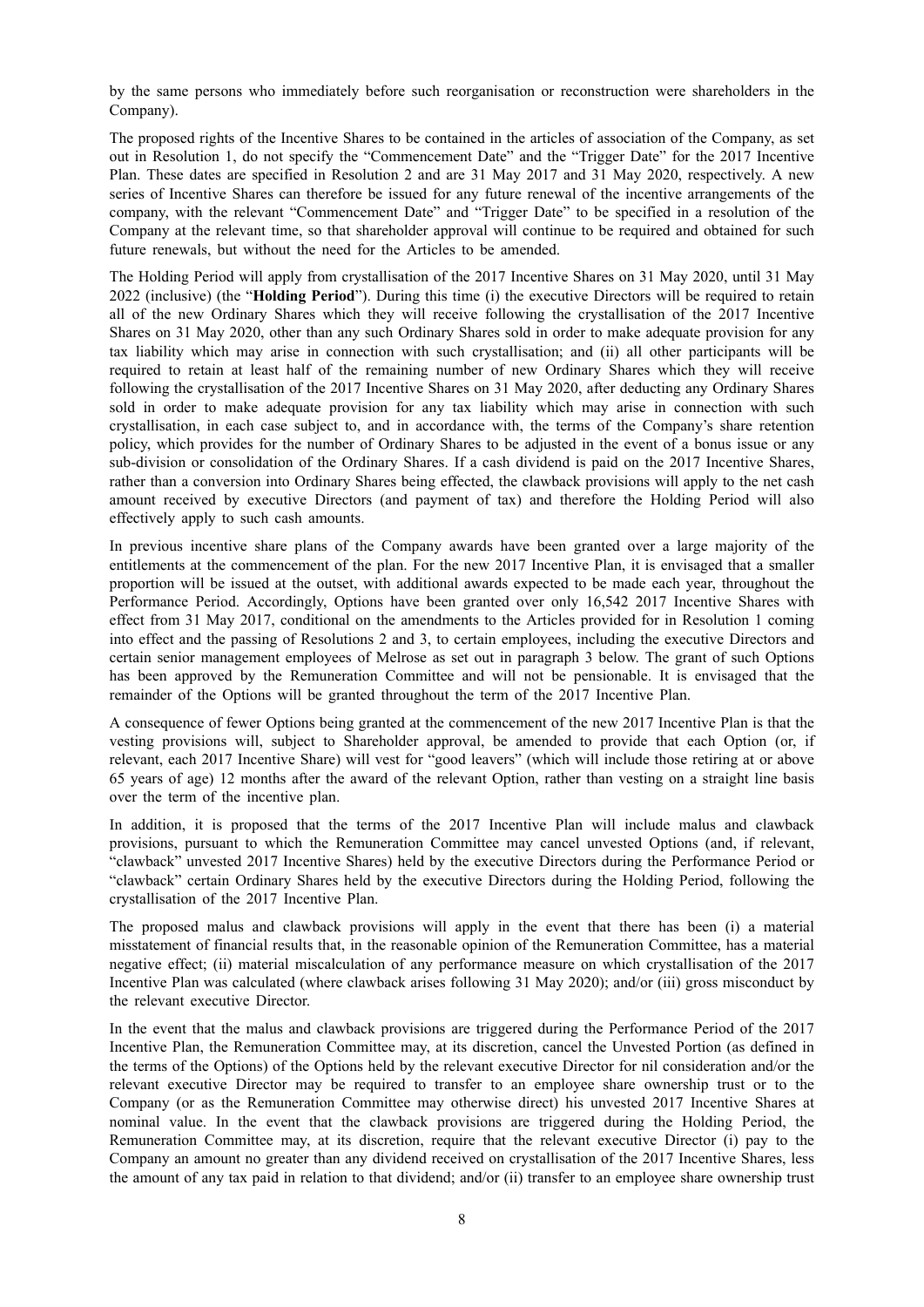or to the Company (or as the Remuneration Committee may otherwise direct) the number of Ordinary Shares required to be held by the executive Director pursuant to the Melrose share retention policy in respect of the 2017 Incentive Plan at a price per share equal to the lower of  $(x)$  the nominal value of an Ordinary Share; and (y) the closing middle market quotation of an Ordinary Share as derived from the Daily Official List on the business day prior to transfer. This policy will require executive Directors to retain for the Holding Period all Ordinary Shares arising from crystallisation of his 2017 Incentive Shares (less the number of Ordinary Shares sold by that executive Director in order to fund his tax liability arising from crystallisation) taking into account any share capital consolidation (whether resulting from a return of capital or otherwise) undertaken during the Holding Period and the number of Ordinary Shares to which the clawback provisions shall apply shall be reduced pro rata accordingly. Malus and clawback provisions shall cease to apply in the event of a Change of Control or winding up of the Company.

#### 1.1 *Details of options to subscribe for 2017 Incentive Shares*

16,542 options to subscribe for 2017 Incentive Shares (each an **"Option"** and, together with any further such options to be granted throughout the term of the incentive plan, the **"Options"**) have been, conditional on the amendments to the Articles provided for in Resolution 1 coming into effect and the passing of Resolutions 2 and 3, granted to certain employees with effect from 31 May 2017, including the executive Directors and certain senior management employees of Melrose as set out in paragraph 3 of this Part II. Such Options, have been or will be granted for nil consideration and on the following terms (terms used below having the same meaning as in the rights to be attached to the 2017 Incentive Shares as set out in Resolution 1):

- (i) each Option entitles its holder to subscribe for one 2017 Incentive Share at its nominal value of  $£1$  per share;
- (ii) the Board may, from time to time at the recommendation of the Remuneration Committee, grant Options to subscribe for an aggregate of up to 50,000 2017 Incentive Shares, with a "Commencement Date" of 31 May 2017 and a "Trigger Date" of 31 May 2020. If an Option lapses the Board may, on the recommendation of the Remuneration Committee, grant further Options provided that the aggregate number of Options when added to the number of 2017 Incentive Shares in issue does not exceed 50,000. If, immediately prior to the "Trigger Date", the full exercise of Options would result in there being fewer than 50,000 2017 Incentive Shares (less the number of Options cancelled pursuant to paragraph (iii)) in issue, the Board shall grant (prior to any automatic exercise of Options pursuant to paragraph (iii)) additional Options to an employee share ownership trust such that the full exercise of Options would result in 50,000 2017 Incentive Shares (less the number of Options cancelled pursuant to paragraph (iii)) being in issue immediately prior to the "Trigger Date";
- (iii) Options may be exercised at any time up to and including the "Trigger Date" and, if not exercised within such time, will be automatically exercised immediately prior to the "Trigger Date". Following exercise and if requested by the holder, an Incentive Share certificate will be issued to each holder of 2017 Incentive Shares. Alternatively, the Remuneration Committee may determine to cancel all or any of the Options immediately prior to the "Trigger Date" and prior to the automatic exercise of such Options, in exchange for a cash payment to the holder(s) of such Options on the "Trigger Date" of an amount equivalent to the dividend that would be payable on the corresponding 2017 Incentive Shares pursuant to the Articles if such Options were exercised and the decision was taken by the Remuneration Committee not to convert such 2017 Incentive Shares into Ordinary Shares, less the exercise price of £1 per Option;
- (iv) an Option may be exercised by notification in writing (which may include email) to the secretary to the Remuneration Committee by the holder of such Option of such holder's exercise of the Option and delivery by such holder of payment in full for the share to be subscribed and, if available, the holder's Option certificate, provided that the provisions in paragraphs (vii) and (viii) shall survive, notwithstanding the exercise of any Options and/or the return of the Option certificate pursuant to this paragraph. If any such exercise is for less than such holder's total holding of Options, the Remuneration Committee will determine which Options have been exercised and a new Option certificate will be issued to reflect the balance of any remaining Options held by such holder;
- (v) if any Option is automatically exercised pursuant to paragraphs (iii), (vii) or (viii), to the extent that the consideration payable on such exercise is not immediately paid and in order to enable the 2017 Incentive Share to be issued fully paid, an amount of £1 will become due to the Company by the holder of such Option and it is a term of the grant of each Option that each holder undertakes to pay cash to the Company in satisfaction of such amount, on demand and in any event within one month of the automatic exercise of the Option;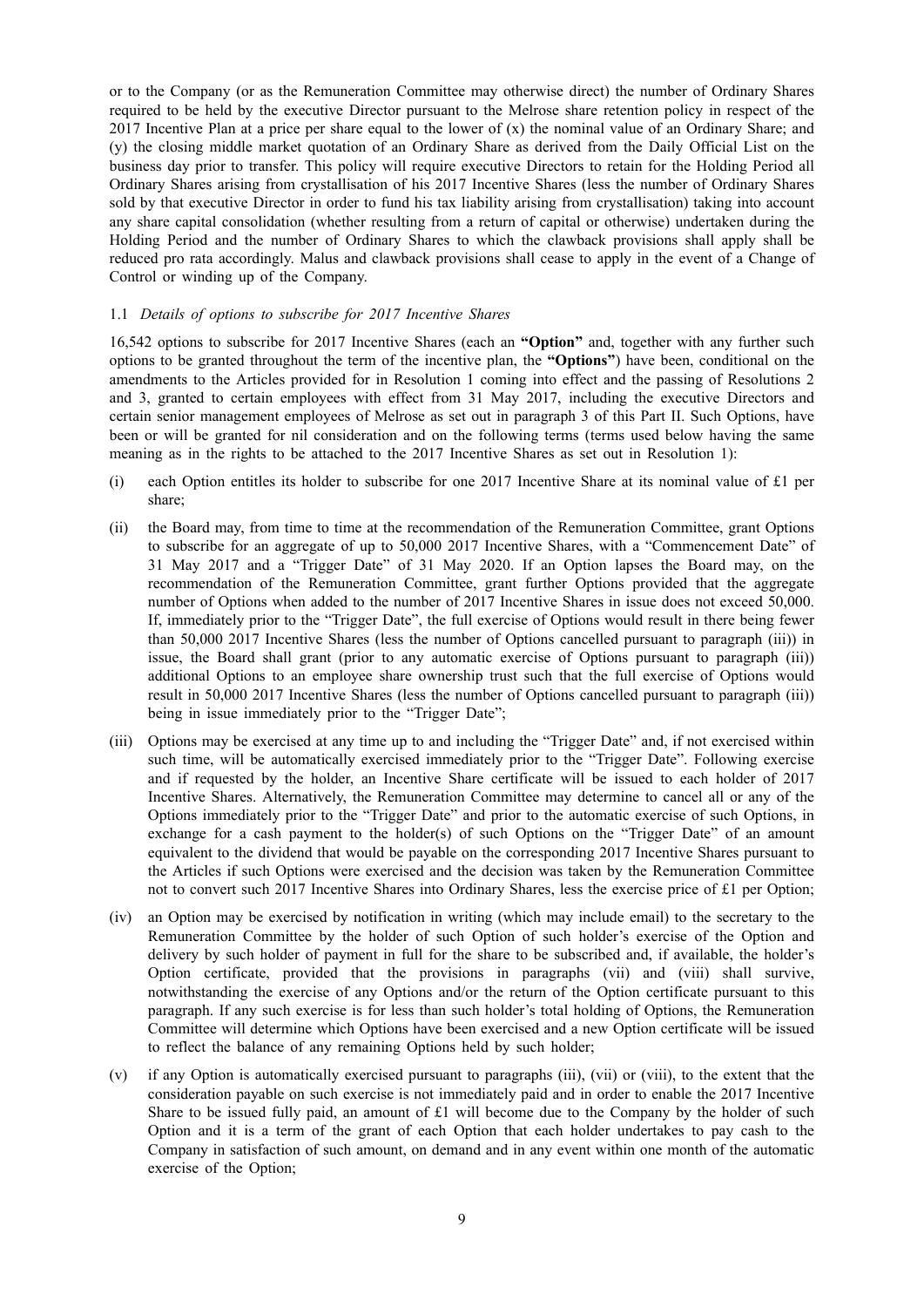- (vi) if the Remuneration Committee makes a determination pursuant to article 6(A)(ii) of the rights to be attached to the 2017 Incentive Shares, the Company shall serve a notice on the holders of Options informing such holders of the determination by the Remuneration Committee and such notice shall be served within five business days of such determination;
- (vii) if the Company becomes aware, in accordance with article 6(M) of the rights to be attached to the 2017 Incentive Shares, of a potential change of control of the Company (a "**Change of Control**") and notwithstanding the requirements in paragraph (iv) above, it will:
	- (a) as soon as possible on becoming so aware, provide notice thereof to holders of Options; and
	- (b) at the same time as such notice is required to be given to holders of 2017 Incentive Shares, provide to all holders of Options a copy of the notice required to be given to holders of 2017 Incentive Shares in accordance with such article 6(M), whether or not any 2017 Incentive Shares are in issue at that time.

If, for any reason, the Company is not able to or does not comply with sub-paragraphs (a) and (b) of this paragraph, the Options will be automatically exercised immediately prior to the "Trigger Date" in accordance with paragraph (iii), save that in such case "Trigger Date" shall have the meaning given to it in article 6(M). To the extent that the number of Options which have been granted together with the number of 2017 Incentive Shares in issue is less than 50,000 immediately prior to the Trigger Date (as defined in Article 6(M)), additional Options shall be granted automatically, in accordance with the allocation schedule that has been approved by the Remuneration Committee and is in place at that time, such that the full exercise of Options would result in 50,000 Incentive Shares (less the number of Options cancelled pursuant to paragraph (iii)) being in issue, with effect immediately prior to the automatic exercise of Options pursuant to this paragraph, but conditional upon the Change of Control occurring. These Options shall be deemed to have vested immediately upon being granted, notwithstanding paragraph (xiii), and shall be exercised immediately prior to the "Trigger Date", in accordance with this paragraph. The provisions in this paragraph shall survive the exercise of any Options and shall continue to apply in the event that there are no Options outstanding;

- (viii) if, in accordance with article 6(N) of the rights to be attached to the 2017 Incentive Shares, a resolution for voluntary winding up of the Company is passed or a winding up order is made by the Court, notwithstanding the requirements in paragraph (iv) above, the Options then outstanding will be deemed to have been exercised immediately prior to the conversion of the 2017 Incentive Shares in accordance with such article 6(N). To the extent that the number of Options which have been granted together with the number of 2017 Incentive Shares in issue is less than 50,000 immediately prior to the Trigger Date (as defined in Article 6(N)), additional Options shall be granted automatically, in accordance with the allocation schedule that has been approved by the Remuneration Committee and is in place at that time, such that the full exercise of Options would result in 50,000 Incentive Shares (less the number of Options cancelled pursuant to paragraph (iii)) being in issue, with effect immediately prior to the exercise of Options pursuant to this paragraph, but conditional upon the winding up occurring. These Options shall be deemed to have vested immediately upon being granted, notwithstanding paragraph (xiii), and shall be exercised immediately prior to the "Trigger Date", in accordance with this paragraph. The provisions in this paragraph shall survive the exercise of any Options and shall continue to apply in the event that there are no Options outstanding;
- (ix) except as set out in paragraph (x), holders of Options may not transfer, charge, encumber or grant any option over or otherwise dispose of any Option or interest therein;
- (x) a holder of an Option may at any time transfer an Option:
	- (a) with the prior written consent of the Board (and where such consent is given in relation to a transfer to (i) the trustees of a trust of which the only beneficiaries (and the only people capable of being beneficiaries) are the holder of the Option who established the trust and who is transferring the relevant Options, the holder's spouse and/or his lineal descendant(s) by blood or adoption; and/ or (ii) a company whose voting control is and will remain until 31 May 2020 under the control of the holder, the holder's spouse and/or the holder's lineal descendant(s) by blood or adoption; and/or (iii) his spouse; and/or (iv) his lineal descendants by blood or adoption, such transferees being "**Permitted Option Transferees**"); and
	- (b) if a transferee ceases to be a Permitted Option Transferee in relation to the original holder of the Option, to such original holder of the Option;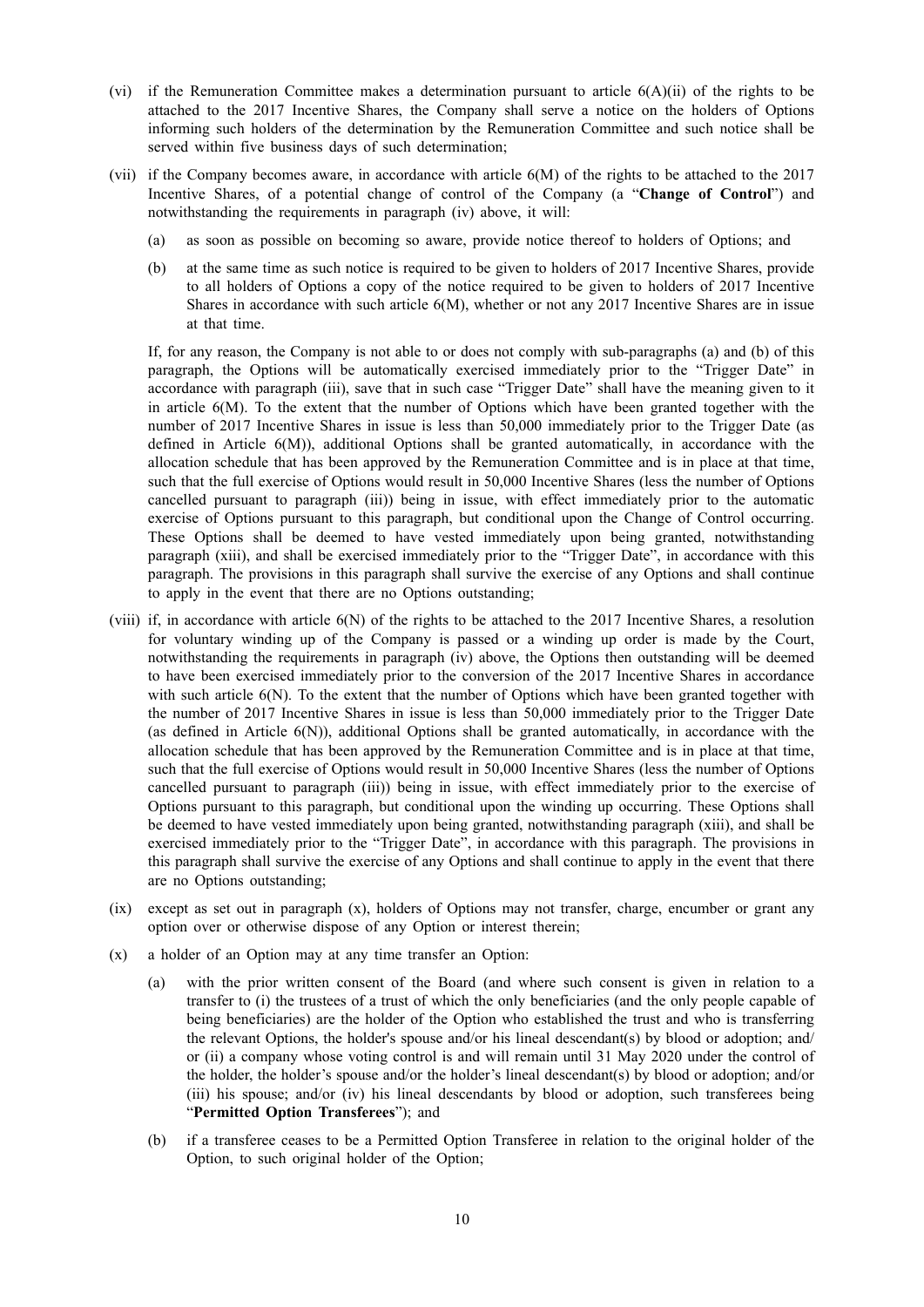- (xi) if a transferee of any Options under paragraph (x) shall at any time cease to be a Permitted Option Transferee in relation to the original holder of the relevant Options (the "**Relevant Options**"), it shall be the duty of the trustees and/or the person holding the Relevant Options to notify the board in writing that such event has occurred and the trustees and/or the person shall be bound to execute such documents and to do such other things as may be necessary to transfer the Relevant Options at the price (if any) for which they were acquired, to the original holder (who shall be bound to acquire the Relevant Options) and, if they or he or she fails to do so, the Directors may authorise any Director to execute any document and to do such other things as may be necessary or desirable to transfer the Relevant Options on behalf of the trustees and/or the person holding the Relevant Options pursuant to this paragraph (xi);
- (xii) unless the Remuneration Committee determines otherwise, if a holder of Options or an original holder of Options transferred pursuant to paragraph  $(x)$  becomes a "bad leaver" (as defined in Article 8), any unexercised Options shall lapse;
- (xiii) if a holder of Options or an original holder of Options transferred pursuant to paragraph (x) becomes a "good leaver" (as defined in Article 8), save in circumstances where such holder becomes a "good leaver" as a result of his resignation in connection with a Change of Control, at the Remuneration Committee's discretion, some or all of such good leaver's unexercised Options shall lapse, such number to be no more than that number of Options as would be equal to the Unvested Portion of 2017 Incentive Shares had such holder's Options been exercised in full prior to the holder becoming a "good leaver", and a new certificate will be issued to reflect the balance of Options held by such good leaver (if any) following such lapse;
- (xiv) 2017 Incentive Shares allotted on exercise of Options will have the rights set out in the Company's Articles as set out in Resolutions 1 and 2 in the Notice of Meeting at the end of this document and shall have a "Commencement Date" of 31 May 2017 and a "Trigger Date" of 31 May 2020;
- (xv) if any offer is made and is implemented (including any offer implemented by way of a court approved scheme of arrangement under part 26 of the Act) which results in the Company being controlled by a New Company in which at least 90 per cent. of the shares in the New Company are held by substantially the same persons who immediately before the offer was made were shareholders in the Company, the Options will, at the direction of the Remuneration Committee, be automatically exchanged for like options over shares in the New Company on substantially the same terms as the 2017 Incentive Shares and upon such exchange taking effect the existing Options will lapse;
- (xvi) the Remuneration Committee may amend the terms of the Options at any time with the consent of the holders of Options holding not less than three-quarters of the Options then in issue and, to the extent required by applicable law or regulation, with prior approval of Shareholders in a general meeting of the Company. Such prior approvals will not be required for any minor amendment made to benefit the administration of the Options or the 2017 Incentive Shares, to take account of a change in legislation or to obtain or maintain favourable tax, exchange control or regulatory treatment for holders of Options or 2017 Incentive Shares or for any company in the Melrose Group provided that an investment bank of repute shall have confirmed in writing that such alterations are fair and reasonable so far as holders of Ordinary Shares are concerned; and
- (xvii) if any amendment is made to the terms of the 2017 Incentive Shares the terms of the Options will be amended in such manner as the Remuneration Committee determines to be fair and reasonable to reflect such amendments.

#### 1.2 *Details of Resolution 1 to be put to the General Meeting*

Resolution 1 amends Melrose's Articles so as to delete the current Articles 4 to 9A, which set out the rights and restrictions attaching to the Existing Incentive Shares, and replace them with new Articles setting out the rights and restrictions of the Incentive Shares. If approved, this amendment will take effect immediately following crystallisation and conversion of the Existing Incentive Shares into Ordinary Shares and the rights and restrictions of the Incentive Shares will be based on the same economic principles as the rights and restrictions of the Existing Incentive Shares.

The proposed text of the new Articles 4 to 9 is set out in the notice of the General Meeting at the end of this document.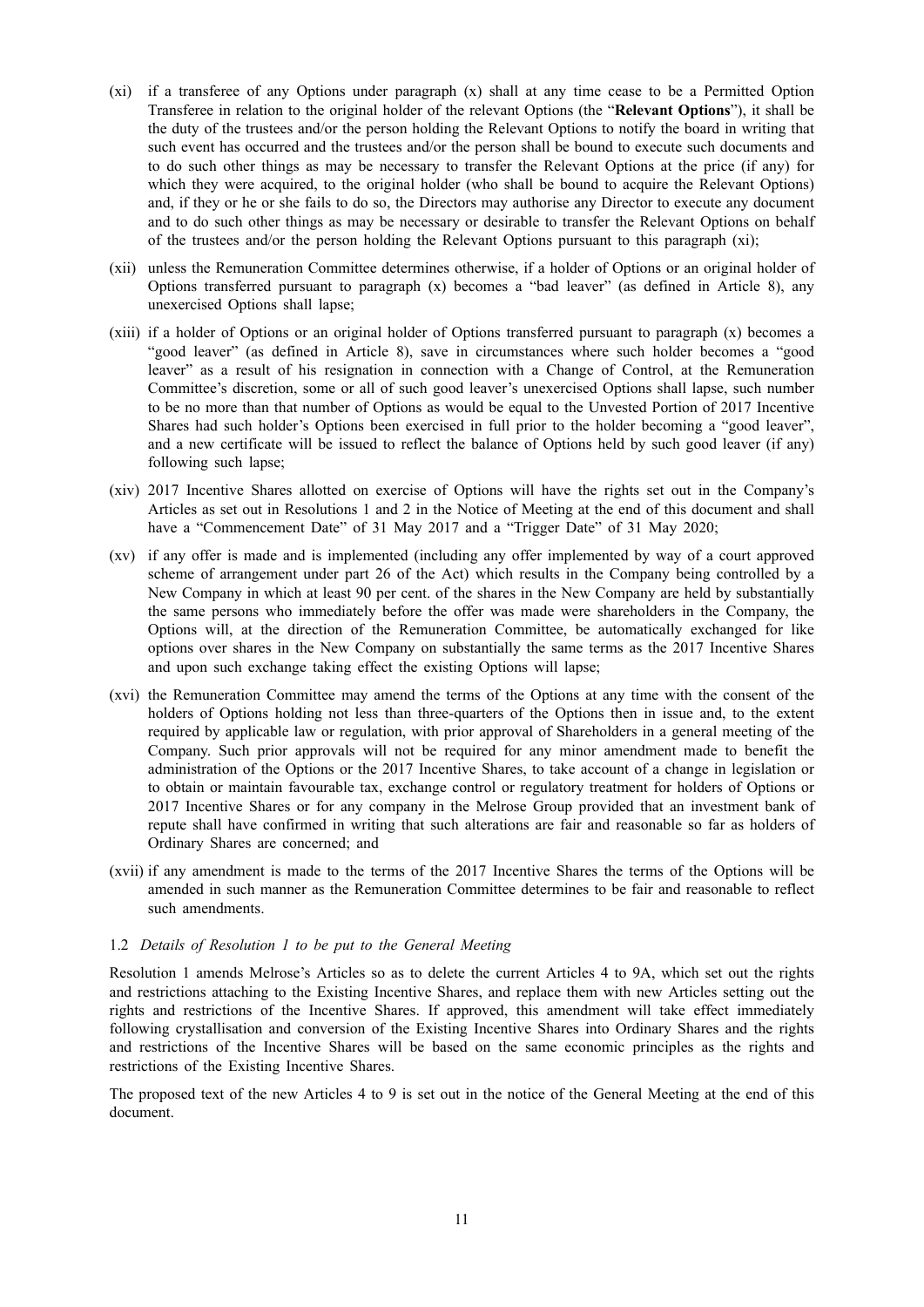#### 1.3 *Details of Resolution 2 to be put to the General Meeting*

Resolution 2 is conditional on the passing of Resolutions 1 and 3. The purpose of Resolution 2 is to create the 2017 Incentive Shares, with a "Commencement Date" of 31 May 2017 and a "Trigger Date" of 31 May 2020, on the basis set out in this document, to be referred to as "2017 Incentive Shares", and to authorise the Directors to allot, or grant rights to subscribe for, 2017 Incentive Shares up to an aggregate nominal amount of £50,000, including authorising the Directors to grant options over any 2017 Incentive Shares which may become available in the future.

#### 1.4 *Details of Resolution 3 to be put to the General Meeting*

Resolution 3 is conditional on the passing of Resolutions 1 and 2. The purpose of Resolution 3 is to approve the adoption of a new Directors' Remuneration Policy, in order to include the 2017 Incentive Plan and to permit the grant of options over 2017 Incentive Shares.

#### 1.5 *Details of Resolution 4 to be put to the General Meeting*

The purpose of Resolution 4 is to provide authority for off-market buybacks by the Company of 2017 Incentive Shares or Ordinary Shares (as the case may be) for the purposes of the malus and clawback provisions applicable to executive Directors. The authority shall expire on the day immediately preceding the fifth anniversary of the date on which the resolution is passed.

### **2. Existing Incentive Share Crystallisation and purchase of the 2012 Deferred Shares**

No Existing Incentive Shares have yet been issued. Participants in the existing incentive plan currently hold options over the Existing Incentive Shares. The terms of the Existing Incentive Shares contained in the Articles and approved by Shareholders at the General Meeting held on 11 April 2012 state that upon crystallisation of the existing incentive plan the Existing Incentive Shares will be entitled to a dividend, unless the Remuneration Committee determines that a conversion of the Existing Incentive Shares into Ordinary Shares is preferred.

The Existing Incentive Share Crystallisation will trigger an income tax liability for Existing Incentive Shareholders. In 2012, the previous incentive plan was fully crystallised through the conversion of the 2009 incentive shares into Ordinary Shares, with participants having to sell a proportion of such newly issued Ordinary Shares immediately through a placing to meet their tax liability, consequently increasing the dilutive effect on Shareholders. The Remuneration Committee has determined that a portion of the Existing Options shall be cancelled by the Company in exchange for a cash payment to the holders of an amount exactly equivalent to the dividend that would be payable on the corresponding Existing Incentive Shares pursuant to the Articles if such Existing Options were exercised, less the option exercise price. The number of Existing Options to be cancelled shall be pro rata amongst holders of Existing Options and shall not exceed 47 per cent., being the number required to provide sufficient cash to meet the UK income tax and Employee National Insurance Contribution liability of holders. This cancellation of Existing Options shall put each holder of Existing Options in the same position as that holder would have been in had all the Existing Options of that holder been exercised in full and the resulting Existing Incentive Shares converted into Ordinary Shares, with the appropriate proportion of those Ordinary Shares having been sold to meet the holder's tax liability. The Remuneration Committee believes that cancelling a proportion of the Existing Options in this manner is preferable, as it minimises the dilutive effect on Shareholders of issuing additional Ordinary Shares.

The unexercised Existing Options that are not cancelled in exchange for a cash payment shall be exercised automatically on crystallisation in accordance with their terms, as set out in the 2012 Circular. In relation to the resulting Existing Incentive Shares, the Remuneration Committee has determined that it is appropriate and preferred to proceed by way of a conversion of those Existing Incentive Shares into Ordinary Shares and has formally notified the Existing Incentive Shareholders of this decision.

Pursuant to the authority contained in the Articles, conversion of the remaining Existing Incentive Shares into Ordinary Shares will be implemented by way of a capitalisation of the Company's merger reserve to effect a bonus issue to Existing Incentive Shareholders of New Ordinary Shares. As set out in the 2012 Circular and the Articles, the calculation for the Existing Incentive Share Crystallisation will be based on the average closing middle market price of a Melrose Share for the 40 business days prior to 31 May 2017.

An illustration of how this calculation would be applied, assuming a "trigger date" of 31 December 2016, has been set out on page 76 of the 2016 Annual Report. Alternatively, if the "trigger date" were assumed to be 31 March 2017, the value created would be £3.4 billion, which would be subject to the RPI plus 2 per cent. charge, to give an index-adjusted value of £3.0 billion. Therefore, this calculation would result in a theoretical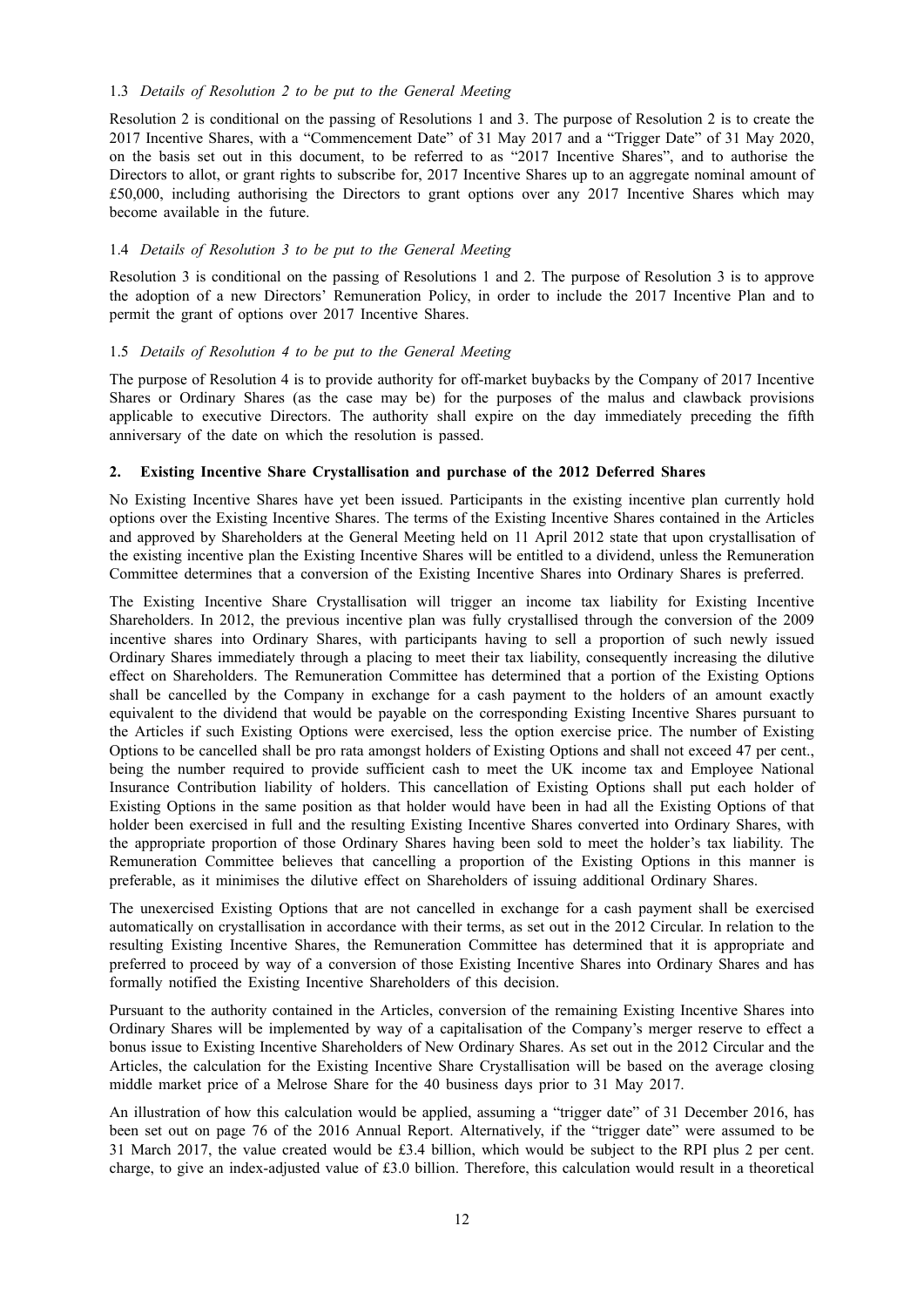value to management of approximately £223 million (before any tax liability). Each Existing Incentive Share to be converted would carry an entitlement to 2,001 Ordinary Shares of  $48/7$  pence each and each Existing Option to be cancelled would be so cancelled by the Company in exchange for a cash payment to the holders of an amount of £4,461.84 per Existing Option, sufficient to meet a holder's UK income tax and Employee National Insurance Contribution liability arising from the Existing Incentive Share Crystallisation\* This has been calculated for illustrative purposes only and, due to its nature, addresses a hypothetical situation and, therefore, does not represent the actual results of the calculation as it will be applied on the actual "trigger date" of 31 May 2017.

Immediately upon the allotment of the New Ordinary Shares, and pursuant to the authority contained in the Articles, the Existing Incentive Shares held by the Existing Incentive Shareholders shall be re-designated as 2012 Deferred Shares and shall be transferred by the Existing Incentive Shareholders to the Company Secretary. The Articles grant irrevocable authority to the Board for the Company to purchase the 2012 Deferred Shares for an aggregate price of one penny, subject to the provisions of the Act. The Act requires Shareholders to approve the draft contract for purchase by the Company of the 2012 Deferred Shares.

The executive Directors are subject to the Company's share retention policy in force from time to time, which will require that they hold half of the New Ordinary Shares they receive (subject to adjustment for any future share capital consolidations, sub-divisions or bonus issues), further aligning their interests with their fellow Shareholders.

Following the crystallisation of the Existing Incentive Shares, share certificates in relation to the Existing Incentive Shares will no longer be valid. Application will be made to the UKLA and the London Stock Exchange respectively for the New Ordinary Shares to be admitted to the Official List and to trading on the main market for listed securities of the London Stock Exchange. It is expected that Admission of the New Ordinary Shares will become effective and dealings in them will commence on the London Stock Exchange at 8.00 a.m. on 31 May 2017. An announcement will be published on RNS prior to commencement of dealings in the New Ordinary Shares of the number of New Ordinary Shares to be admitted to the Official List and to trading on the main market for listed securities of the London Stock Exchange. The New Ordinary Shares have not been marketed and are not available to the public, in whole or in part, in connection with Admission.

The New Ordinary Shares are expected to be admitted to listing and trading in the same way as the Ordinary Shares and will be equivalent in all respects to the Ordinary Shares, including their dividend, voting and other rights. New Ordinary Share certificates will be issued to Existing Incentive Shareholders (or, for those Existing Incentive Shareholders who hold their Ordinary Shares through the CREST system, they will not receive any share certificates and their CREST accounts will be credited).

Immediately upon the allotment of the New Ordinary Shares arising from the Crystallisation of the Existing Incentive Shares, and pursuant to the authority contained in the Articles, the Existing Incentive Shares held by the Existing Incentive Shareholders shall be re-designated as 2012 Deferred Shares and shall be transferred by the Existing Incentive Shareholders to the Company Secretary. Due to the cancellation of a portion of the Existing Options, the number of Deferred Shares arising from such re-designation shall be equal to the number of Existing Incentive Shares that are allotted, which shall be 50,000, less the number of Existing Options that are cancelled. The Articles grant irrevocable authority to the Board for the Company to purchase the 2012 Deferred Shares for an aggregate price of one penny without obtaining the sanction of the Existing Incentive Shareholders, subject to the provisions of the Act. The Act requires Shareholders to approve the draft contract for the purchase by the Company of the 2012 Deferred Shares.

### 2.1 *Details of Resolution 5 to be put to the General Meeting*

Resolution 5 authorises the purchase by the Company of the 2012 Deferred Shares arising on the Existing Incentive Share Crystallisation for an aggregate price of one penny. In accordance with section 694 of the Act, in order for the Company to purchase the 2012 Deferred Shares in this manner, a contract for such purchase must be approved before any purchase is made pursuant to such contract. A copy of the 2012 Deferred Shares Contract will be available for inspection by Shareholders at the General Meeting and at Melrose's registered office and the offices of Simpson Thacher and Bartlett LLP for not less than 15 days prior to the date of the General Meeting. The authority granted to the Company will expire on the earlier to occur of the conclusion of the annual general meeting of the Company in 2018 and the date falling 15 months from the date of the passing of the resolution. The resolution proposes that the 2012 Deferred Shares be cancelled following such purchase and that the issued share capital of the Company be diminished accordingly.

This illustration does not take into account the final 2016 dividend, which has a record date and payment date falling after 31 March 2017.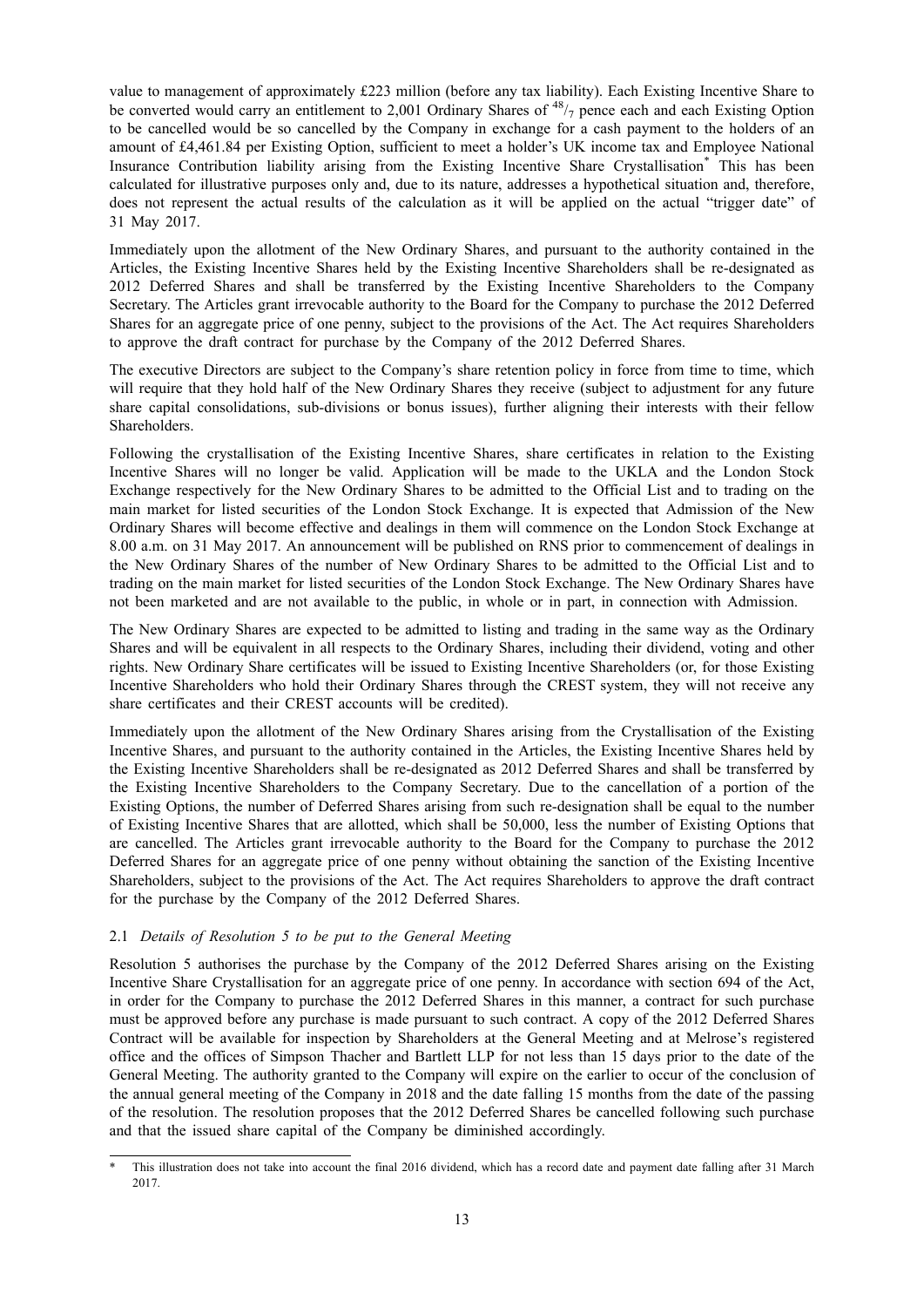As at the date of this document, the Company holds no shares in treasury and there are no warrants or options outstanding to subscribe for Ordinary Shares in the Company. Following the purchase by the Company of the 2012 Deferred Shares, such 2012 Deferred Shares shall be cancelled and shall not be capable of being reissued.

The purchase by the Company of the 2012 Deferred Shares and the creation of the 2017 Incentive Shares and grant of options over the 2017 Incentive Shares are not inter-conditional.

#### **3. Details of executive Directors who are proposed to be 2017 Incentive Shareholders**

The table below shows the executive Directors and certain senior management employees who are proposed to be beneficiaries under the new 2017 Incentive Plan (each of whom has initially been granted Options over the number of 2017 Incentive Shares set out below with effect from 31 May 2017, conditional on the amendments to the Articles provided for in Resolution 1 coming into effect and the passing of Resolutions 2 and 3).

| Holders of options over 2017 Incentive Shares                                         | Number of 2017 Incentive<br>Shares under option | % of 2017 Incentive Shares<br>over which Options held |
|---------------------------------------------------------------------------------------|-------------------------------------------------|-------------------------------------------------------|
|                                                                                       | 2,583                                           | 5 1 7%                                                |
|                                                                                       | 2,583                                           | 5.17%                                                 |
|                                                                                       | 2,833                                           | 5.67%                                                 |
|                                                                                       | 2,833                                           | 5.67%                                                 |
|                                                                                       | 1,000                                           | $2.00\%$                                              |
|                                                                                       | 1.167                                           | 2.33%                                                 |
| Joff Crawford $\ldots \ldots \ldots \ldots \ldots \ldots \ldots \ldots \ldots \ldots$ | 833                                             | $1.67\%$                                              |
|                                                                                       | 417                                             | 0.83%                                                 |
|                                                                                       | 583                                             | 117%                                                  |
|                                                                                       | 583                                             | 117%                                                  |
|                                                                                       | 333                                             | $0.67\%$                                              |

The Remuneration Committee has also allocated a further 792 options to other Melrose employees as they have determined is appropriate for incentivisation purposes.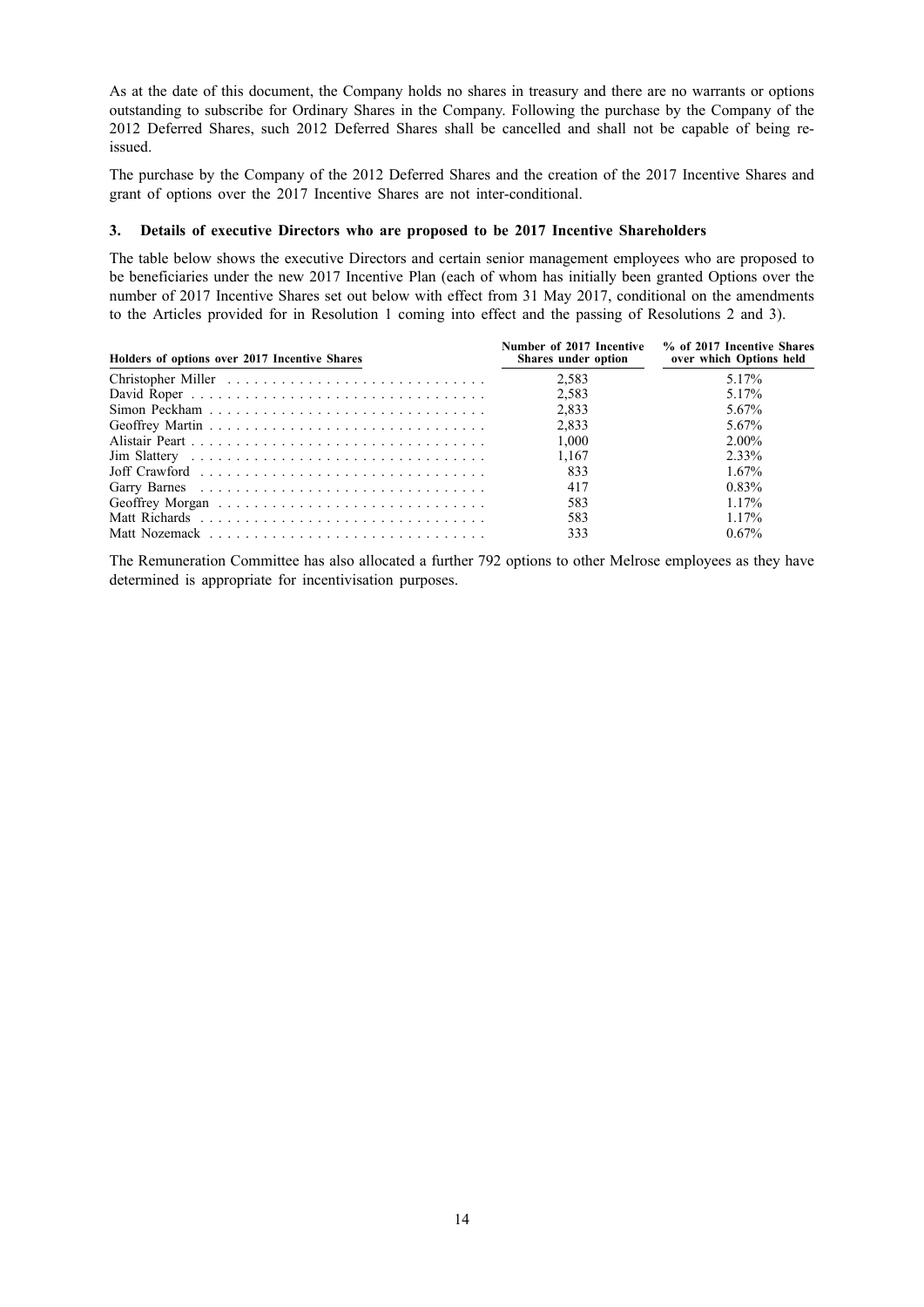#### **PART III ADDITIONAL INFORMATION**

### **1. Melrose Directors**

The Melrose Directors and their principal functions are as follows:

| Simon Peckham (a) contain the contract of the contract of the contract of the extent of the contract of the contract of the contract of the contract of the contract of the contract of the contract of the contract of the co |  |
|--------------------------------------------------------------------------------------------------------------------------------------------------------------------------------------------------------------------------------|--|
|                                                                                                                                                                                                                                |  |
|                                                                                                                                                                                                                                |  |
|                                                                                                                                                                                                                                |  |
|                                                                                                                                                                                                                                |  |
|                                                                                                                                                                                                                                |  |

# **2. Consent**

Rothschild has given and has not withdrawn its written consent to the issue of this document with the references to its name in the form and context in which they appear.

Investec has given and has not withdrawn its written consent to the issue of this document with the references to its name in the form and context in which they appear.

# **3. Documents Available for Inspection**

Copies of the following documents may be inspected at the offices of Simpson Thacher & Bartlett LLP, CityPoint, One Ropemaker Street, London EC2Y 9HU during usual business hours on any weekday (Saturdays, Sundays and public holidays excepted) from the date of this document up to and including the date of the General Meeting and at the registered office of the Company from the date of this document up to and including the date of the General Meeting and will also be available for inspection for at least 15 minutes before and during the General Meeting:

- (a) the consent letters referred to in paragraph 2 above;
- (b) the 2012 Deferred Shares Contract; and
- (c) this document.

Dated: 7 April 2017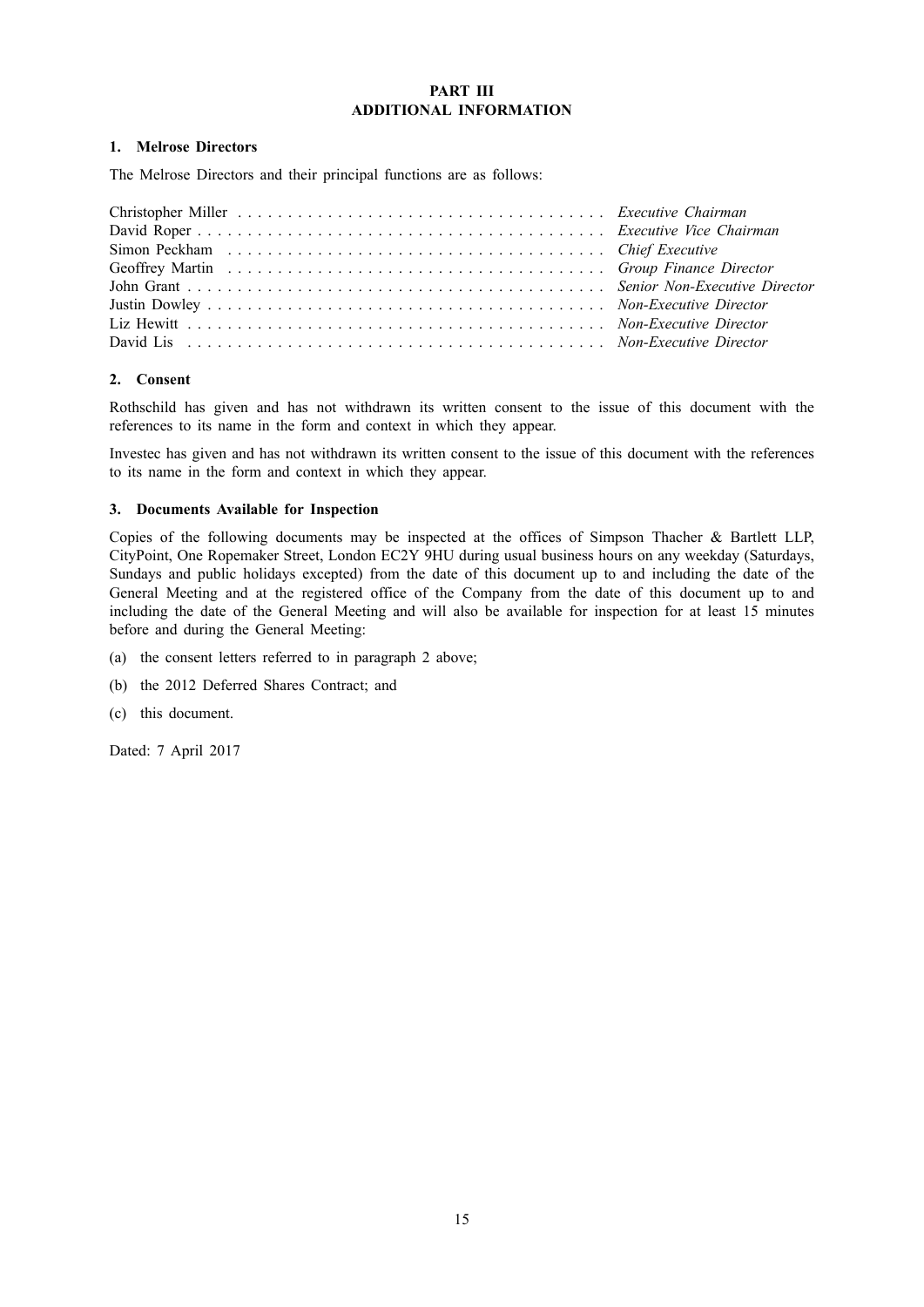# **PART IV DEFINITIONS**

In this document, the following expressions have the following meanings, unless the context requires otherwise:

| "2012 Circular"                                      | the circular to Shareholders dated 23 March 2012 in relation to the<br>crystallisation of the 2009 Incentive Shares of £1 each in the capital of the<br>Company and the creation of the 2012 incentive plan                                |
|------------------------------------------------------|--------------------------------------------------------------------------------------------------------------------------------------------------------------------------------------------------------------------------------------------|
| "2012 Deferred Share(s)".                            | the unlisted deferred shares of £1 each in the capital of the Company, arising as<br>a result of the re-designation of the Existing Incentive Shares in accordance<br>with the Existing Incentive Share Crystallisation                    |
| "2012 Deferred Shares<br>Contract"                   | the draft contract to be entered into between the Company and the Company<br>Secretary for the purchase by the Company of the 2012 Deferred Shares for an<br>aggregate consideration of one penny                                          |
|                                                      | "2015 Annual Report" the Company's Annual Report for the year ended 31 December 2015                                                                                                                                                       |
|                                                      | "2016 Annual Report" the Company's Annual Report for the year ended 31 December 2016                                                                                                                                                       |
| "2017 Incentive Plan"                                | the proposed new incentive plan of the Company, as described in paragraph 1<br>of Part II of this document                                                                                                                                 |
|                                                      | "2017 Incentive Share(s)". the series of Incentive Shares proposed to be created pursuant to Resolution 2,<br>with a "Commencement Date" of 31 May 2017 and a "Trigger Date" of<br>31 May 2020                                             |
| $"Act"$ ,                                            | the Companies Act 2006 (as amended)                                                                                                                                                                                                        |
| "Admission"                                          | admission of the New Ordinary Shares to the Official List and to trading on the<br>main market of the London Stock Exchange becoming effective in accordance<br>with Listing Rules and the rules of the London Stock Exchange respectively |
| "Articles"                                           | the articles of association of the Company                                                                                                                                                                                                 |
| "Board" or "Directors"                               | the directors of the Company at the date of this document                                                                                                                                                                                  |
| "Business Day"                                       | any day on which banks are generally open in England and Wales for the<br>transaction of normal banking business other than a Saturday or Sunday or<br>public holiday                                                                      |
|                                                      | "Change of Control"  has the meaning given to it in paragraph 1.1(vii) of Part II of this document                                                                                                                                         |
|                                                      | "Commencement Date" . has the meaning given to it in article $6(D)$ of the proposed new Articles of the<br>Company, to be adopted pursuant to, and as set out in, Resolution 1                                                             |
|                                                      | "Daily Official List"  the Daily Official List of the London Stock Exchange                                                                                                                                                                |
| "Directors' Remuneration<br>Policy"                  | the proposed new directors' remuneration policy proposed to be adopted<br>pursuant to Resolution 3, as set out in the Annex to this document                                                                                               |
| "Equiniti"                                           | Equiniti Limited, the registrars of the Company                                                                                                                                                                                            |
| "Existing Directors"<br><b>Remuneration Policy</b> " | the directors' remuneration policy, as set out on pages 76 to 81 of the 2015<br>Annual Report                                                                                                                                              |
| "Existing Incentive                                  |                                                                                                                                                                                                                                            |
| Share(s)" $\ldots \ldots \ldots$                     | the 50,000 2012 Incentive Shares of £1 each in the capital of the Company<br>currently in issue or available for issue or in respect of which options to<br>subscribe have been or are available to be granted                             |
| "Existing Incentive                                  |                                                                                                                                                                                                                                            |
| Shareholder"                                         | a holder of Existing Incentive Shares or options to subscribe for Existing<br>Incentive Shares                                                                                                                                             |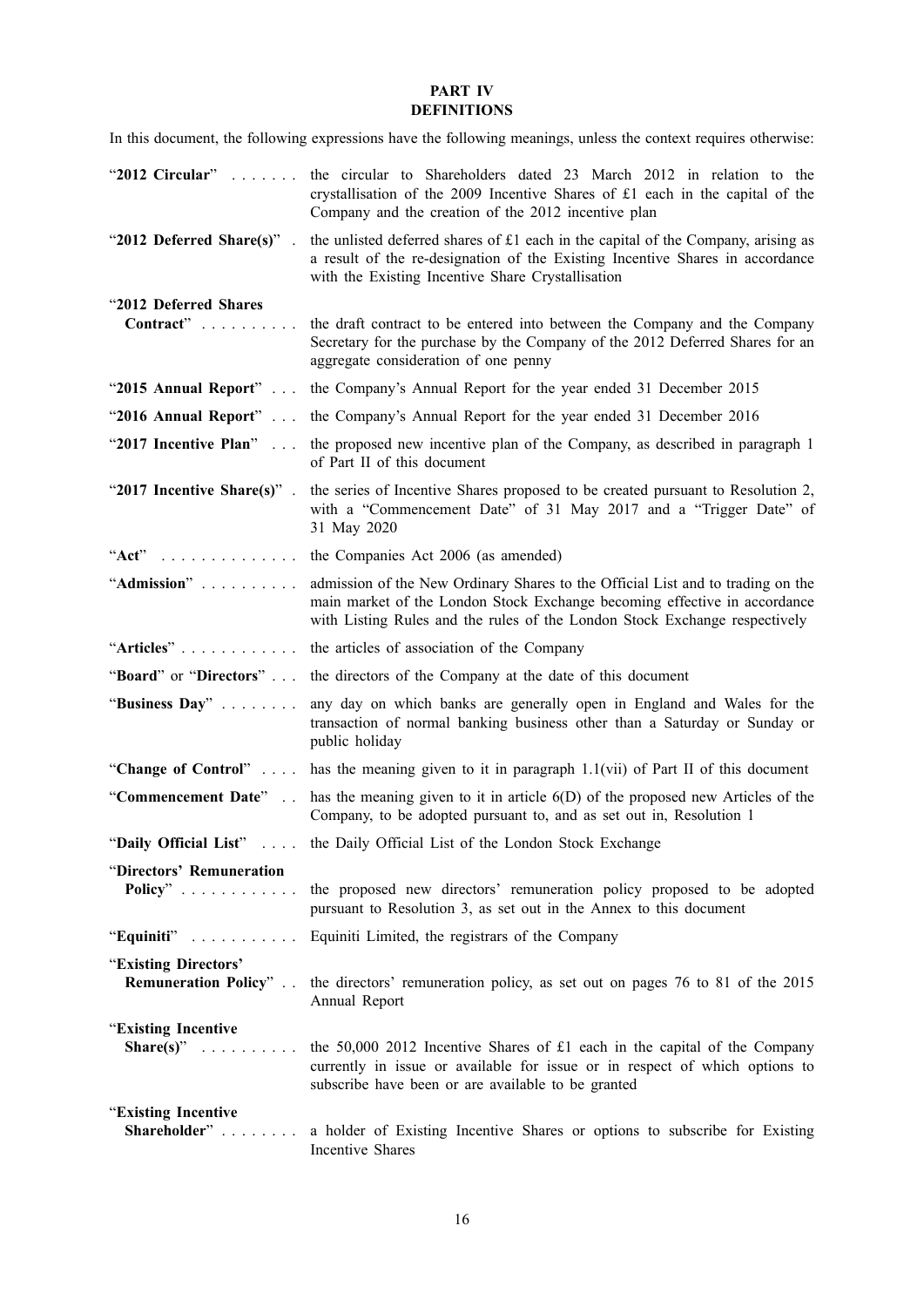| "Existing Incentive Share<br>Crystallisation"         | the crystallisation of the Existing Incentive Shares as described in paragraph 1                                                                                                                                           |
|-------------------------------------------------------|----------------------------------------------------------------------------------------------------------------------------------------------------------------------------------------------------------------------------|
|                                                       | of Part II of this document                                                                                                                                                                                                |
| "Existing Option(s)" $\ldots$                         | options to subscribe for Existing Incentive Shares                                                                                                                                                                         |
| $"FCA"$                                               | the United Kingdom Financial Conduct Authority                                                                                                                                                                             |
| "Form of Proxy"                                       | the form enclosed with this document for use by Shareholders in connection<br>with the General Meeting                                                                                                                     |
| " $FSMA$ "                                            | the Financial Services and Markets Act 2000 (as amended)                                                                                                                                                                   |
| "General Meeting"                                     | the general meeting of Melrose convened for 11:15 a.m. on 11 May 2017 (or as<br>soon thereafter as the Annual General Meeting of the Company has been<br>concluded) to vote on the Resolutions and any adjournment thereof |
| " $Group$ "                                           | the Company and its subsidiaries                                                                                                                                                                                           |
| "Holding Period"                                      | has the meaning given to it in paragraph 1 of Part II of this document                                                                                                                                                     |
| "Incentive Share(s)" $\ldots$ .                       | the new class of shares of £1 each in the capital of the Company to be<br>established upon implementation of the amendments to the Articles proposed<br>by Resolution 1                                                    |
| "Investec"                                            | Invested Investment Banking, a division of Invested Bank plc                                                                                                                                                               |
| "Listing Rules"                                       | the listing rules made by the FCA in exercise of its functions as competent<br>authority pursuant to Part V of FSMA                                                                                                        |
| "London Stock Exchange"                               | London Stock Exchange plc                                                                                                                                                                                                  |
| "Melrose" or the<br>"Company" Melrose Industries PLC  |                                                                                                                                                                                                                            |
| "Melrose Board" or                                    |                                                                                                                                                                                                                            |
|                                                       | "Melrose Directors"  the board of directors of Melrose                                                                                                                                                                     |
|                                                       | "New Company"  has the meaning given to it in paragraph 1 of Part II of this document                                                                                                                                      |
|                                                       | "New Ordinary Share(s)". the new Ordinary Shares arising from the Existing Incentive Share<br>Crystallisation                                                                                                              |
| "Official List"                                       | the official list maintained by the UK Listing Authority for the purposes of<br>Part V of FSMA                                                                                                                             |
| "Options"                                             | options to subscribe for 2017 Incentive Shares, as defined in paragraph 1.1 of<br>Part II of this document                                                                                                                 |
| "Ordinary Share(s)" or<br>"Melrose Share(s)" $\ldots$ | ordinary shares in the capital of the Company                                                                                                                                                                              |
| "Performance Period"                                  | has the meaning given to it in paragraph 1 of Part II of this document                                                                                                                                                     |
| "Proposals"                                           | the creation of the 2017 Incentive Plan and to permit the grant of options over<br>the 2017 Incentive Shares, with a "Commencement Date" of 31 May 2017 and<br>a "Trigger Date" of 31 May 2020                             |
| " $PRA$ "                                             | the United Kingdom Prudential Regulation Authority and includes, where<br>applicable, any successor body or bodies carrying the functions currently<br>carried out by the Prudential Regulation Authority                  |
| "Remuneration<br>Committee"                           | the remuneration committee of the Company                                                                                                                                                                                  |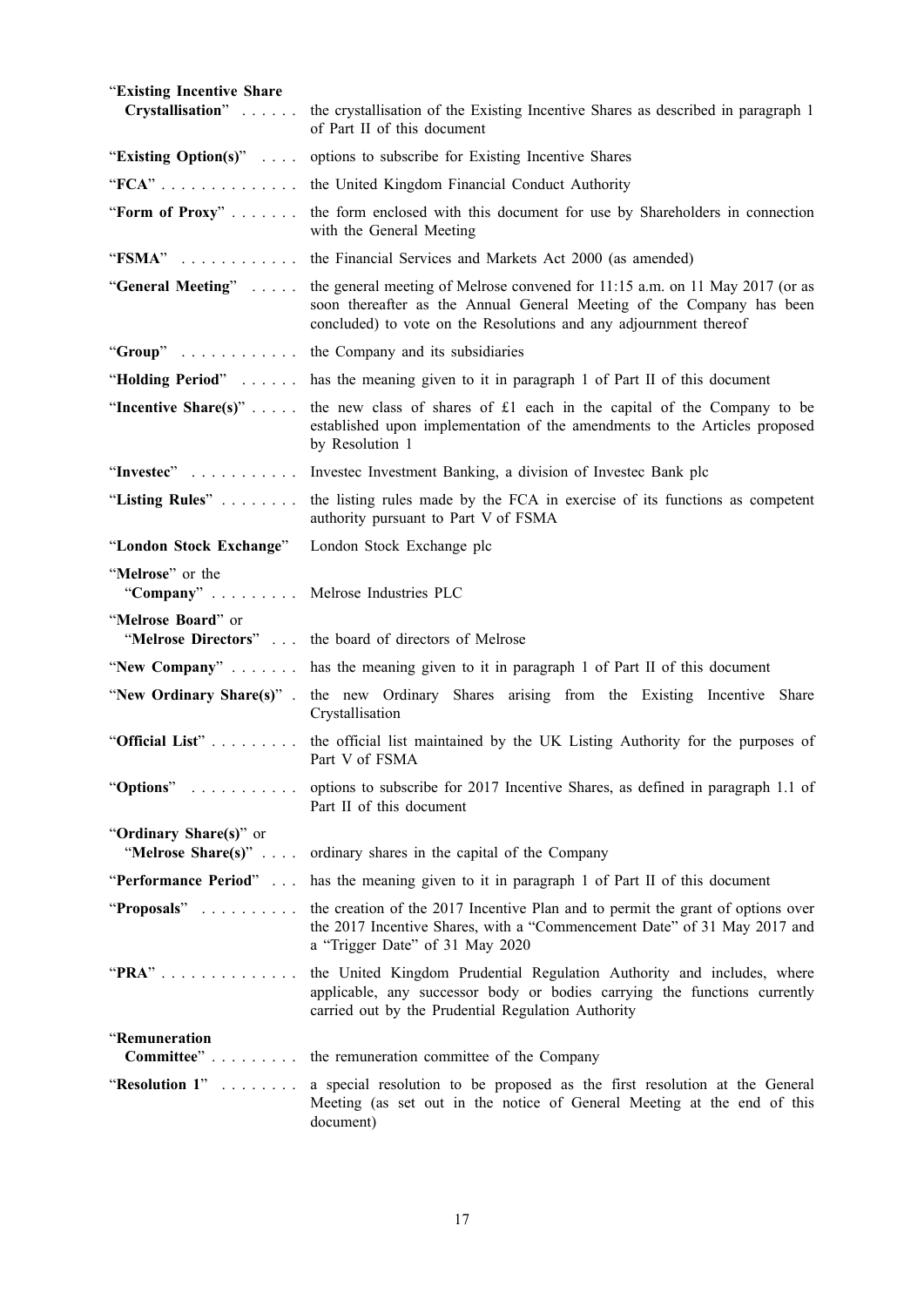| "Resolution 2"                               | an ordinary resolution to be proposed as the second resolution at the General<br>Meeting (as set out in the notice of General Meeting at the end of this<br>document)                                                                              |
|----------------------------------------------|----------------------------------------------------------------------------------------------------------------------------------------------------------------------------------------------------------------------------------------------------|
| "Resolution 3"                               | an ordinary resolution to be proposed as the third resolution at the General<br>Meeting (as set out in the notice of General Meeting at the end of this<br>document)                                                                               |
| "Resolution 4"                               | a special resolution to be proposed as the fourth resolution at the General<br>Meeting (as set out in the notice of General Meeting at the end of this<br>document)                                                                                |
| "Resolution 5"                               | a special resolution to be proposed as the fifth resolution at the General<br>Meeting (as set out in the notice of General Meeting at the end of this<br>document)                                                                                 |
| "Resolutions"                                | Resolution 1, Resolution 2, Resolution 3, Resolution 4 and Resolution 5                                                                                                                                                                            |
| "Rothschild"                                 | N M Rothschild & Sons Limited                                                                                                                                                                                                                      |
| " $RPI$ "                                    | the UK Retail Prices Index (all items) published by the Office for National<br>Statistics (or any successor Government department) (January $1987 = 100$ ) or<br>any index which may replace the RPI, as selected by the Remuneration<br>Committee |
| "Shareholder(s)" or<br>"Ordinary             | <b>Shareholder(s)</b> " (a) holder(s) of Ordinary Shares                                                                                                                                                                                           |
| "subsidiary" and<br>"subsidiary undertaking" | have the meanings given to them in sections 1159 and 1162 of the Act                                                                                                                                                                               |
|                                              | respectively                                                                                                                                                                                                                                       |
| "Trigger Date"                               | has the meaning given to it in Article 6(D) of the proposed new Articles of<br>Association of the Company, to be adopted pursuant to, and as set out in,<br>Resolution 1                                                                           |
| "UK Listing Authority" or<br>"UKLA"          | the FCA acting in its capacity as the competent authority for listing under                                                                                                                                                                        |
|                                              | Part V of FSMA and in the exercise of its functions in respect of admission to<br>the Official List                                                                                                                                                |

All times referred to are London times unless otherwise stated.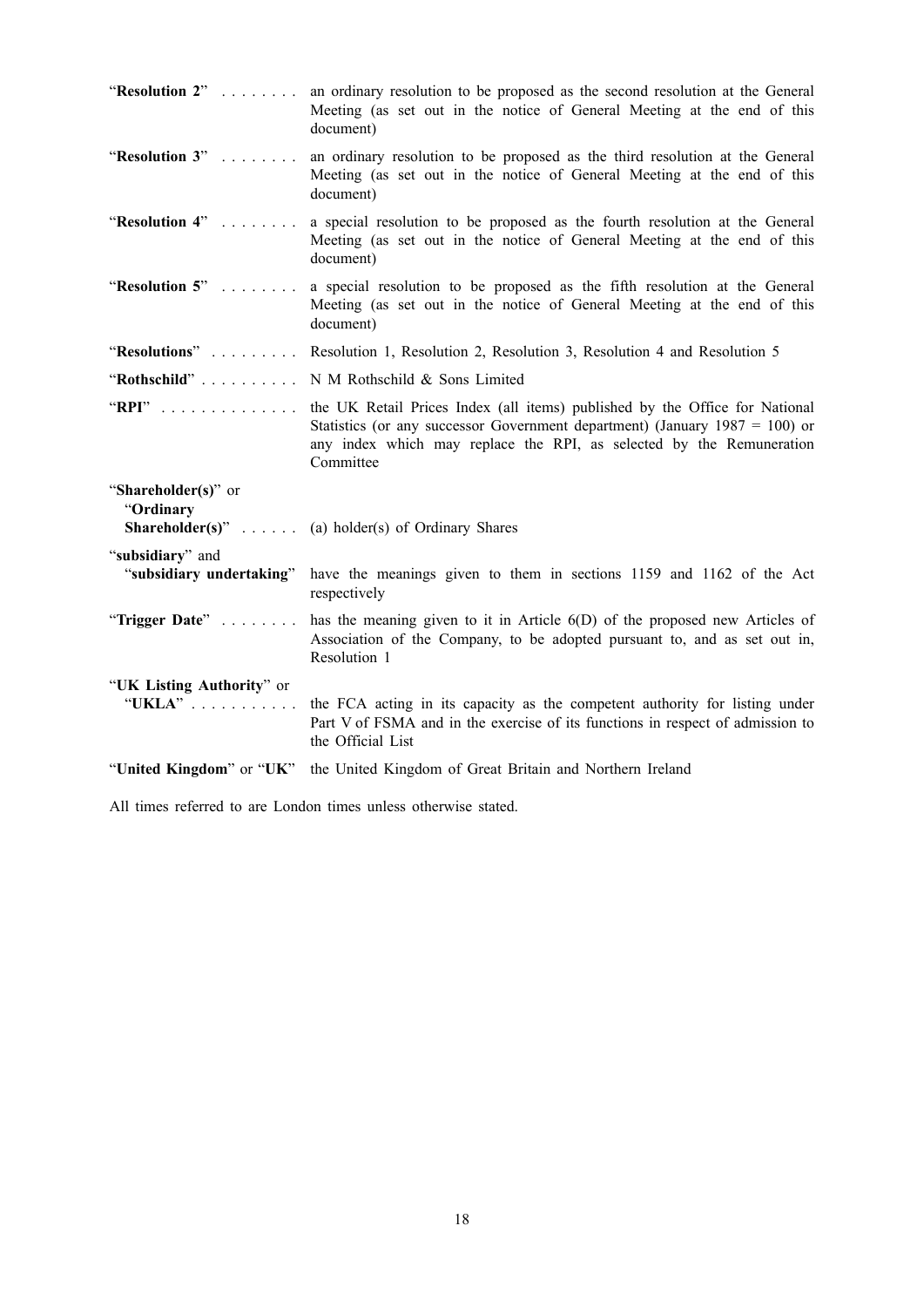#### **ANNEX DIRECTORS' REMUNERATION POLICY**

This Directors' remuneration policy shall, subject to shareholder approval at the General Meeting, take binding effect from the conclusion of that meeting. The Company's current Directors' remuneration policy was approved by shareholders at the 2016 AGM. This new policy is proposed to take account of the introduction of the 2017 Incentive Plan. The differences between the policy approved at the 2016 Annual General Meeting and the policy set out below are the inclusion of the 2017 Incentive Plan, consequential changes to reflect the introduction of the 2017 Incentive Plan and the crystallisation of the 2012 Incentive Plan and the updating of the shareholding guidelines for executive Directors to reflect the crystallistion of the 2012 Incentive Plan.

#### **Executive Directors**

| <b>Component of</b><br>remuneration                                                    | Purpose and link<br>to strategy                                                                                                                                                                   | Operation                                                                                                                                                                                                                                                                                                                                                                                                                                                                                                                                                                                                                                                          | Opportunity                                                                                                                                                                                                                                                                                                                                                                       | Performance<br>metric                                                                                                                                                                                                                                                                                                                           |
|----------------------------------------------------------------------------------------|---------------------------------------------------------------------------------------------------------------------------------------------------------------------------------------------------|--------------------------------------------------------------------------------------------------------------------------------------------------------------------------------------------------------------------------------------------------------------------------------------------------------------------------------------------------------------------------------------------------------------------------------------------------------------------------------------------------------------------------------------------------------------------------------------------------------------------------------------------------------------------|-----------------------------------------------------------------------------------------------------------------------------------------------------------------------------------------------------------------------------------------------------------------------------------------------------------------------------------------------------------------------------------|-------------------------------------------------------------------------------------------------------------------------------------------------------------------------------------------------------------------------------------------------------------------------------------------------------------------------------------------------|
| Base salary<br>$\mathbb{Z}^2$ . $\mathbb{Z}^2$ , $\mathbb{Z}^2$<br>$\sim$ .            | element of<br>Core<br>fixed<br>remuneration, reflecting the<br>size and scope of the role.                                                                                                        | Normally reviewed annually and usually fixed<br>for 12 months from 1 January, although salaries<br>may be reviewed more frequently or at                                                                                                                                                                                                                                                                                                                                                                                                                                                                                                                           | To avoid setting expectations of<br>executive<br>Directors and other<br>employees, no maximum has been                                                                                                                                                                                                                                                                            | applicable,<br>Not<br>although<br>the<br>individual's contribution and overall<br>one<br>performance<br>is<br>of<br>the                                                                                                                                                                                                                         |
| Purpose is to attract and<br>retain Directors of<br>the<br>calibre required for<br>the | different times of the year if the<br>Remuneration Committee determines this to<br>be appropriate.                                                                                                | set under the remuneration policy.<br>Increases may be made to salary<br>levels in certain circumstances as                                                                                                                                                                                                                                                                                                                                                                                                                                                                                                                                                        | considerations in determining the<br>level of any salary increase.                                                                                                                                                                                                                                                                                                                |                                                                                                                                                                                                                                                                                                                                                 |
|                                                                                        | Group.                                                                                                                                                                                            | Salary is paid in cash and levels are determined<br>by the Remuneration Committee taking into<br>account a range of factors including:                                                                                                                                                                                                                                                                                                                                                                                                                                                                                                                             | required, for example to reflect:<br>increase in scope of role or<br>responsibility; and                                                                                                                                                                                                                                                                                          |                                                                                                                                                                                                                                                                                                                                                 |
|                                                                                        |                                                                                                                                                                                                   | role, experience and performance;                                                                                                                                                                                                                                                                                                                                                                                                                                                                                                                                                                                                                                  | performance in role.                                                                                                                                                                                                                                                                                                                                                              |                                                                                                                                                                                                                                                                                                                                                 |
|                                                                                        |                                                                                                                                                                                                   | prevailing market conditions;<br>external benchmarks for similar roles at<br>comparable companies; and                                                                                                                                                                                                                                                                                                                                                                                                                                                                                                                                                             | Salary increases will take into<br>the average increase<br>account                                                                                                                                                                                                                                                                                                                |                                                                                                                                                                                                                                                                                                                                                 |
|                                                                                        |                                                                                                                                                                                                   | salary increases awarded for other<br>employees in the Group.                                                                                                                                                                                                                                                                                                                                                                                                                                                                                                                                                                                                      | awarded to other employees in the<br>Group.                                                                                                                                                                                                                                                                                                                                       |                                                                                                                                                                                                                                                                                                                                                 |
|                                                                                        | Annual bonus Rewards performance against<br>annual targets which support<br>the strategic direction of the<br>Company.                                                                            | Targets are set annually and payout is<br>determined by the Remuneration Committee<br>after the year-end based on performance<br>against those targets. The Remuneration<br>Committee has discretion to vary the bonus<br>pay-out (upwards or downwards) should any<br>formulaic output not produce a fair result for<br>either the individual executive Director or the<br>Company, taking account of overall business<br>performance.                                                                                                                                                                                                                            | 100% of base salary.                                                                                                                                                                                                                                                                                                                                                              | The Remuneration Committee will<br>have regard to various performance<br>metrics (which will be determined by<br>Remuneration<br>Committee)<br>the<br>measured over the relevant financial<br>year, when determining bonuses.<br>At least 50% of the award will be<br>based on financial measures and the<br>balance of the award will be based |
|                                                                                        |                                                                                                                                                                                                   | The treatment of bonus payments upon loss of<br>office is described on page 25.                                                                                                                                                                                                                                                                                                                                                                                                                                                                                                                                                                                    |                                                                                                                                                                                                                                                                                                                                                                                   | on strategic measures and/or personal<br>objectives, as determined by the<br>Remuneration Committee.                                                                                                                                                                                                                                            |
|                                                                                        |                                                                                                                                                                                                   |                                                                                                                                                                                                                                                                                                                                                                                                                                                                                                                                                                                                                                                                    |                                                                                                                                                                                                                                                                                                                                                                                   | <b>Financial metrics</b>                                                                                                                                                                                                                                                                                                                        |
|                                                                                        |                                                                                                                                                                                                   |                                                                                                                                                                                                                                                                                                                                                                                                                                                                                                                                                                                                                                                                    |                                                                                                                                                                                                                                                                                                                                                                                   | The element of the bonus subject to a<br>financial metric will be determined<br>between 0% and 100% for<br>performance between "threshold"<br>performance (the minimum level of<br>performance that results in any level<br>payout)<br>and<br>"maximum"<br>of<br>performance.                                                                   |
|                                                                                        |                                                                                                                                                                                                   |                                                                                                                                                                                                                                                                                                                                                                                                                                                                                                                                                                                                                                                                    |                                                                                                                                                                                                                                                                                                                                                                                   | Strategic element                                                                                                                                                                                                                                                                                                                               |
|                                                                                        |                                                                                                                                                                                                   |                                                                                                                                                                                                                                                                                                                                                                                                                                                                                                                                                                                                                                                                    |                                                                                                                                                                                                                                                                                                                                                                                   | The strategic element of an award<br>will be determined to the extent<br>assessed by the<br>Remuneration<br>Committee between 0% and 100%<br>based<br>on<br>the<br>Remuneration<br>Committee's assessment of a range<br>of financial and non-financial metrics<br>and/or personal objectives.                                                   |
|                                                                                        | Benefits Ensures the overall package<br>is competitive.<br>Purpose is to recruit and<br>retain Directors of<br>the<br>calibre required for<br>the<br>business.                                    | Executive Directors receive benefits in line<br>with market practice and these include a<br>company car allowance, fuel allowance,<br>private medical insurance, life insurance and<br>group income protection.<br>Other benefits may be provided based on<br>individual circumstances, such benefits may<br>include (but are not limited to) travel costs to<br>and from London and accommodation in<br>London for executive Directors who are not<br>based in London but who are required to work<br>there and relocation allowances.                                                                                                                            | Whilst the Remuneration Committee<br>has not set an absolute maximum on<br>the level of benefits executive<br>Directors may receive, the value of<br>benefits is set at a level which the<br>Remuneration Committee considers<br>appropriate against the market and to<br>support the ongoing strategy of the<br>Company.                                                         | Not applicable.                                                                                                                                                                                                                                                                                                                                 |
| 2017 Incentive Plan. Incentivises                                                      | executive<br>Directors over the longer-<br>and<br>aligns<br>term<br>their<br>interests with those of<br>shareholders by linking the<br>level of reward to the value<br>delivered to shareholders. | Options are granted over a separate class of<br>incentive shares, of which the series created for<br>the purposes of the 2017 incentive Plan is<br>known as the "2017 Incentive Shares". Each<br>option entitles its holder to subscribe for one<br>2017 Incentive Share and has an exercise price<br>equal to the nominal value of a 2017 Incentive<br>Share. The rights attaching to the 2017<br>Incentive Shares are set out in the Company's<br>articles of association as proposed to be<br>amended as set out in the Circular dated<br>7 April 2017 in connection with the<br>Company's General Meeting to be held on 11<br>May 2017 (the "Circular") and as | The value that may be delivered<br>under the 2017 Incentive Plan is<br>linked to the shareholder value<br>created over the period from and<br>including 31 May 2017<br>to<br>crystallisation; accordingly, it is not<br>possible to express the maximum<br>opportunity as a multiple of salary.<br>Options may be granted over, in<br>aggregate, 50,000 2017 Incentive<br>Shares. | The value that may be delivered<br>under the 2017 Incentive Plan will<br>be determined by reference to the<br>growth in value of the Company<br>from and including 31 May 2017 to<br>and including the trigger date,<br>calculated in accordance with the<br>Articles.                                                                          |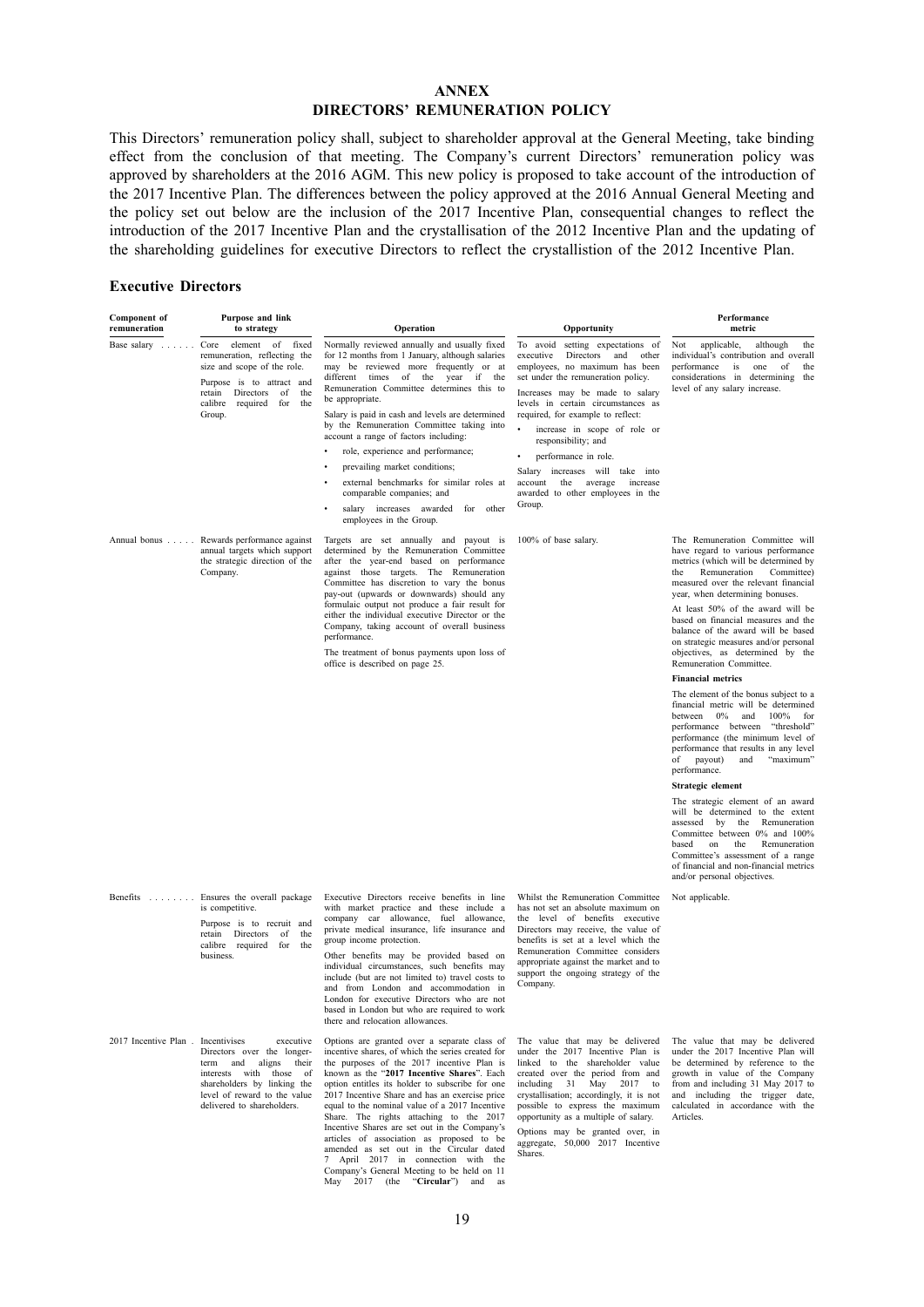**Purpose and link**

subsequently amended from time to time (the "**Articles**").

The Remuneration Committee may amend the terms of the options at any time with the prior approval of shareholders (to the extent required by law) and optionholders holding not less than three-quarters of the options then in issue, provided that approval will not be required for any minor amendment to benefit the administration of the 2017 Incentive Plan, to take account of changes in legislation or to obtain or maintain favourable tax, exchange control or regulatory treatment provided that an investment bank shall have confirmed the amendment is fair and reasonable so far as the ordinary shareholders are concerned. The options may also be amended to reflect any amendment made to the terms of the 2017 Incentive Shares.

Options may be exercised at any time up to and including 31 May 2020 (the "**trigger date**") and if not exercised or cash cancelled (see below) prior to that date will be automatically exercised immediately prior to the trigger date. In the event of a change of control of the Company (a "**Change of Control**") or winding-up of the Company, the trigger date may be a date before 31 May 2020.

Following the trigger date, the participants shall be entitled to 7.5% of the index-adjusted increase in value of the Company from and including 31 May 2017 to but excluding the trigger date. This value may be delivered in the form of a dividend and/or the conversion (in such manner as the Board shall determine) of the 2017 Incentive Shares into an appropriate number of Ordinary Shares and/or in the form of a cash payment in exchange for cancellation of options, as described in further detail below and/or in certain other ways permitted under the Articles.

The calculation of the growth in value of the Company shall be determined in accordance with the Articles.

The Company may, immediately prior to the trigger date and any automatic exercise of the options, cancel all or any of the options in exchange for a cash payment on the trigger date equivalent to the dividend that would have been payable on the corresponding 2017 Incentive Shares in accordance with the Articles if the options were exercised and the resulting 2017 Incentive Shares were not converted, less the option exercise price.

Each executive Director will be required to retain all of the Ordinary Shares they receive in connection with the crystallisation of the 2017 Incentive Shares until 31 May 2022, other than any Ordinary Shares sold in order to make adequate provision for any tax liability arising in connection with the crystallisation. If a cash dividend is paid on the 2017 Incentive Shares, rather than a conversion into Ordinary Shares being effected, the malus and clawback provisions referred to below will apply to the net cash amount received by executive Directors after payment of tax so that in effect the holding period will apply to those cash amounts.

The treatment of an executive Director's participation in the 2017 Incentive Plan if he is a "leaver" is described on pages 25 to 26.

|  | Retirement benefits Provides market competitive<br>(or cash equivalent).<br>Purpose is to recruit and<br>retain Directors of the<br>calibre required for the<br>business. | Directors may elect to receive a Company<br>post- employment benefits contribution to an individual defined<br>contribution pension arrangement or a<br>supplement to base salary in lieu of a pension<br>arrangement. |
|--|---------------------------------------------------------------------------------------------------------------------------------------------------------------------------|------------------------------------------------------------------------------------------------------------------------------------------------------------------------------------------------------------------------|
|--|---------------------------------------------------------------------------------------------------------------------------------------------------------------------------|------------------------------------------------------------------------------------------------------------------------------------------------------------------------------------------------------------------------|

Shareholding

 $Plan$ shareholders.

guidelines in respect To align the interests of Executive Directors are required to retain half N/A N/A N/A N/A<br>
Of 2012 Incentive executive Directors with of any Ordinary Shares acquired pursuant to Executive Bricciols are required to retain hard<br>of any Ordinary Shares acquired pursuant to<br>the crystallisation of the 2012 Incentive Plan, other than any Ordinary Shares sold in order to make adequate provision for any tax liability arising in connection with the crystallisation. The number of Ordinary Shares required to be retained will be adjusted as determined by the Remuneration Committee to reflect any subsequent variations in the capital of the<br>Company including share capital Company, including share capital consolidations, sub-divisions or bonus issues.

**the Operation Opportunity** 

The options to be held by executive Directors as at 31 May 2017 are as follows:

• Christopher Miller: 2,583

• David Roper: 2,583

• Simon Peckham: 2,833

• Geoffrey Martin: 2,833

It is proposed that options over 2017 Incentive Shares will be granted on an annual basis, although they may be granted more frequently.

The maximum aggregate value that may be realised under the 2017 Incentive Plan shall be 7.5% of the index-adjusted increase in shareholder value from and including 31 May 2017 to and including the trigger date (as determined in accordance with the Articles).

The maximum number of new Ordinary Shares in the Company that may be issued on conversion of the 2017 Incentive Shares is 5% of the aggregate number of Ordinary Shares in issue on 31 May 2017 plus<br>5% of any additional Ordinary  $5\%$  of any additional Shares issued or created by the Company after that date and prior to the trigger date. However, this limit will not apply in the event of a Change of Control or winding up of the Company, as provided for in the Articles.

15% of base salary. Not applicable.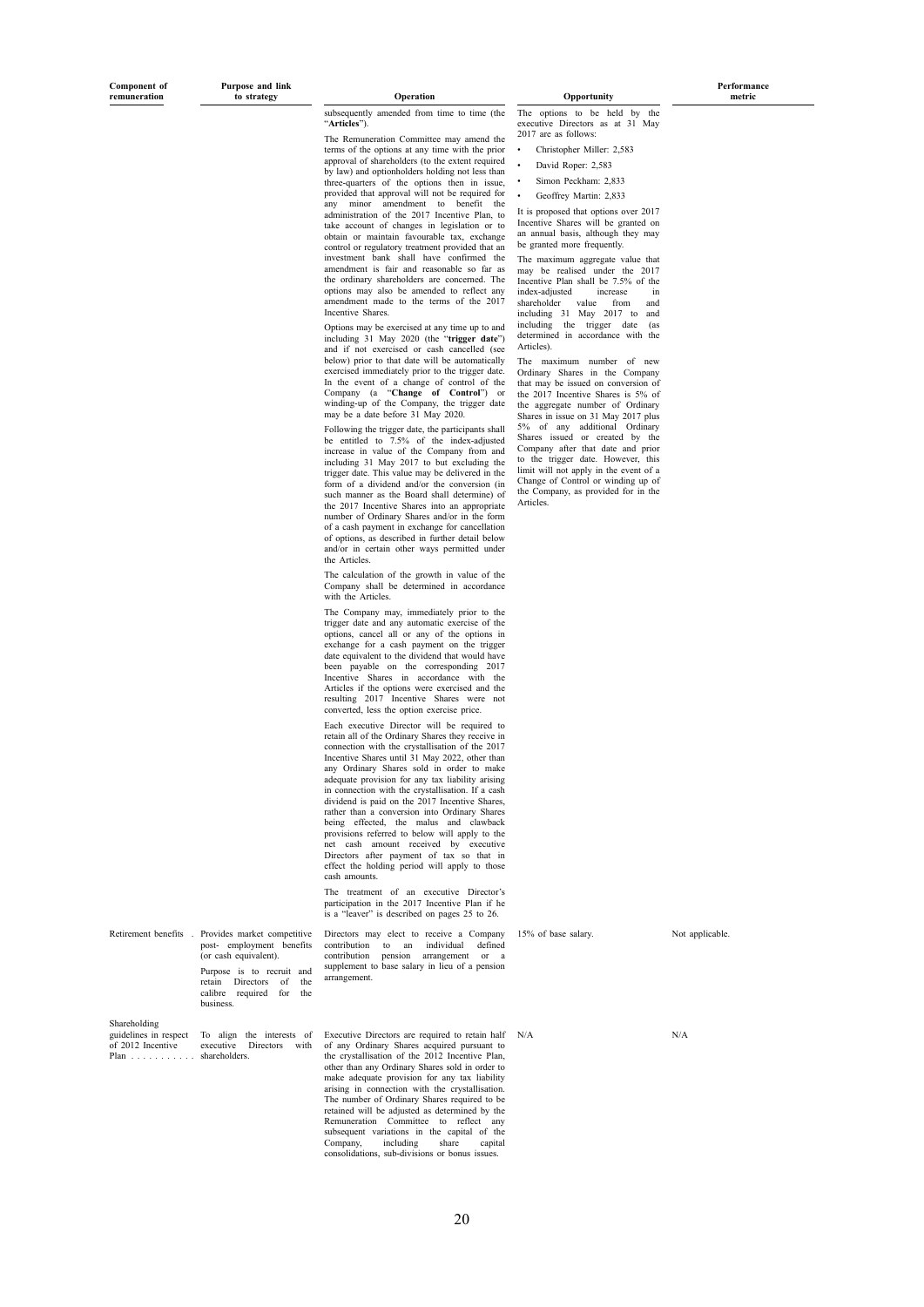#### **2012 Incentive Plan**

The 2012 Incentive Plan takes the form of options originally granted in 2012, following approval by a special resolution of shareholders on 11 April 2012. Those options are proposed to be exercised (or cancelled in exchange for a cash payment) as described in the Circular. Although no further options will be granted under the 2012 Incentive Plan (other than any unallocated options, which shall be granted to an employee share ownership trust prior to crystallisation; the executive Directors will not participate in the value of any such options), the Company may, under this policy, satisfy the exercise of any option to acquire 2012 Incentive Shares (or cancel any such option in exchange for a cash payment as described in the Circular) and may deliver value to any holder of 2012 Incentive Shares in accordance with the Company's articles of association that are in effect as at the date that such value is to be delivered.

#### **Recovery provisions**

#### *Annual Bonus*

Annual bonus awards are discretionary and, accordingly, are subject to a "malus" provision over the course of the relevant year. The annual bonus is also subject to a clawback arrangement giving the Remuneration Committee the ability to require repayment of some or all of any bonus earned in the event of: (1) material misstatement of financial results; (2) miscalculation of any performance measure on which the bonus earned was calculated; and/or (3) serious misconduct by the relevant participant. The Remuneration Committee will have discretion to apply clawback at any time up until the Annual General Meeting held in the second year following the payment of the bonus.

#### *2017 Incentive Plan*

In the event of (1) material misstatement of financial results that, in the reasonable opinion of the Remuneration Committee, has a material negative effect; and/or (2) gross misconduct by the relevant executive Director prior to the trigger date, any of the unvested portion of the unexercised options held by the executive Director under the 2017 Incentive Plan may be cancelled for nil consideration and/or the executive Director may be required to transfer any of the unvested portion of his 2017 Incentive Shares at nominal value.

In the event of (1) material misstatement of financial results that, in the reasonable opinion of the Remuneration Committee, has a material negative effect; and/or (2) material miscalculation of any performance measure on which the crystallisation of the 2017 Incentive Plan was based; and/or (3) gross misconduct by the relevant executive Director, following the trigger date but prior to 31 May 2022, the executive Director may be required to pay to the Company the amount of any dividend received on crystallisation of the 2017 Incentive Shares, less the amount of any tax paid in relation to that dividend and/or to transfer (for a price equal to the lower of their nominal value and the price of an Ordinary Share) the number of Ordinary Shares arising from the crystallisation of the 2017 Incentive Shares, less the number of Ordinary Shares sold to fund the tax liability arising from crystallisation.

Malus and clawback provisions shall cease to apply in the event of a Change of Control or winding up of the Company.

#### **Non-executive Directors**

| Component of remuneration                           | Purpose and link<br>to strategy                                                                                                                           | <b>Operation</b>                                                                                                                                                                                                     | Opportunity                                                                                                                                                                                                                       | Performance<br>metric |
|-----------------------------------------------------|-----------------------------------------------------------------------------------------------------------------------------------------------------------|----------------------------------------------------------------------------------------------------------------------------------------------------------------------------------------------------------------------|-----------------------------------------------------------------------------------------------------------------------------------------------------------------------------------------------------------------------------------|-----------------------|
| Non-executive Director fees<br>$\sim$ $\sim$ $\sim$ | a level that reflects<br>Set at<br>conditions<br>market<br>and<br>is<br>sufficient to attract individuals<br>with appropriate knowledge and<br>expertise. | Fees are reviewed periodically<br>and amended to reflect market<br>positioning and any change in<br>responsibilities. Fees for non-<br>Directors<br>executive<br>are<br>by the executive<br>determined<br>Directors. | Fees are based on the level of<br>fees paid to<br>non-executive<br>Directors serving on boards of<br>similar-sized<br>UK-listed<br>companies<br>the<br>time<br>and<br>commitment<br>contribution<br>and<br>expected for the role. | Not applicable.       |
|                                                     |                                                                                                                                                           |                                                                                                                                                                                                                      | Non-executive Directors receive<br>a basic fee and a further fee for<br>the chairmanship of a Board<br>Committee or for holding the<br>office of senior non-executive<br>Director.                                                |                       |
|                                                     |                                                                                                                                                           |                                                                                                                                                                                                                      | Non-executive Directors may be<br>eligible to receive benefits such<br>as use of secretarial support,<br>reimbursement of travel costs<br>and other benefits that may be<br>appropriate.                                          |                       |

#### **Explanation of performance measures chosen**

Performance measures are chosen to align with the Company's strategy.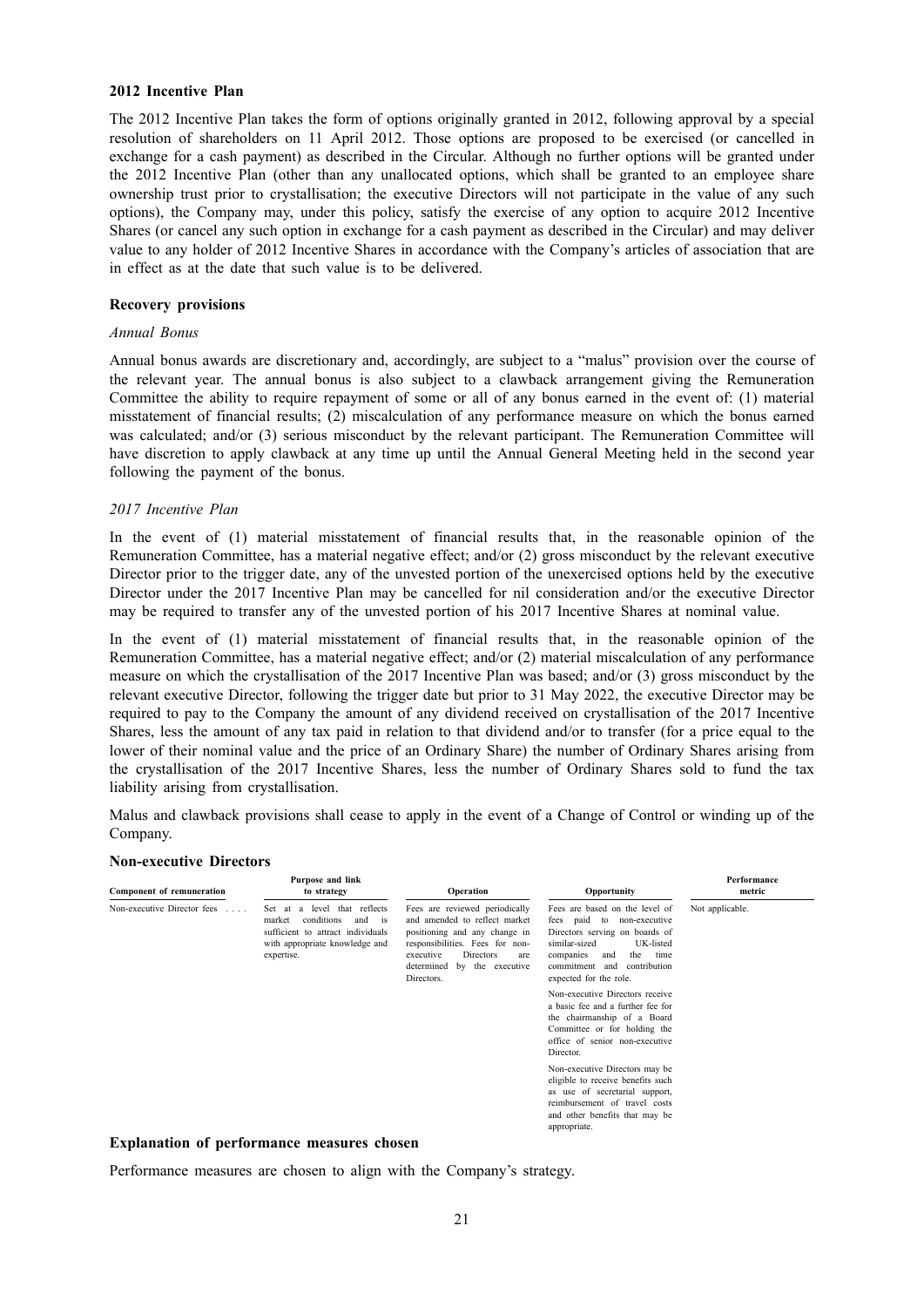#### **Annual bonus**

Stretching performance targets are set each year for the annual bonus, to reflect the key financial and strategic objectives of the Company and to reward for delivery against these targets. When setting the targets, the Remuneration Committee will take into account a number of different reference points including its plans and strategy and the market environment.

#### **2017 Incentive Plan**

Value delivered under the 2017 Incentive Plan will be determined by reference to the growth in the value of the Company, such that the performance metric is the level of such growth that is delivered to shareholders. This arrangement was considered appropriate by the Remuneration Committee which considers that the previous and similar Incentive Plans introduced in 2009 (crystallising in 2012) and in 2012 (crystallising in 2017), have been very effective in incentivising management to deliver real value to shareholders over the applicable performance periods.

The Articles provide that the Remuneration Committee may make adjustments to the calculation of the amount to which the holders of the 2017 Incentive Shares shall be entitled in certain circumstances. These circumstances include, but are not limited to, the Articles or any future change to the capital structure of the Company producing, or being likely to produce, an anomalous result. Any such adjustment shall be such as the Remuneration Committee considers fair and reasonable and as an investment bank shall have confirmed to be fair and reasonable so far as the ordinary shareholders are concerned.

## **Differences between the Company's policy on Directors' remuneration and its policy on remuneration for other employees**

Remuneration arrangements throughout the Group are determined based on the same principle that rewards should be sufficient as is necessary to attract and retain high calibre talent, without paying more than is necessary and should be achieved for delivery of the Company's strategy.

The Company has operations in various countries, with Group employees of differing levels of seniority. Accordingly, though based on the over-arching principle above, reward policies vary to take account of these factors.

The Company has also implemented divisional long-term incentive plans for senior managers of businesses within the Group to incentivise them to create value for the Company and its shareholders.

As with the 2012 Incentive Plan, the Remuneration Committee considers it appropriate for participation in the 2017 Incentive Plan to be extended to those members of senior management beyond the executive Directors necessary to develop the business further.

### **Illustration of the application of Directors' remuneration policy**

In illustrating the potential reward under the policy set out in this Directors' Remuneration Report, the following assumptions have been made:

- **Minimum performance:** fixed elements of remuneration only (base salary effective from 1 January 2017, and benefits and pension rate as set out in the single figure table for the year ended 31 December 2016 in the Company's Directors' Remuneration Report for that year).
- **Performance in line with expectations:** fixed elements of remuneration as above, plus bonus of 50% of salary (other than in the case of Christopher Miller and David Roper who do not participate in the annual bonus arrangements), plus an amount in relation to the executive Directors' entitlements under the 2017 Incentive Plan, as described below.
- **Maximum performance:** fixed elements of remuneration as above, plus bonus of 100% of salary (other than in the case of Christopher Miller and David Roper who do not participate in the annual bonus arrangements), plus an amount in relation to the executive Directors' entitlements under the 2017 Incentive Plan, as described below.

The executive Directors' options under the 2017 Incentive Plan will deliver to them part of the growth in value of the Company from May 2017 to May 2020 (or an earlier trigger date determined in accordance with the Articles). Accordingly, the value of participation in the 2017 Incentive Plan cannot be expressed as a multiple of salary. Therefore, we have included for each executive Director below a value based on the estimated Black Scholes option pricing model value per 2017 Incentive Share (£756 as at the last practical date before the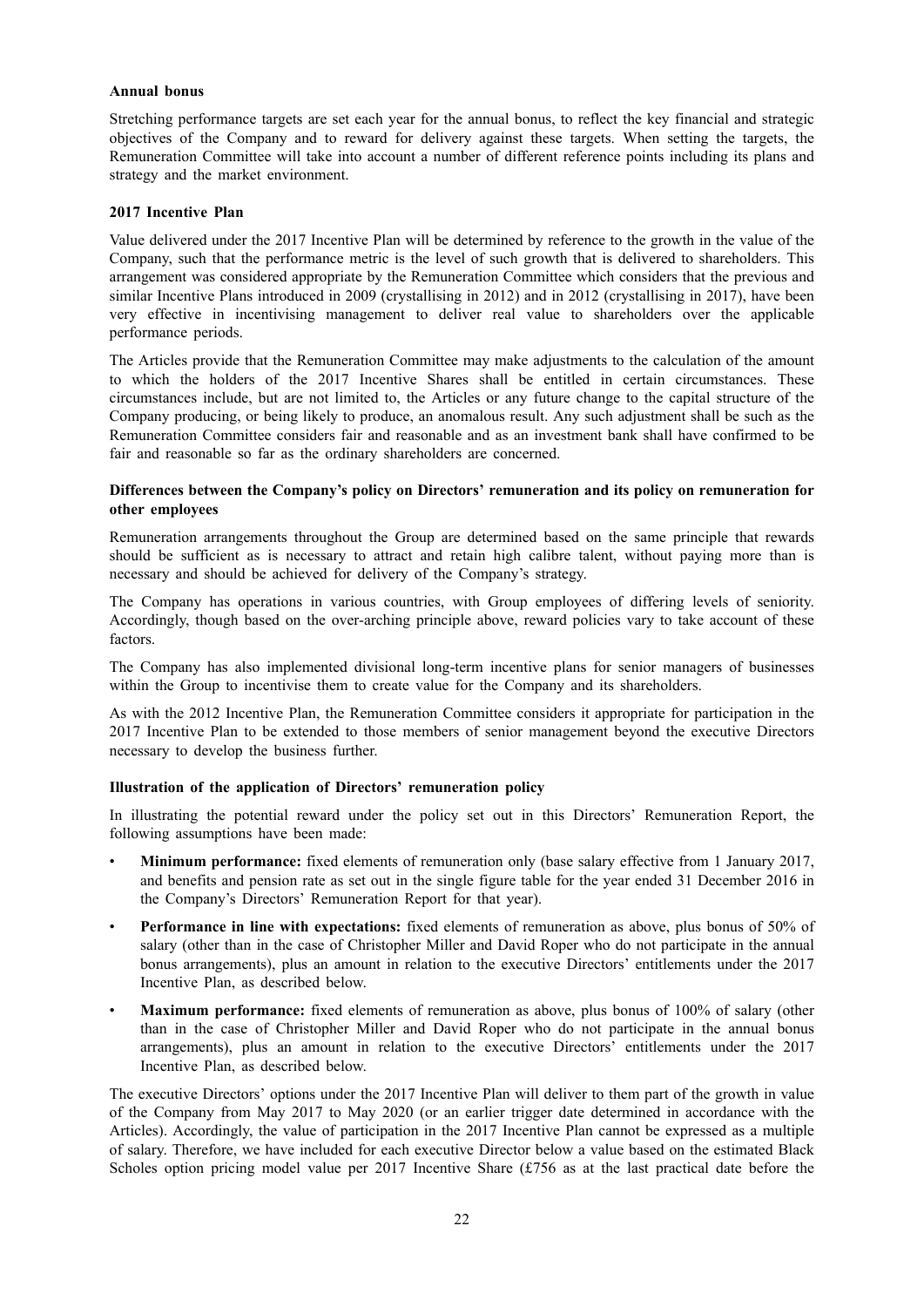finalisation of the policy) multiplied by the number of options over 2017 Incentive Shares to be granted to each executive Director in 2017 (2,583 in the case of each of Messrs Miller and Roper and 2,833 in the case of each of Messrs Peckham and Martin). For performance "in line with expectations", 50% of this value is shown. For "maximum performance", 100% of this value is shown.



Base salary, benefits and pension

Annual Bonus LTIP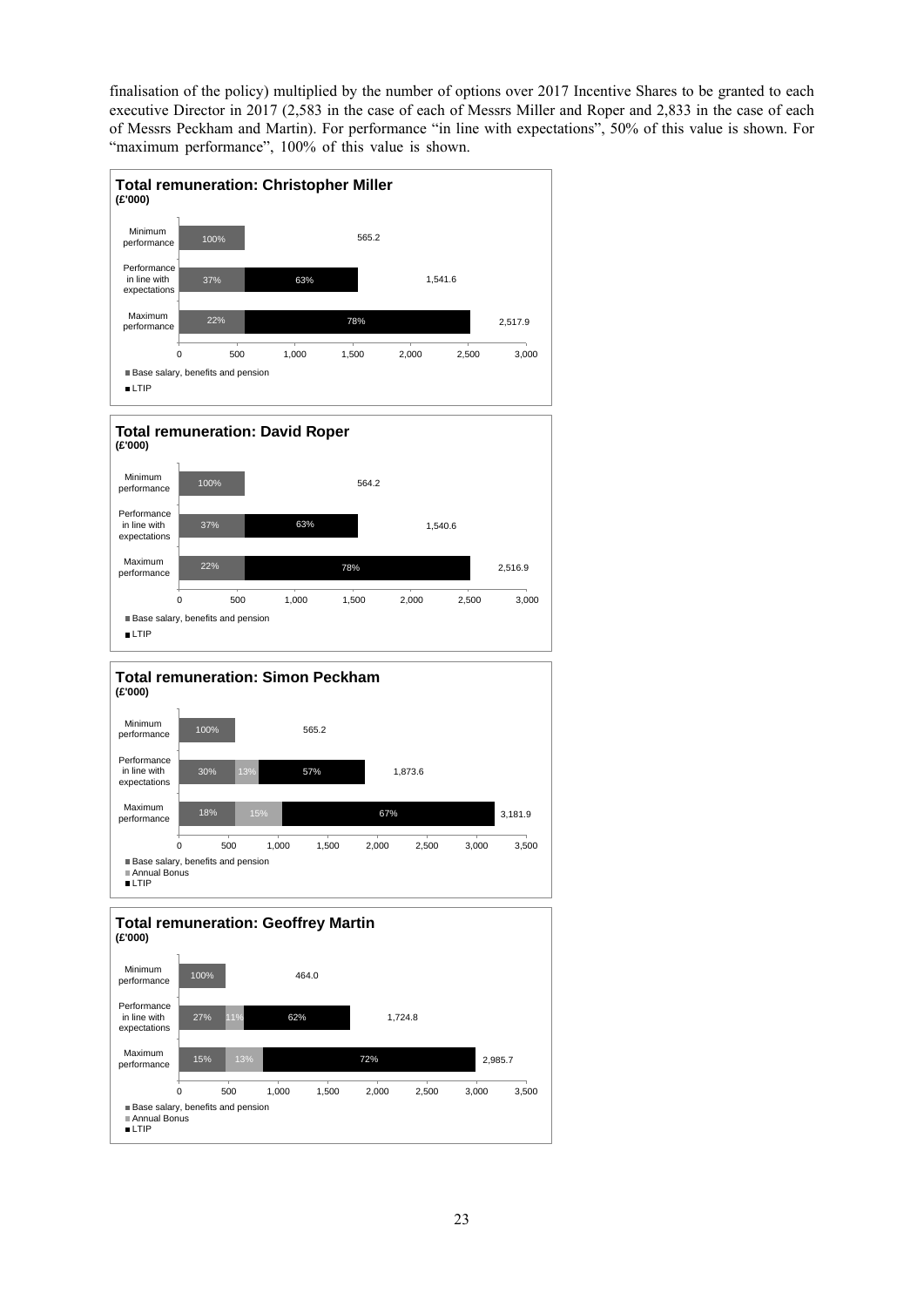#### **Recruitment remuneration policy**

When agreeing a remuneration package for the appointment of a new executive Director, the Remuneration Committee will apply the following principles:

- the package will be sufficient to attract the calibre of Director required to deliver the Company's strategy;
- the Remuneration Committee will seek to ensure that no more is paid than is necessary; and
- in the next Annual Report on Remuneration after an appointment, the Remuneration Committee will explain to shareholders the rationale for the arrangements implemented.

In addition to the policy elements set out in the table on pages 19 to 20, the Remuneration Committee retains discretion to make appropriate remuneration decisions outside the standard policy to meet the individual circumstances of the recruitment, including discretion to include any other remuneration component or award. The Remuneration Committee does not intend to use this discretion to make a non-performance related incentive payment (for example a "golden hello"). In this regard, elements that the Remuneration Committee may consider for the purposes of a remuneration package for the recruitment of a new executive Director include but are not limited to the following:

| Element                                                 | Approach                                                                                                                                                                                                                                                                                                                                                                                                                                                                                                                                                                                                                                                                                                                                                                                                                                                                       |
|---------------------------------------------------------|--------------------------------------------------------------------------------------------------------------------------------------------------------------------------------------------------------------------------------------------------------------------------------------------------------------------------------------------------------------------------------------------------------------------------------------------------------------------------------------------------------------------------------------------------------------------------------------------------------------------------------------------------------------------------------------------------------------------------------------------------------------------------------------------------------------------------------------------------------------------------------|
| Incentive remuneration opportunity                      | The Remuneration Committee's intention is that a new executive<br>Director's incentive remuneration opportunity will consist of:                                                                                                                                                                                                                                                                                                                                                                                                                                                                                                                                                                                                                                                                                                                                               |
|                                                         | an annual bonus opportunity of up to 100% of salary (i.e. in line<br>with the ordinary opportunity under the policy); and                                                                                                                                                                                                                                                                                                                                                                                                                                                                                                                                                                                                                                                                                                                                                      |
|                                                         | awards of options under the 2017 Incentive Plan from the date of<br>joining at a level up to the level that applies to other executive<br>Directors under the policy.                                                                                                                                                                                                                                                                                                                                                                                                                                                                                                                                                                                                                                                                                                          |
|                                                         | If a new executive Director did not participate in the 2017 Incentive<br>Plan, the Remuneration Committee may award a maximum annual<br>bonus opportunity of up to 300% of salary until such time as that new<br>executive Director participated in a long term incentive arrangement.                                                                                                                                                                                                                                                                                                                                                                                                                                                                                                                                                                                         |
| Compensation for forfeited<br>remuneration arrangements | The Remuneration Committee may make awards on hiring an external<br>candidate to buy out remuneration arrangements forfeited on leaving a<br>previous employer. In doing so, the Remuneration Committee will<br>have regard to relevant factors, including any performance conditions<br>attached to such arrangements, the form of those awards (e.g. cash or<br>shares) and the time frame of such awards. While such awards are<br>excluded from the maximum level of variable remuneration referred to<br>on pages 24 to 25, the Remuneration Committee's intention is that the<br>value awarded (as determined by the Remuneration Committee on a<br>fair and reasonable basis) would be no higher than the expected value<br>of the forfeited arrangements. Where considered appropriate, buyout<br>awards will be subject to forfeiture or clawback on early departure. |
| Notice period                                           | The notice period will be the same as the Company's ordinary policy<br>of 12 months.                                                                                                                                                                                                                                                                                                                                                                                                                                                                                                                                                                                                                                                                                                                                                                                           |
| Relocation costs                                        | Where necessary, the Company will pay appropriate relocation costs.<br>The Remuneration Committee will seek to ensure that no more is paid<br>than is necessary.                                                                                                                                                                                                                                                                                                                                                                                                                                                                                                                                                                                                                                                                                                               |
| Retirement benefits                                     | The maximum contribution of 15% of salary referred to in the policy<br>table on page 20 will apply to any new executive Director. However,<br>the Remuneration Committee reserves the right to pay the contribution<br>into any pension arrangement or to pay the amount as a supplement to<br>base salary in lieu of a pension arrangement.                                                                                                                                                                                                                                                                                                                                                                                                                                                                                                                                   |

Under the applicable reporting regulations, the Company is required to set out the maximum level of variable remuneration that may be granted when agreeing the components of a remuneration package for the appointment of Directors, excluding any remuneration constituting compensation for the forfeiture of any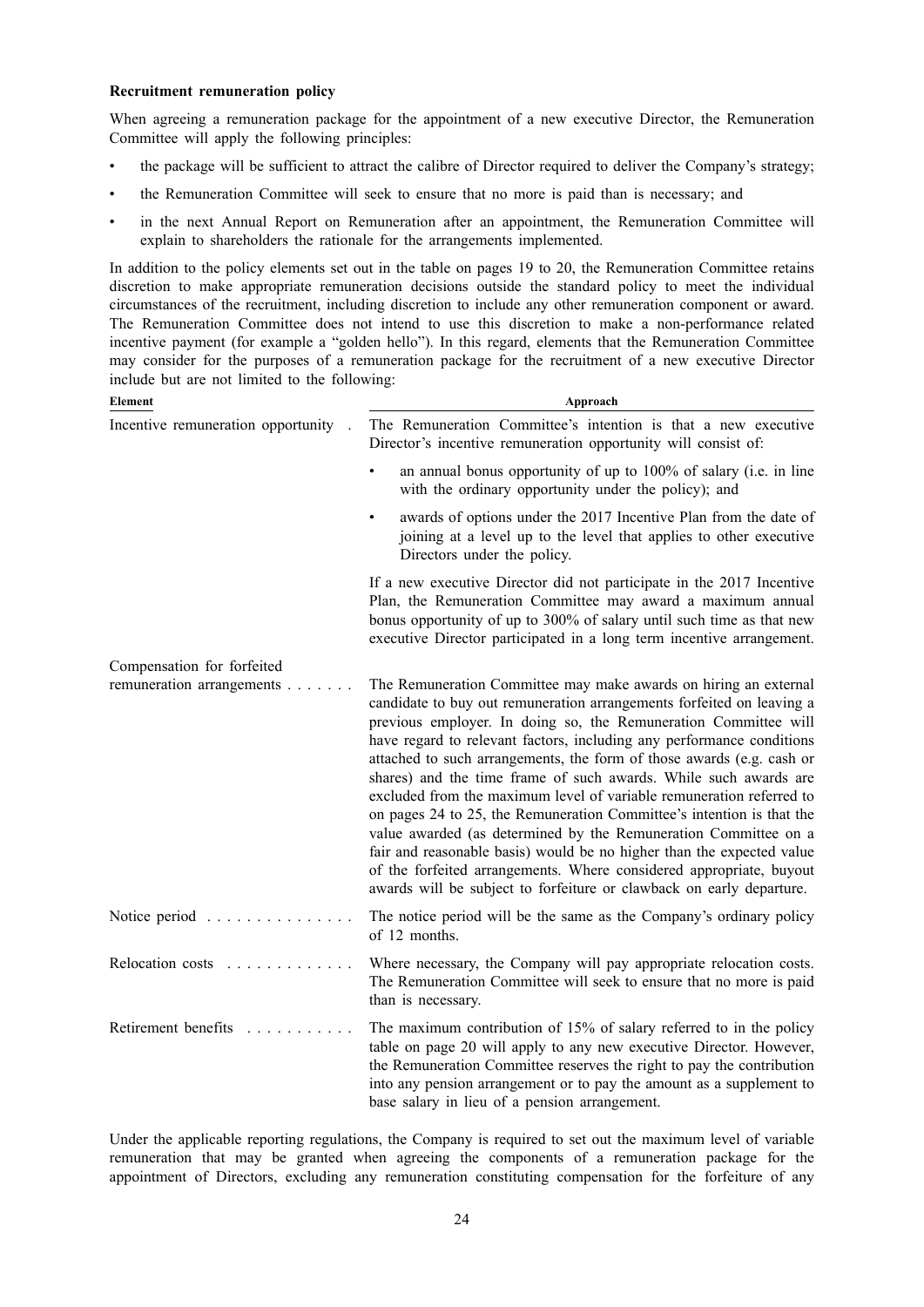variable remuneration award with a previous employer. In order to provide sufficient flexibility in recruitment scenarios and to reflect the fact that the value of participation in the 2017 Incentive Plan depends on shareholder value created and so cannot be expressed as a multiple of salary, the Remuneration Committee has set this maximum level of variable remuneration as:

- if the executive Director participates in the 2017 Incentive Plan:
	- one time's salary; plus
	- awards of options under the 2017 Incentive Plan from the date of joining at a level up to the level that applies to other executive Directors under the policy; and
- if the executive Director does not participate in the 2017 Incentive Plan, three times' salary.

Incentive awards and "buyout" awards may be granted under new plans as permitted under the Listing Rules, which allow for the grant of awards to facilitate, in unusual circumstances, the recruitment of a Director.

Where a position is filled internally, any ongoing remuneration obligations or outstanding variable pay elements shall be allowed to continue in accordance with their subsisting terms.

The remuneration package for a newly-appointed non-executive Director would normally be in line with the structure set out in the policy table for non-executive Directors.

#### **Service contracts and policy on payments for loss of office**

The Company's policy is for executive Directors to be employed on the terms of service agreements, which may be terminated by either the Director or the Company on the giving of not less than 12 months' written notice (subject to certain exceptions).

The principles on which the determination of payments for loss of office will be approached are summarised below:

| <b>Provision</b>             | Treatment upon loss of office                                                                                                                                                                                                                                                                                                                                                                                                                                                                                                                                                                         |
|------------------------------|-------------------------------------------------------------------------------------------------------------------------------------------------------------------------------------------------------------------------------------------------------------------------------------------------------------------------------------------------------------------------------------------------------------------------------------------------------------------------------------------------------------------------------------------------------------------------------------------------------|
| Payment in lieu of notice    | If the Company terminates an executive Director's employment with<br>immediate effect, a payment in lieu of notice may be made. This may<br>include base salary, pension contributions and benefits.                                                                                                                                                                                                                                                                                                                                                                                                  |
| Annual bonus                 | This will be at the discretion of the Remuneration Committee on an<br>individual basis and the decision whether or not to award a bonus in full<br>or in part will be dependent upon a number of factors including the<br>circumstances of the executive Director's departure and their contribution<br>to the business during the bonus period in question. Typically, bonus<br>amounts will be pro-rated for time in service up to termination.                                                                                                                                                     |
| 2017 Incentive Plan $\ldots$ | Good leavers                                                                                                                                                                                                                                                                                                                                                                                                                                                                                                                                                                                          |
|                              | If an executive Director holding 2017 Incentive Shares ceases<br>employment in circumstances where he is a "good leaver", the<br>Remuneration Committee may (other than where he is a good leaver<br>as a result of his resignation in connection with a Change of Control)<br>require that he transfer some or all of the "unvested portion" of his<br>2017 Incentive Shares for the lower of their nominal value and the price<br>of an Ordinary Share. An executive Director who is a good leaver shall<br>be entitled to retain any 2017 Incentive Shares that he is not required to<br>transfer. |
|                              | If an executive Director holding an option over 2017 Incentive Shares<br>ceases employment in circumstances where he is a good leaver (other<br>than where he is a good leaver as a result of his resignation in connection<br>with a Change of Control), at the Remuneration Committee's discretion<br>some or all of the unvested portion of any such options may lapse.                                                                                                                                                                                                                            |
|                              | <b>Bad</b> leavers                                                                                                                                                                                                                                                                                                                                                                                                                                                                                                                                                                                    |

If an executive Director holding 2017 Incentive Shares ceases employment in circumstances where he is a "**bad leaver**", every 2017 Incentive Share he holds shall, unless the Remuneration Committee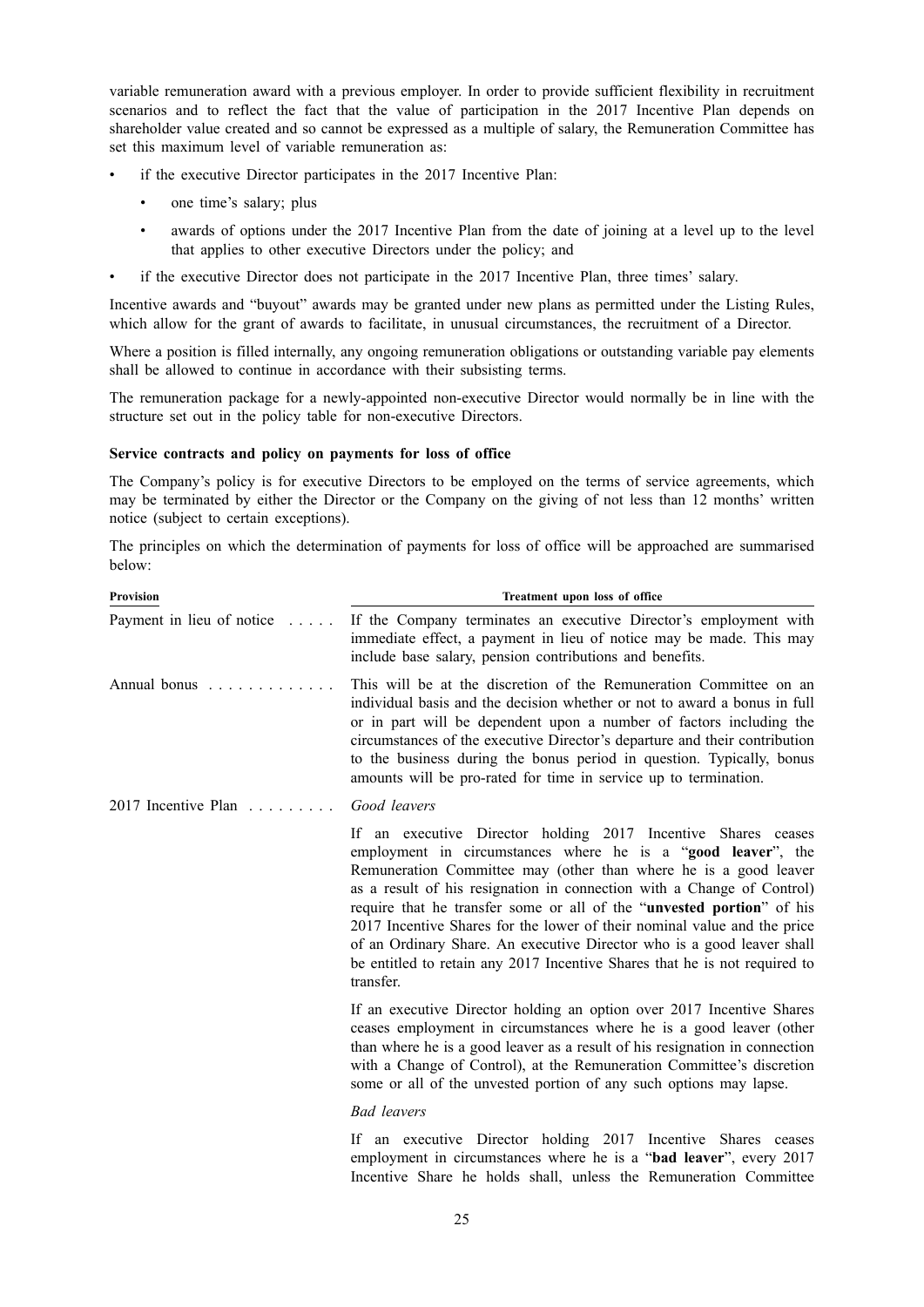determines otherwise, be transferred for the lower of their nominal value and the price of an Ordinary Share.

If an executive Director holding an option over 2017 Incentive Shares ceases employment in circumstances where he is a bad leaver, unless the Remuneration Committee determines otherwise, any such options shall lapse.

For these purposes:

- a participant will be a "bad leaver" if he ceases employment for any reason other than death, permanent ill-health, permanent disability; resignation in connection with a Change of Control, retirement at or above age 65 or the termination of his employment without cause;
- a participant will be a "good leaver" if he ceases employment other than as a bad leaver;
- the "unvested portion" of the participant's 2017 Incentive Shares means any such shares acquired pursuant to an option granted within less than one year of the date on which that participant becomes a leaver and the "unvested portion" of the participant's unexercised options to acquire 2017 Incentive Shares means any option granted within less than one year of the date on which that participant becomes a leaver.

Other payments . . . . . . . . . . . . The Remuneration Committee reserves the right to make additional exit payments where such payments are made in good faith in discharge of an existing legal obligation (or by way of damages for breach of such an obligation) or by way of settlement or compromise of any claim arising in connection with the termination of a Director's office or employment.

> In appropriate circumstances, payments may also be made in respect of legal fees.

> The overall amount of any payment made in respect of a loss of office will not exceed the aggregate of any payment in lieu of notice and any payment made in respect of annual bonus, as referred to above. Entitlements in respect of the 2012 Incentive Plan and the 2017 Incentive Plan will be dealt with in accordance with their terms and, were the Company to make an award on recruitment of an executive Director to buy out remuneration arrangements forfeited on leaving a previous employer, the leaver provisions for that award would be determined at the time of grant.

In the event of a Change of Control or winding-up of the Company, the trigger date for the 2017 Incentive Shares shall arise and the participants' entitlements in respect of their options or 2017 Incentive Shares shall be determined in accordance with the terms of the options or the Articles, as relevant.

If an executive Director ceases to be employed by the Company, the Company is wound up or there is a Change of Control, the options granted pursuant to the 2012 Incentive Plan, and any 2012 incentive shares issued in accordance with the plan, will be dealt with in accordance with their terms.

#### **Statement of consideration of employment conditions elsewhere in the Company**

Salary, benefits and performance-related awards provided to employees are taken into account when setting policy for executive Directors' remuneration. There is no consultation with employees on Directors' remuneration.

#### **Statement of consideration of shareholder views**

The Company is committed to ongoing engagement and seeks the views of major shareholders in advance of amending its remuneration policies. The policies are set to reflect the Company's commercial strategy.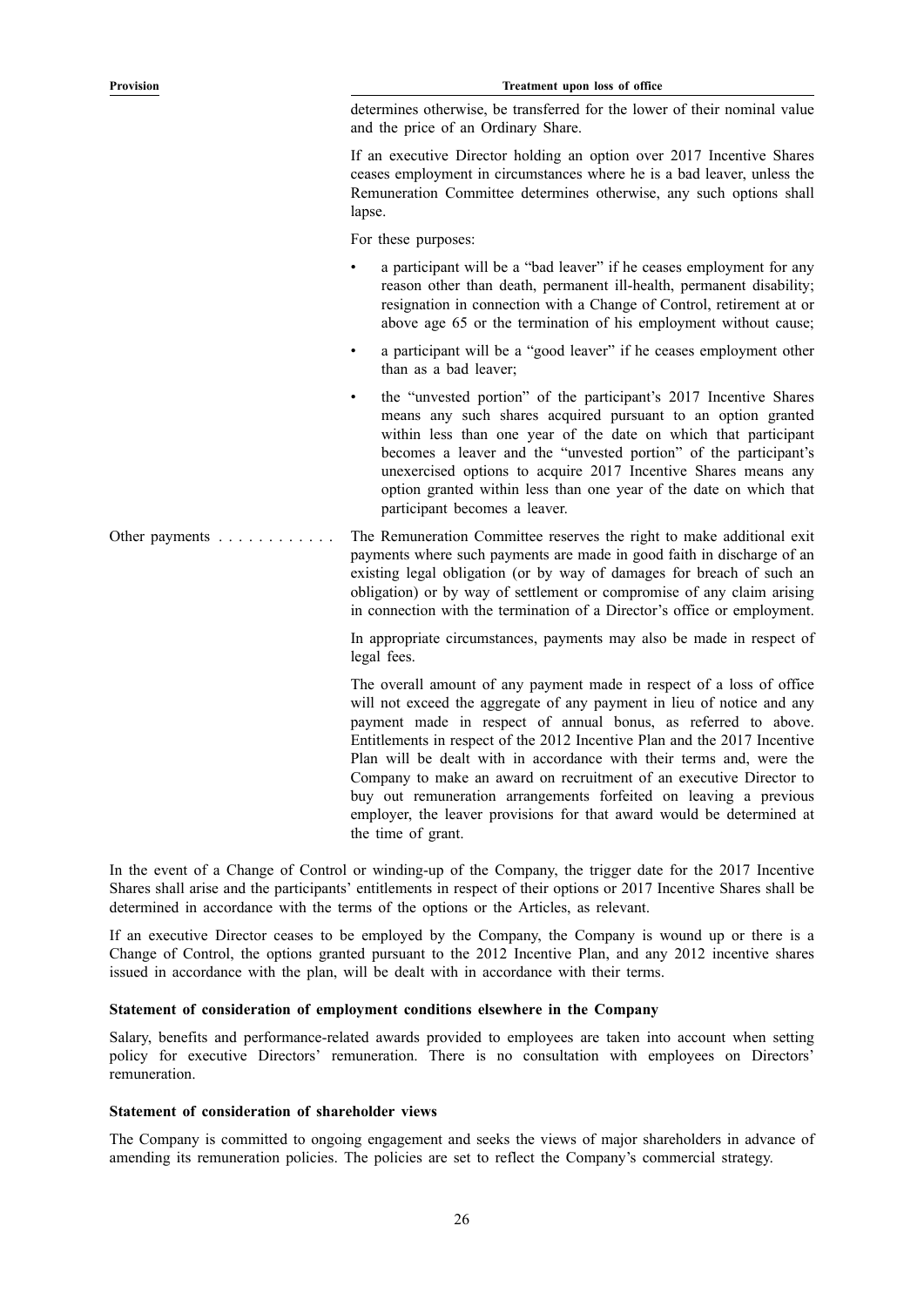#### **Payments outside the policy in this report**

The Remuneration Committee retains discretion to make any remuneration payments and payments for loss of office outside the policy set out in this report:

- where the terms of the payment were agreed before the policy came into effect;
- where the terms of the payment were agreed at a time when the relevant individual was not a Director of the Company and, in the opinion of the Remuneration Committee, the payment was not in consideration of the individual becoming a Director of the Company; and/or
- to satisfy contractual commitments under legacy remuneration arrangements.

For these purposes, "payments" includes the satisfaction of awards of variable remuneration and, in relation to an award over shares, the terms of the payment are "agreed" at the time the award is granted. Any such payment shall include the satisfaction of the exercise of any options under the 2012 Incentive Plan (or the cancellation of any such option in exchange for a cash payment as described in the Circular dated 7 April in connection with the Company's General meeting to be held on 11 May 2017) and the delivery of the value attributable to the 2012 incentive shares in accordance with the Company's articles of association.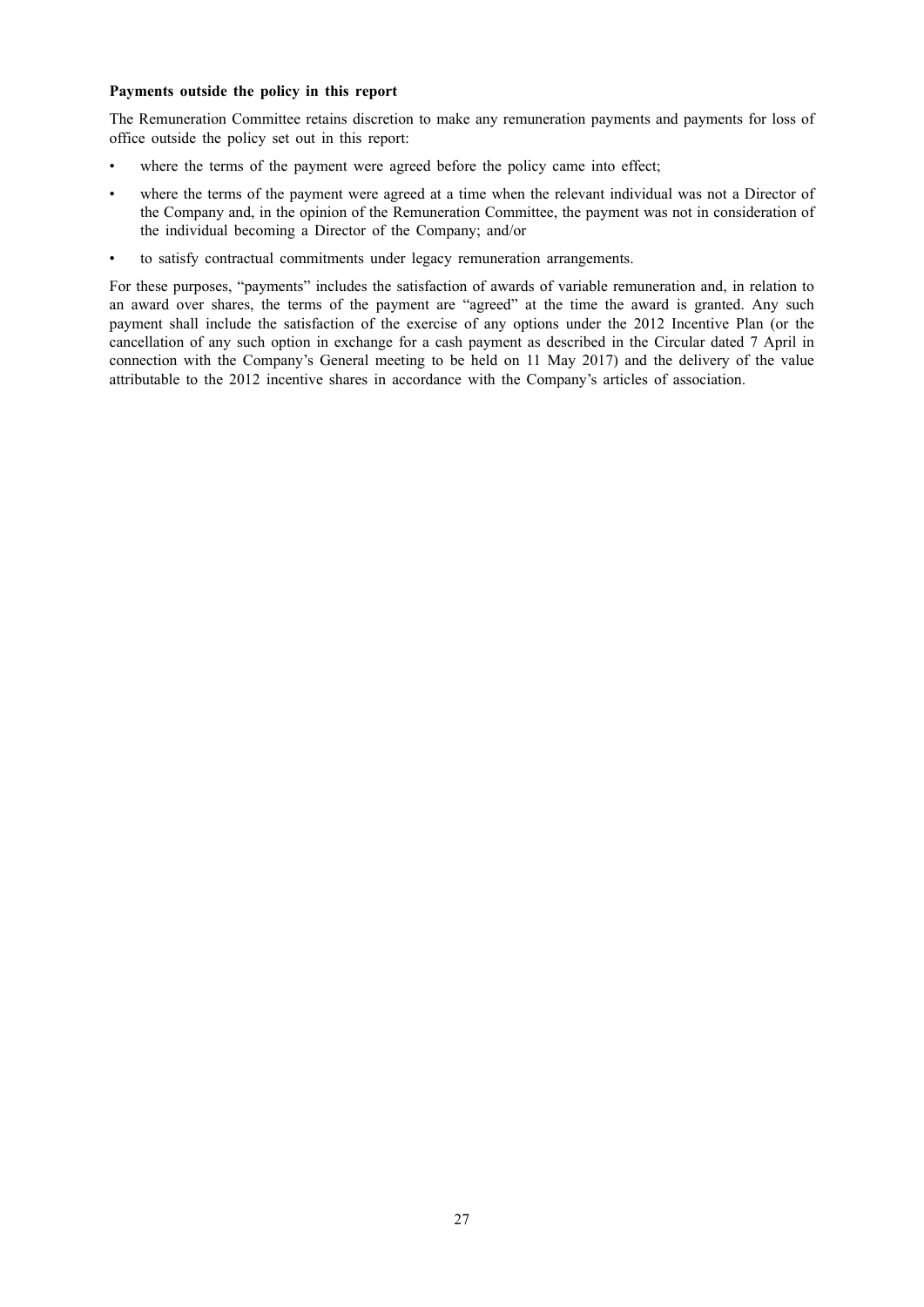# **Melrose Industries PLC**

*(Incorporated in England and Wales with registered number 09800044)*

# **NOTICE OF GENERAL MEETING**

**NOTICE IS GIVEN** that a General Meeting of Melrose Industries PLC (the "**Company**") will be held at Barber-Surgeons' Hall, Monkwell Square, Wood Street, London EC2Y 5BL at 11:15 a.m. on 11 May 2017 (or as soon thereafter as the Annual General Meeting of the Company has been concluded), for the purpose of considering and, if thought fit, passing the following resolutions (the "**Resolutions**"), of which Resolutions 1, 4 and 5 will be proposed as special resolutions and Resolutions 2 and 3 will be proposed as ordinary resolutions:

#### **Resolution 1 (Special Resolution)**

**THAT**, conditional upon and with effect immediately following Admission, the Articles of Association of the Company be amended by deleting the existing articles 4 to 9 (inclusive) in their entirety and substituting for them the new articles 4 to 9 (inclusive) set out below. For the purposes of this Resolution 1, "**Admission**" means admission of the new ordinary shares in the capital of the Company arising from the crystallisation of the 2012 Incentive Shares of £1 each in the capital of the Company, having the rights set out in article 6 of the Articles of Association of the Company, to the Official List maintained by the Financial Conduct Authority and to trading on the main market of the London Stock Exchange becoming effective in accordance with Listing Rules of the Financial Conduct Authority and the rules of the London Stock Exchange respectively:

#### "**4. Share Capital**

The ordinary shares, the B Shares and each series of the Incentive Shares in the capital of the Company are separate classes of shares and carry the respective rights and privileges and are subject to the respective provisions and restrictions set out in these articles.

#### **5. Rights attaching to Incentive Shares**

- (A) The Company may create and issue multiple series of Incentive Shares with differing Commencement Dates and Trigger Dates, in each case as set out in and approved by a resolution of the Company. Each Commencement Date and Trigger Date shall be the same date in the same month of the relevant year. Each such series shall be designated by the year in which the Commencement Date occurs and all references to "Incentive Shares" in articles 4 to 9 shall apply to each series of Incentive Shares so approved.
- (B) The Incentive Shares have a nominal value of £1 per share. The Incentive Shares do not confer a right to be paid a dividend, other than in accordance with article 6(A).
- (C) On a return of capital on winding-up (but not otherwise), the holders of the Incentive Shares shall be entitled to participate in the Company's assets available for distribution among the members in accordance with article  $6(N)$ .
- (D) The holders of the Incentive Shares have the right to receive notice of and to attend general meetings of the Company, but do not have the right to vote thereat.

#### **6. Further rights attaching to Incentive Shares**

- (A) (i) The holders of the Incentive Shares shall, not later than 20 business days after the Trigger Date, be paid a dividend which shall be equal to such amount per Incentive Share (the "**Dividend Amount**") as equals the Conversion Number (as determined in accordance with article 6(C) for the Trigger Date, except that if the Conversion Number is a fraction it shall not be rounded up) multiplied by SP (as determined in accordance with article 6(C)). To the extent that a dividend is paid in respect of Incentive Shares in accordance with this article  $6(A)(i)$ , those shares shall, with effect from the payment date, be re-designated (and in any event shall have the same rights (and no other rights)) as non-voting deferred shares, having the rights set out in article 6(K).
	- (ii) Prior to the Trigger Date, the remuneration committee of the board may in its absolute discretion determine that the Dividend Amount to be paid on the Incentive Shares should be reduced in whole or in part. If the Dividend Amount is reduced in whole, the Incentive Shares shall be converted in accordance with the remaining provisions of this article 6. If the Dividend Amount is reduced in part the Incentive Shares shall be converted in accordance with the remaining provisions of this article 6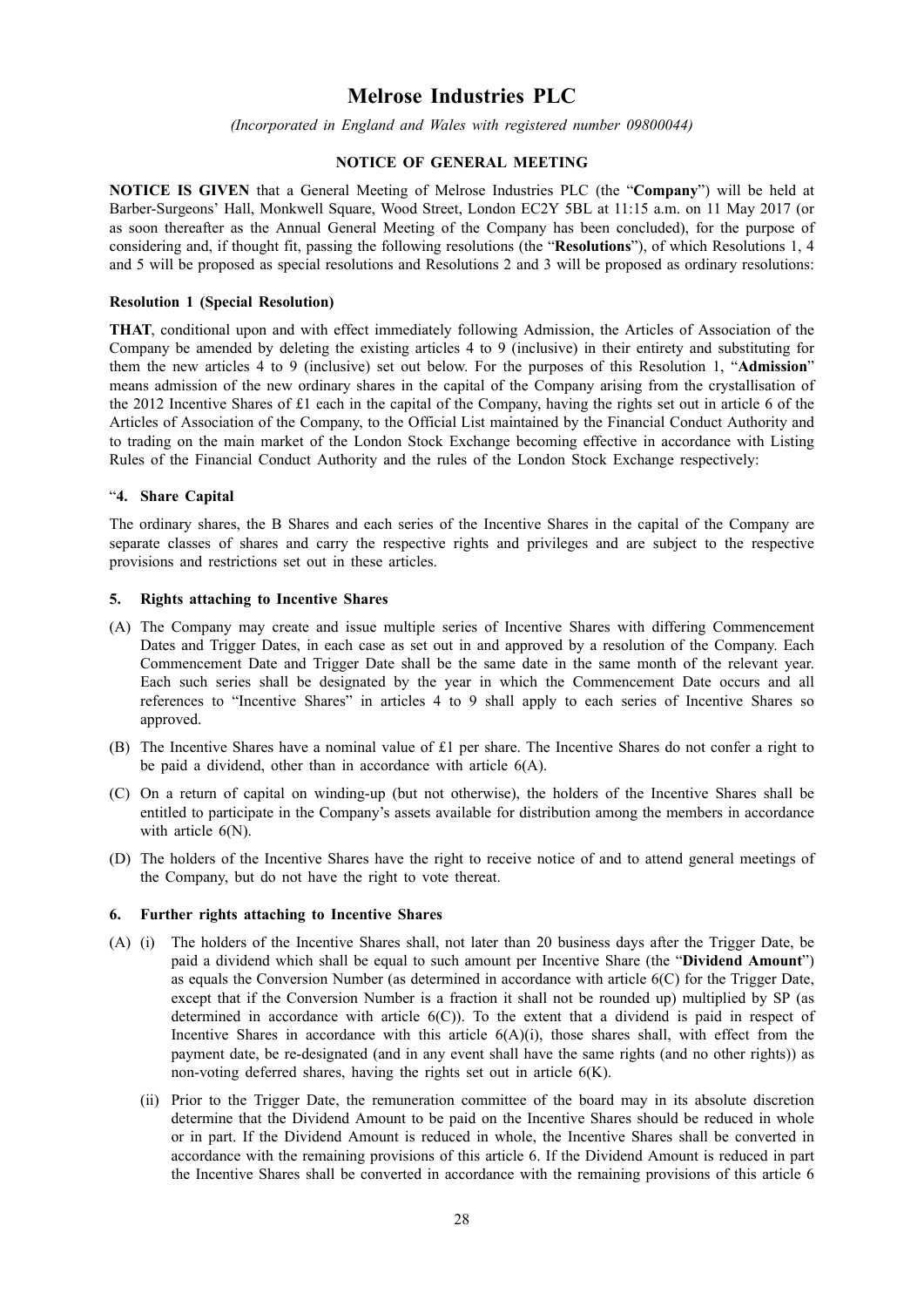save that the Conversion Number shall be reduced to reflect the amount of the dividend per share to be paid. The Company shall serve a notice on the holders of such Incentive Shares (a "**conversion notice**") informing such holders of the determination by the remuneration committee of the board and such notice shall be served within five business days of such determination.

- (iii) If the Company is unable (for whatever reason) to pay the full amount of the dividend which is due as provided for in articles 6(A)(i) or 6(A)(ii) or if the Company decides not to pay such a dividend or if the remuneration committee of the board determines in accordance with article  $6(A)(ii)$  that the Incentive Shares should be converted but the Company fails to convert the Incentive Shares in accordance with article  $6(A)(ii)$  and the remaining provisions of this article 6, then the Company shall procure that such Incentive Shares shall be purchased, not later than 25 business days after the Trigger Date, by an employee share ownership trust nominated by the Company for a consideration per Incentive Share equal to the Dividend Amount (as defined in article 6(A)(i)).
- (B) If a conversion notice is served in accordance with article  $6(A)(ii)$ , or pursuant to articles  $6(M)$  or  $6(N)$ , on conversion each Incentive Share shall convert into such number of fully paid ordinary shares as equals the Conversion Number (save where a dividend has been paid on the Incentive Shares in accordance with article  $6(A)((ii)$  in which case the Conversion Number shall be reduced to reflect the amount of any dividend per share actually paid), provided that for the purposes of such conversion (other than a conversion pursuant to articles  $6(M)$  or  $6(N)$ ) the Conversion Number multiplied by NBS shall not exceed the sum of (i) 5 per cent. of the aggregate number of ordinary shares in issue on the Commencement Date, plus (ii) 5 per cent. of any additional ordinary shares issued or created by the Company on or after the Commencement Date, and to the extent that the Conversion Number multiplied by NBS does exceed that amount, the amount of any excess shall be paid by way of a dividend to the holders of the Incentive Shares immediately prior to the conversion.
- (C) Subject to articles 6(G) and 6(M) and subject always to adjustment in accordance with article 6(O) and/or 6(P), the "**Conversion Number**" equals:

$$
\frac{7.5}{100} \times [(SP \times N) - IC ] \times \frac{1}{SP}
$$
  
NBS

Where:

 $N =$  the number of ordinary shares in issue on the relevant Trigger Date

NBS = 50,000

- $SP$  = the price certified by Investec Investment Banking (or other brokers for the time being of the Company) to be the average closing middle market quotation (in pounds sterling) of an ordinary share in the capital of the Company as derived from the Daily Official List for the 40 business days prior to the Trigger Date
- IC = the invested capital (in pounds sterling) relating to the ordinary shares, being the sum of the Indexed Capital for each month in which there is either an Ordinary Share Cost or a Return from (and including) the month in which the relevant Commencement Date for the Incentive Shares occurs up to (and including) the month in which the relevant Trigger Date for the Incentive Shares occurs (and for these purposes the Ordinary Share Cost for the first month shall be the deemed market capitalisation of the Company as at the business day immediately preceding the relevant Commencement Date for the Incentive Shares based on the price certified by Investec Investment Banking (or other brokers for the time being of the Company) to be the average closing middle market quotation (in pounds sterling) of an ordinary share in the capital of the Company as derived from the Daily Official List for the 40 business days up to and including the business day immediately preceding the relevant Commencement Date)

and where:

- (i) the "**Indexed Capital**" for a month means the Net Capital for that month multiplied by the relevant Index Adjustment for the period from the commencement of that month until the commencement of the month in which the Trigger Date falls
- (ii) the "**Net Capital**" for a month means the Ordinary Share Cost in that month or the Returns in that month or, in the event that there is both, the net amount of Ordinary Share Cost minus Returns, and which for the avoidance of doubt may be zero or a negative number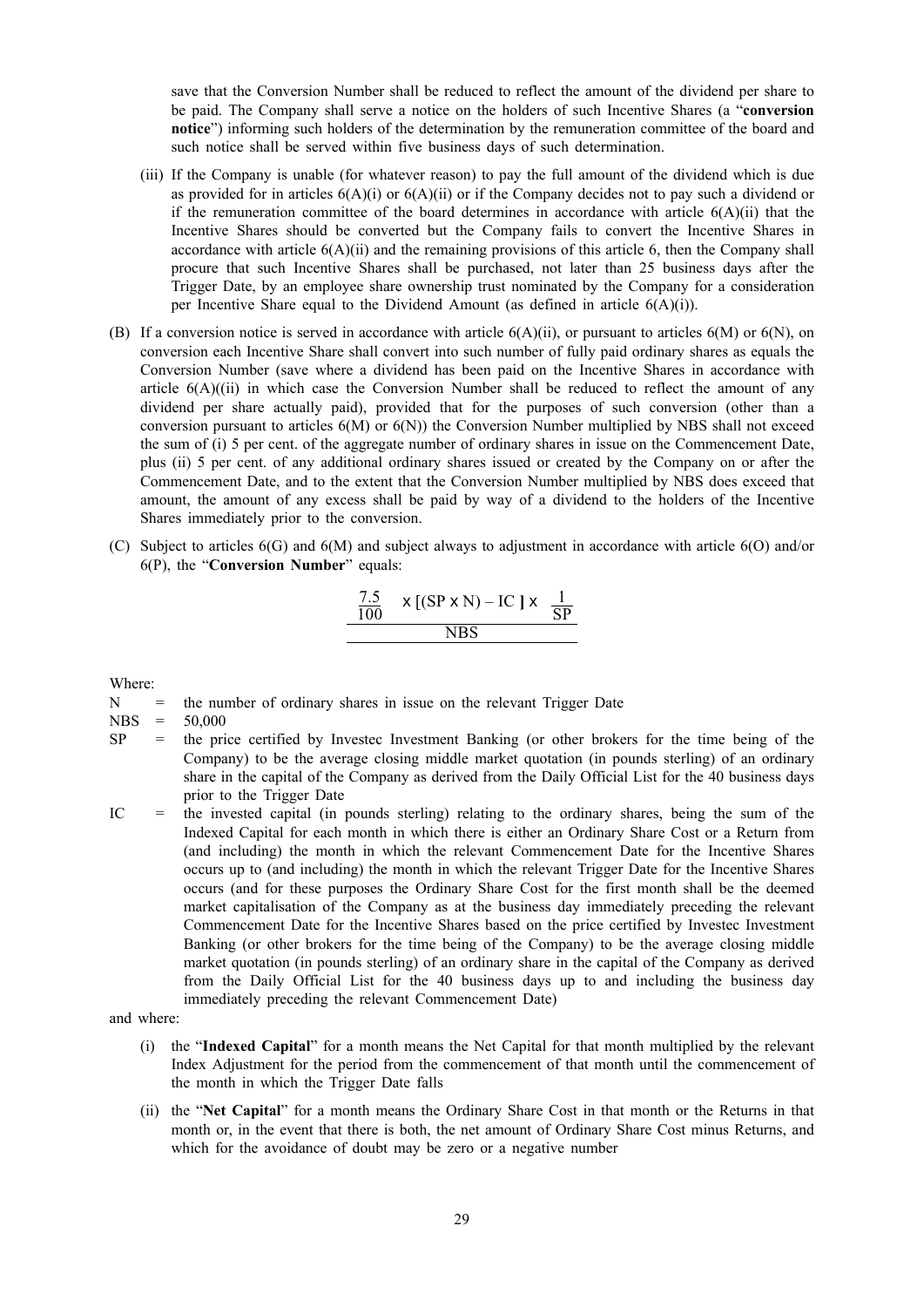- (iii) "**Ordinary Share Cost**" means the total amount (in pounds sterling) paid up (as to nominal value and any premium) on any allotment of ordinary shares in the period, provided that (I) if any part of such amount paid up on any ordinary share is paid up otherwise than in cash the amount paid up on that share shall be deemed to be the price certified by Investec Investment Banking (or other broker for the time being of the Company) to be the average closing middle market quotation (in pounds sterling) of an ordinary share as derived from the Daily Official List for the ten business days immediately preceding the announcement of a transaction, where the terms of the transaction are agreed at the time of such announcement (and would require an announcement to be made pursuant to Chapter 10 of the Listing Rules were such Chapter to be applicable) or where the announcement constitutes an announcement of a firm intention to make an offer, pursuant to Rule 2.7 of the Takeover Code (or its equivalent in other jurisdictions), and (II) if any ordinary shares shall be allotted credited as fully paid by way of capitalisation of profits or reserves the amount paid up on such shares shall be excluded from the calculation of Ordinary Share Cost
- (iv) "**Returns**" means the sum of any dividends or distributions of any kind paid or made on or in respect of the ordinary shares, including (I) a purchase of any of the Company's own shares (whether or not out of the proceeds of any fresh issue of shares or out of unrealised profits), (II) a reduction of share capital by repaying paid up share capital, and (III) any other returns of capital in the period, whether in cash or otherwise and however described, excluding:
	- (a) any issue of shares credited as fully paid to shareholders by way of capitalisation of profits or reserves which is to be, or may at the election of the shareholders be, issued instead of the whole or any part of a cash dividend which the shareholders concerned would or could otherwise have received; and
	- (b) any issue of shares credited as fully paid to the shareholders (or as they may direct) by way of capitalisation of profits or reserves (including any share premium account or capital redemption reserve)
- (v) "**Index Adjustment**" =



Where:

 $RPI<sub>1</sub>$  is the RPI for the month immediately preceding the start of the period referred to in (i) above (rounded to one decimal place)

 $RPI<sub>2</sub>$  is the RPI for the month immediately preceding the end of the period referred to in (i) above (or, if that has not been published by the close of business on the Trigger Date, then the RPI for the latest month for which the RPI has been published) (rounded to one decimal place)

"**t**" is the number of months between the two months used to determine RPI<sub>1</sub> and RPI<sub>2</sub> (and for the avoidance of doubt, there are 12 months between the same months in consecutive years)

"**RPI**" means the UK Retail Prices Index (all items) published by the Office for National Statistics (or any successor Government department) (January 1987 = 100) or any index which may replace the RPI, as selected by the remuneration committee of the board of the Company

references to a month are to a calendar month.

For the avoidance of doubt, where "IC" is a negative number the formula in this article 6(C) shall continue to be applicable.

In the event that the calculation in this article  $6(C)$  results in a Conversion Number being less than one, the Conversion Number for the purposes of these articles shall be one.

(D) In these articles, the "**Trigger Date**" is (except where article 6(M) or 6(N) applies) the date specified as such for the relevant Incentive Shares in a resolution of the Company to authorise an issue of Incentive Shares for the purposes of these articles. If, however, the Company's annual accounts for its preceding financial period (or where applicable a summary financial statement derived from the annual accounts) have (or has) not been published by the last day of the month falling two months before the Trigger Date,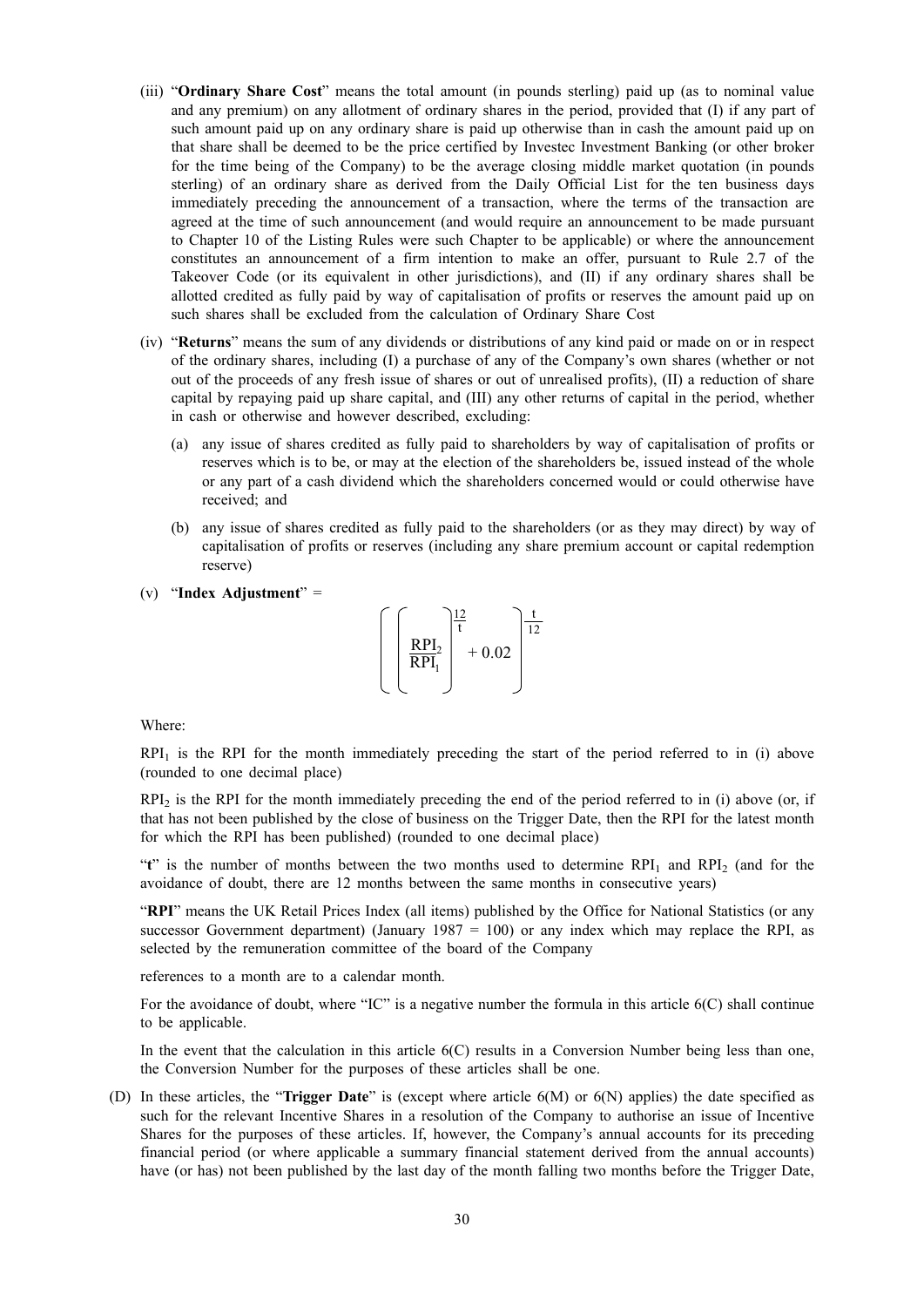the Trigger Date is two months after the date on which the annual accounts (or where applicable the summary financial statement) are (or is) so published. If the Company shall change its accounting reference date from 31 December, there shall be substituted for the specified Trigger Date, the date falling five months after the new accounting reference date. Other than pursuant to articles 6(M) and 6(N), the Trigger Date as calculated in accordance with this article 6(D) cannot be changed. In these articles, the "**Commencement Date**" is the date specified as such for the relevant Incentive Shares in a resolution of the Company to authorise an issue of Incentive Shares for the purposes of these articles.

- (E) The ordinary shares to which a holder is entitled on conversion shall not rank for any dividends or other distributions paid or made on ordinary shares prior to the relevant Trigger Date but shall rank for any paid or made thereafter, and subject thereto they shall rank pari passu in all respects and form one class with the ordinary shares then in issue.
- (F) If a conversion notice is served in accordance with article  $6(A)(ii)$ , on or within 20 business days after the Trigger Date (the "**conversion date**"), the board shall convert the Incentive Shares into the ordinary shares and deferred shares (if any) arising on conversion and, as soon as reasonably practicable thereafter, shall issue to the holders of such ordinary shares without charge certificates for the ordinary shares and deferred shares (if any). In the meantime, transfers of ordinary shares shall be certified against the register.
- (G) Except for the purposes of article 6(A)(i), where the Conversion Number is a fraction, the Conversion Number shall be rounded up to the nearest whole number provided that where a holder of Incentive Shares converts more than one Incentive Share at the same time, then for the purposes of determining the number of ordinary shares to which a holder is entitled and whether a (and if so what) fraction of an ordinary share arises, the number of ordinary shares arising on the conversion of Incentive Shares by any one holder shall first be aggregated.
- (H) Where a block admission arrangement is in place with a relevant investment exchange, the Company will use its best endeavours to procure that the aggregate Conversion Number of ordinary shares shall, upon conversion, be admitted to the relevant investment exchange. Where a block admission arrangement is not in place or is insufficient to deal with the aggregate Conversion Number, the Company will apply for admission to the relevant investment exchange for that number of ordinary shares for which there are insufficient ordinary shares available under a block admission arrangement to satisfy the aggregate Conversion Number. The Company shall prepare and use its best endeavours to issue any listing particulars and other documents that may be required to be issued in respect of any ordinary shares arising on conversion pursuant to the rules of any relevant investment exchange.
- (I) The board may in its absolute discretion from time to time decide the manner in which Incentive Shares are to be converted, subject to the provisions of the articles and the Act, and for the avoidance of doubt may decide to effect conversion of Incentive Shares partly in one manner and partly in another.
- (J) Without prejudice to article 6(I), the board may, pursuant to the authority given by the adoption of these articles and without the requirement for any further resolution of the Company or of the holders of any class of shares, elect to effect conversion, in whole or in part, by sub-division, in which case each Incentive Share to be converted shall, pursuant to the authority granted by the adoption of this article, be sub-divided and re-designated into:
	- (i) such number of ordinary shares of the same nominal amount as the ordinary shares of the Company at such time as the board determines (subject to the limitation on timing set out in article  $6(F)$ ), equal to (or no greater than) the Conversion Number; and
	- (ii) a non-voting deferred share with a nominal value equal to the balance of such share, having the rights set out in article 6(K) (a "**deferred share**" and, together, the "**deferred shares**").
- (K) The deferred shares shall not confer the right to be paid a dividend or to receive notice of or to attend or vote at a general meeting. On a winding-up, after the distribution of the first £10,000,000,000 of the assets in accordance with article 5(B), the holders of the deferred shares (if any) shall be entitled to receive an amount equal to the nominal value of such deferred shares pro rata to their respective holdings. The deferred shares shall not, save as referred to in this article  $6(K)$ , be transferable. Conversion of an Incentive Share is deemed to confer irrevocable authority on the board at any time to do all or any of the following without obtaining the sanction of the holder of any or all of the deferred shares:
	- (i) to appoint a person to execute on behalf of each holder of deferred shares an instrument of transfer for or an agreement to transfer (or both) all or some of the deferred shares, without making a payment to the holder, to such person as the board may decide, as custodian;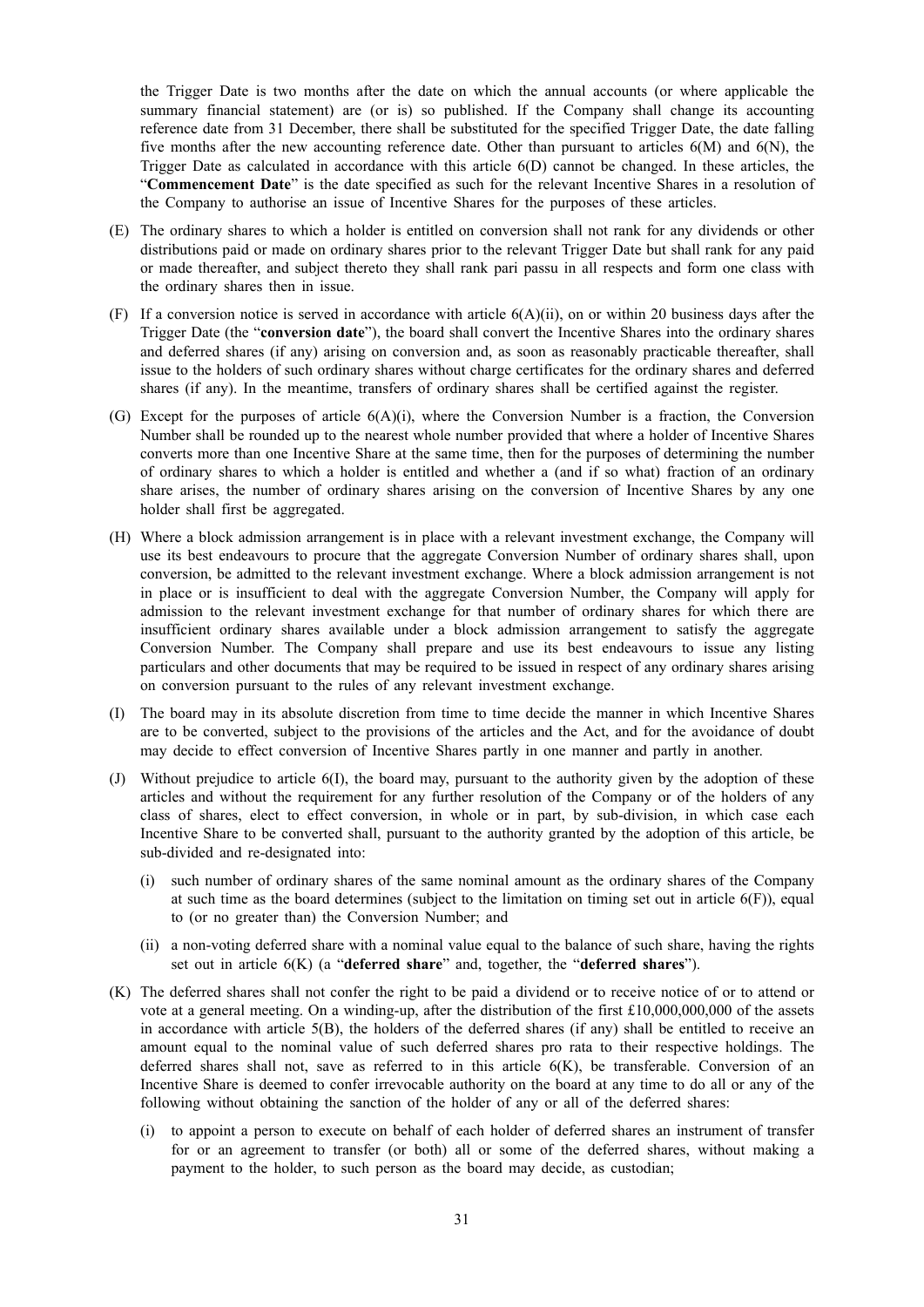- (ii) to purchase all or some of the deferred shares (subject to the provisions of the Act) for a price of one penny for all the deferred shares purchased, without obtaining the sanction of the holder;
- (iii) for the purposes of any such purchase, to appoint any person to execute on behalf of the holder of deferred shares a contract for the sale to the Company of any such deferred shares by him or her; and
- (iv) to cancel all or any of the same so purchased in accordance with the Act.

Pending the transfer or purchase the Company may retain the certificates for the deferred shares.

- (L) Without prejudice to article 6(I), and notwithstanding the provisions of article 125, the board may, without the requirement for any further resolution of the Company or of the holders of any class of shares, (I) elect to effect conversion, in whole or in part, by way of the capitalisation of profits or reserves (including a share premium account, capital redemption reserve, merger reserve and profit and loss account), whether or not available for distribution, (II) appropriate the sum to be capitalised to any one or more holders of Incentive Shares and whether or not in proportion to the nominal amounts of shares held by them, and apply that sum on such holders' behalf in or towards paying up in full unissued ordinary shares of a nominal amount equal to that sum, and to allot the shares to such holders or as they may direct. Immediately upon such allotment, the Incentive Shares to be converted at any one time and held by such holder shall, if conversion is effected in whole pursuant to this article 6(L), pursuant to the authority given by the adoption of these articles and without the requirement for any further resolution of the Company, be re-designated as non-voting deferred shares having the rights set out in article  $6(K)$ .
- (M) If, prior to the payment of the dividend provided for in articles  $6(A)(i)$  and  $6(A)(ii)$ , the conversion of the Incentive Shares into ordinary shares pursuant to article  $6(A)(ii)$  or the purchase of the Incentive Shares pursuant to article 6(A)(iii), as the case may be, the Company becomes aware that, as a result of an offer made to all holders of ordinary shares (or all holders of ordinary shares other than the offeror and any associates of the offeror, as defined in section 988 of the Act) to acquire all or some of the ordinary shares (including any such offer implemented by way of a court approved scheme of arrangement under Part 26 of the Act) the right to cast more than 50 per cent. of the votes that may ordinarily be cast on a poll at a general meeting has or will become vested in the offeror and those associates, the Company shall give notice to all holders of Incentive Shares forthwith upon it becoming so aware and such notice shall also state that the Dividend Amount shall be reduced in whole and that a conversion shall occur in accordance with article  $6(A)(ii)$ . Subject to article  $8(C)$ , the Incentive Shares shall convert in accordance with article 6(A)(ii) and such number of ordinary shares as is equal to the whole of the Conversion Number shall be allotted pursuant to article 6(L), without having regard to the limitation on the Conversion Number multiplied by NBS, which is imposed pursuant to article 6(B), and such ordinary shares shall be entitled to participate in the offer resulting in the change of control of the Company (the "**Change of Control**"), alongside the existing ordinary shares. Such conversion shall occur upon the Change of Control or as soon thereafter as the board becomes aware of the Change of Control having occurred, in accordance with this article 6, except that for such purposes the "Trigger Date" shall be the date of, but immediately prior to, the Change of Control and "SP" shall be the offer price per ordinary share as calculated on the date of the Change of Control. In the event that part or all of the offer price is not in cash, the remuneration committee shall determine the value of the non-cash element, having been advised by an investment bank of repute that such valuation is fair and reasonable. For the avoidance of doubt, any offer so made (including any offer implemented by way of a court approved scheme of arrangement under Part 26 of the Act) which results in the Company being controlled by a new company ("**New Company**") in which at least 90 per cent. of the shares in the New Company are held by substantially the same persons who immediately before the offer was made were shareholders in the Company shall not constitute a Change of Control of the Company and no "Trigger Date" shall be deemed to have occurred provided that the Incentive Shares have been exchanged or are exchangeable for new incentive shares in the New Company on substantially the same terms as the Incentive Shares.
- (N) If, prior to the payment of the dividend provided for in articles  $6(A)(i)$  and  $6(A)(ii)$ , the conversion of the Incentive Shares into ordinary shares pursuant to article  $6(A)(ii)$  or the purchase or redemption of the Incentive Shares pursuant to article  $6(A)(iii)$ , as the case may be, either (I) a resolution for voluntary winding-up of the Company is passed or (II) a winding-up order is made by the court in relation to the Company, subject to article 8(C), the Incentive Shares shall be treated as if they had converted in accordance with this article 6, without having regard to the limitation on the Conversion Number multiplied by NBS, which is imposed pursuant to article 6(B), on the date of, and with effect immediately prior to, the resolution for the voluntary winding-up of the Company being passed or the date of the winding-up order being made, as the case may be (in either case, the "**operative date**") except that for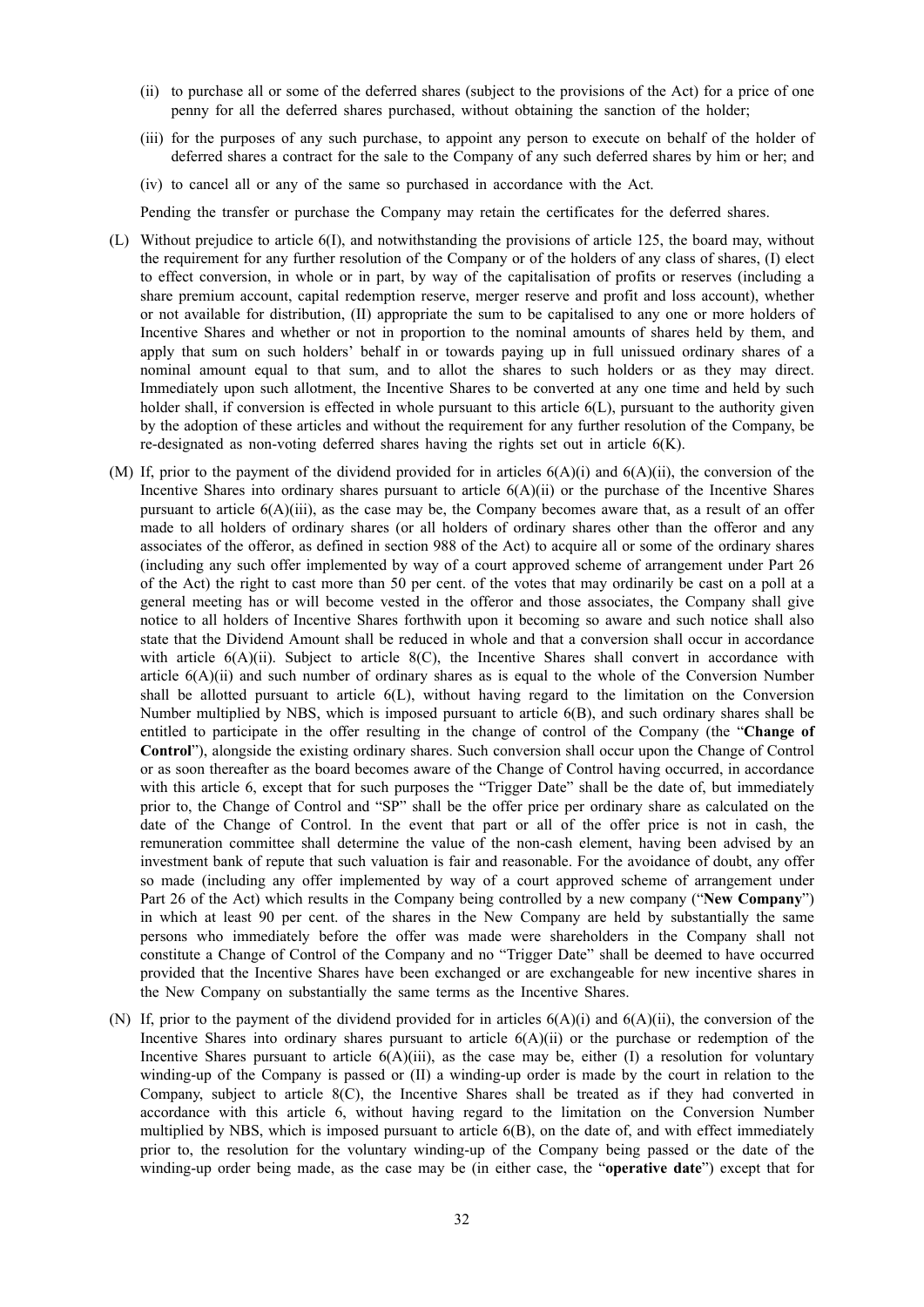such purposes the "Trigger Date" shall be the operative date. In that event, the holder thereof shall be entitled to be paid, in satisfaction of the amount due in respect of his Incentive Shares, a sum equal to the amount to which he would have been entitled on a return of capital on a winding-up if he had been the holder of the ordinary shares to which he would have become entitled on such conversion.

- (O) If a doubt or dispute arises concerning the calculation of the Conversion Number or any component part of the formulae for calculating the Conversion Number, the board shall refer the matter to the auditors and their certificate as to such calculation shall be conclusive and binding on all concerned.
- (P) In the event that any provision (or combination of provisions) in this article 6 or any future change to the capital structure of the Company produces, or is likely to produce, a Conversion Number which appears to the remuneration committee to be an anomalous result or there shall be quantified material information known to the remuneration committee in relation to the current financial position of the Company that is not in the public domain that would, in the reasonable opinion of the remuneration committee, produce an anomalous result if such information were in the public domain, the remuneration committee may make such adjustments to the method of calculating the Conversion Number as it considers appropriate to ensure that conversion is fair and reasonable, and as an investment bank of repute shall have confirmed in writing to be fair and reasonable so far as the ordinary shareholders are concerned.

#### **7. Permitted Transfer of Incentive Shares**

- (A) Subject to article 7(B), the holders of the Incentive Shares may not transfer, charge, encumber, grant any option over or otherwise dispose of any Incentive Share or any interest therein.
- (B) A holder of an Incentive Share may at any time transfer an Incentive Share:
	- (i) with the prior written consent of the board (and where such consent is given in relation to a transfer to (a) the trustees of a trust of which the only beneficiaries (and the only people capable of being beneficiaries) are the holder of the Incentive Shares who established the trust and who is transferring the relevant shares, the holder's spouse and/or the holder's lineal descendants by blood or adoption; and/or (b) a company whose voting control is and will remain until the Trigger Date under the control of the holder, the holder's spouse and/or the holder's lineal descendant(s) by blood or adoption; and/ or (c) his spouse; and/or (d) his lineal descendants by blood or adoption, such transferees being "**permitted transferees**"); or
	- (ii) when required by articles  $7(C)$  or  $8(B)$ .
- (C) If a transferee of any shares under article 7(B) shall at any time cease to be a permitted transferee in relation to the original holder of the relevant Incentive Shares (the "**relevant shares**"), it shall be the duty of the trustees and/or the person holding the relevant shares to notify the board in writing that such event has occurred and the trustees and/or the person shall be bound to execute a stock transfer form and to do such other things as may be necessary to transfer the relevant shares at the price per share (if any) for which they were acquired, to the original holder (who shall be bound to acquire the relevant shares) and, if they or he fails to do so, the directors may authorise any director to execute any stock transfer form and to do such other things as may be necessary or desirable to transfer the relevant shares on behalf of the trustees and/or the person holding the relevant shares pursuant to this article  $7(C)$ .
- (D) The board may require from any person lodging a share transfer such information and evidence as the board thinks fit regarding any matter which they may reasonably deem relevant for the purposes of article 7(B) and may refuse to register the relevant transfer until they have received information and evidence satisfactory to them.

#### **8. Compulsory transfer or conversion**

If the holder of any Incentive Shares or the original holder of any Incentive Shares transferred pursuant to article 7, if an employee of the Company or any of its subsidiary undertakings, ceases to be an employee, if a director of the Company, ceases to be a director, and if an employee and director, ceases to be both, in each case other than by reason of death, permanent ill health, permanent disability, his resignation in connection with a Change of Control, retirement at or above 65 years of age or the termination of his employment or directorship without cause, he shall be deemed to be a "**bad leaver**".

If the holder of any Incentive Shares or the original holder of any Incentive Shares transferred pursuant to article 7, if an employee of the Company or any of its subsidiary undertakings, ceases to be an employee,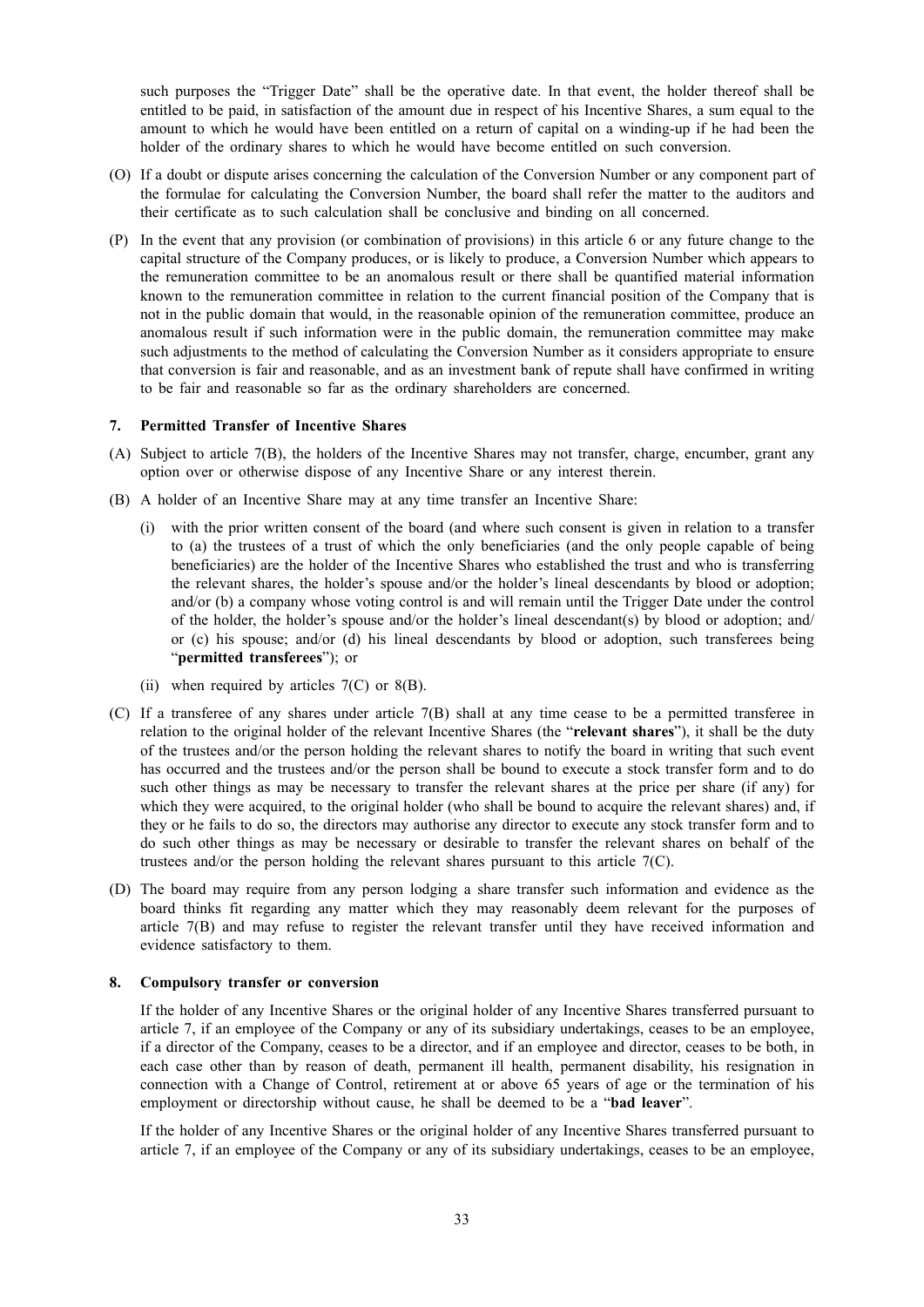if a director of the Company, ceases to be a director, and if an employee and director, ceases to be both, and such person is not a bad leaver, he shall be deemed to be a "**good leaver**".

- (A) Unless the remuneration committee shall in its absolute discretion determine otherwise, if the holder of any Incentive Shares or the original holder of any Incentive Shares transferred pursuant to article 7 becomes a bad leaver then the provisions of articles  $8(A)$  to  $8(C)$  shall apply in respect of:
	- (i) the bad leaver; and
	- (ii) any permitted transferee of such bad leaver and any subsequent transferee of such shares

(together the "**compulsory transferors**").

- (B) Each Incentive Share held by the compulsory transferors shall within the period of 20 business days following the bad leaver ceasing to be an employee or director, be transferred to the trustees of an employee share ownership plan trust, or such person as the board may direct, at a price per share equal to the lower of the nominal value per Incentive Share and the closing middle market quotation of an ordinary share in the capital of the Company as derived from the Daily Official List on the business day prior to the transfer, and the compulsory transferors shall be bound to execute a stock transfer form and to do such other things as may be necessary to transfer the relevant shares and if they fail to do so, the directors may authorise any director to execute any stock transfer form and to do such other things as may be necessary or desirable to transfer the relevant shares on behalf of the compulsory transferors.
- (C) Following a cessation of employment or directorship causing this article 8 to apply to particular Incentive Shares, those Incentive Shares may not be transferred pursuant to article  $7(B)(i)$ . In the event of a Change of Control between the date of cessation of employment or directorship and the relevant transfer date in article 8(B), those Incentive Shares shall convert in accordance with article 6(M) except that each such Incentive Share shall convert into one fully paid ordinary share and one fully paid deferred share with a nominal value equal to the balance of the nominal value of the Incentive Share (the "**bad leaver conversion rate**"). In the event of either (I) a resolution for a voluntary winding-up of the Company being passed or (II) a winding-up order being made by the court in relation to the Company, in either case between the date of cessation of employment or directorship and the relevant transfer date in article 8(B), those Incentive Shares shall convert in accordance with article 6(N) except that each such Incentive Share will convert in accordance with the bad leaver conversion rate.
- (D) Save in circumstances where a holder of Incentive Shares becomes a good leaver as a result of his resignation in connection with a Change of Control, the remuneration committee may, in its absolute discretion, require that a good leaver and any person to whom such good leaver has transferred Incentive Shares pursuant to article 7 and any subsequent transferee of such shares shall be deemed to be a compulsory transferor and that the provisions of article 8(B) shall apply to such good leaver or transferee as the case may be, in respect of some or all of the Unvested Portion of the Incentive Shares held by such good leaver, as they apply to a bad leaver.

Any determination by the remuneration committee in accordance with article 8(D) shall be notified to such good leaver within three months of such person becoming a good leaver.

For the purposes of this article 8(D), "**Unvested Portion**" shall mean any Incentive Shares for which the holder was granted an option to subscribe within less than one year prior to the date on which that holder becomes a good leaver.

#### **9. Restrictions**

If Incentive Shares remain capable of being converted into ordinary shares, the Company shall not, except with the consent in writing of the holders of at least three-fourths of the nominal amount of the Incentive Shares then in issue or with the sanction of a special resolution passed at a separate meeting of the holders of the Incentive Shares then in issue validly held in accordance with the provisions of these articles (I) create, allot or issue any further Incentive Shares in the capital of the Company; or (II) pass a resolution varying any of the special rights attached to the Incentive Shares."

#### **Resolution 2 (Ordinary Resolution)**

**THAT**, subject to and conditional on the passing of Resolutions 1 and 3, for the purposes of Articles 4 to 9 of the Articles of Association of the Company, the creation of a series of Incentive Shares with a Commencement Date of 31 May 2017 and a Trigger Date of 31 May 2020, to be referred to as "2017 Incentive Shares", be and is approved and the directors of the Company be and are generally authorised to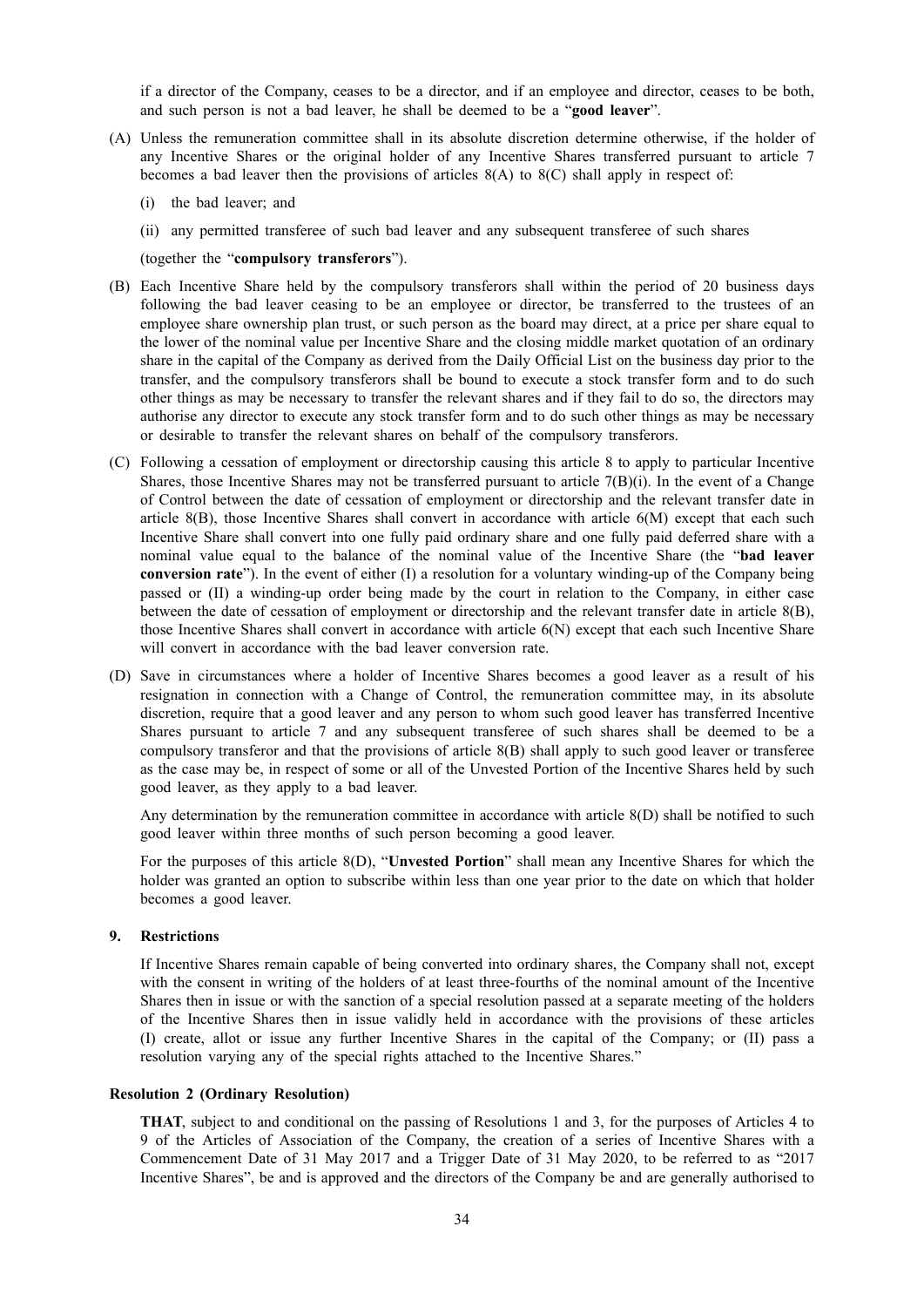exercise all the powers of the Company from time to time to grant options to subscribe for 2017 Incentive Shares on the terms set out in the circular sent to shareholders of the Company dated 7 April 2017 provided that the aggregate number of options when added to the number of 2017 Incentive Shares in issue does not exceed 50,000 and to allot 2017 Incentive Shares in the Company up to an aggregate nominal amount of £50,000.

#### **Resolution 3 (Ordinary Resolution)**

**THAT**, subject to and conditional on the passing of Resolutions 1 and 2, the Directors' remuneration policy, as set out in the annex to the circular sent to shareholders of the Company dated 7 April 2017, be and is approved and shall take effect immediately after the conclusion of the General Meeting.

#### **Resolution 4 (Special Resolution)**

**THAT**, in addition to the authority provided for in Resolution 5 and in Resolution 16 of the resolutions proposed at the annual general meeting of the Company, to be held at 11:00 a.m. on 11 May 2017, the Company be and is generally and unconditionally authorised to make one or more off-market purchases (within the meaning of section 693A of the Act) of ordinary shares and/or incentive shares and/or deferred shares in the capital of the Company for the purposes of or pursuant to an employees' share scheme provided that:

(A) the maximum aggregate number of ordinary shares authorised to be purchased is 188,674,658 and the maximum aggregate number of incentive shares authorised to be purchased is 50,000 and the maximum aggregate number of deferred shares authorised to be purchased is 50,000;

- (B) the minimum and maximum price which may be paid for an ordinary share is the lower of:
	- (i) the nominal value of an ordinary share at the time of such purchase; and
	- (ii) the closing middle market quotation of an ordinary share as derived from the Daily Official List of the London Stock Exchange on the business day prior to the day on which the ordinary share is purchased;

(C) the minimum and maximum price which may be paid for an incentive share is the nominal value of an incentive share at the time of such purchase;

(D) the minimum price which may be paid for a deferred share is 1/50,000 penny and the maximum price which may be paid for a deferred share is the nominal value of a deferred share at the time of such purchase;

(E) this authority shall expire on the day immediately preceding the fifth anniversary of the date on which this resolution is passed;

(F) the Company may make a contract of purchase of ordinary shares and/or incentive shares under this authority which would or might be executed wholly or partly after the expiry of this authority, and may make a purchase of ordinary shares and/or incentive shares in pursuance of any such contract; and

(G) any ordinary shares and/or incentive shares purchased pursuant to this authority may either be held as treasury shares or cancelled by the Company, depending on which course of action is considered by the Directors to be in the best interests of shareholders at the time.

#### **Resolution 5 (Special Resolution)**

### **THAT:**

(a) the Company be authorised in accordance with section 694 of the Companies Act 2006 (the "**Act"**) to purchase certain unlisted deferred shares of £1 each in the capital of the Company, having the rights set out in Article 6(K) of the Articles of Association of the Company (the "**2012 Deferred Shares**"), pursuant to the terms of a draft contract to be entered into between the Company and the Company Secretary relating to such purchase and under which the aggregate consideration is one penny (the "**2012 Deferred Shares Contract**") and that the terms of the 2012 Deferred Shares Contract be and are approved, provided that the authority hereby conferred shall expire at the conclusion of the Annual General Meeting of the Company to be held in 2018 or the date that is 15 months from the passing of this resolution, whichever is the earlier; and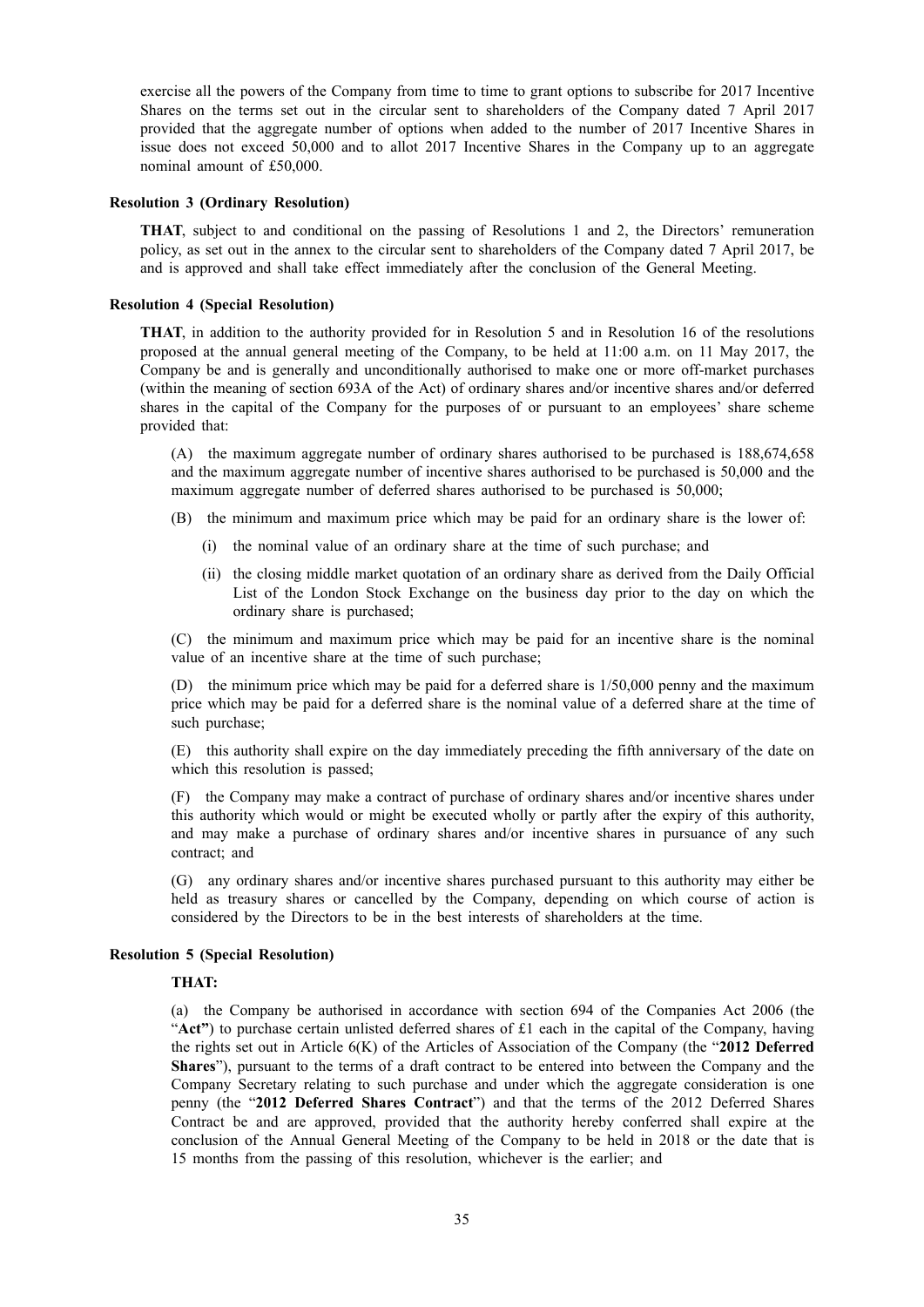(b) upon the purchase of the 2012 Deferred Shares by the Company, the 2012 Deferred Shares be cancelled in accordance with section 706 of the Act and the amount of the Company's issued share capital be diminished accordingly.

11th Floor The Colmore Building, Colmore Circus Queensway, Birmingham, B4 6AT

*Registered office:* By order of the Board:

Jonathon Crawford *Company Secretary*

7 April 2017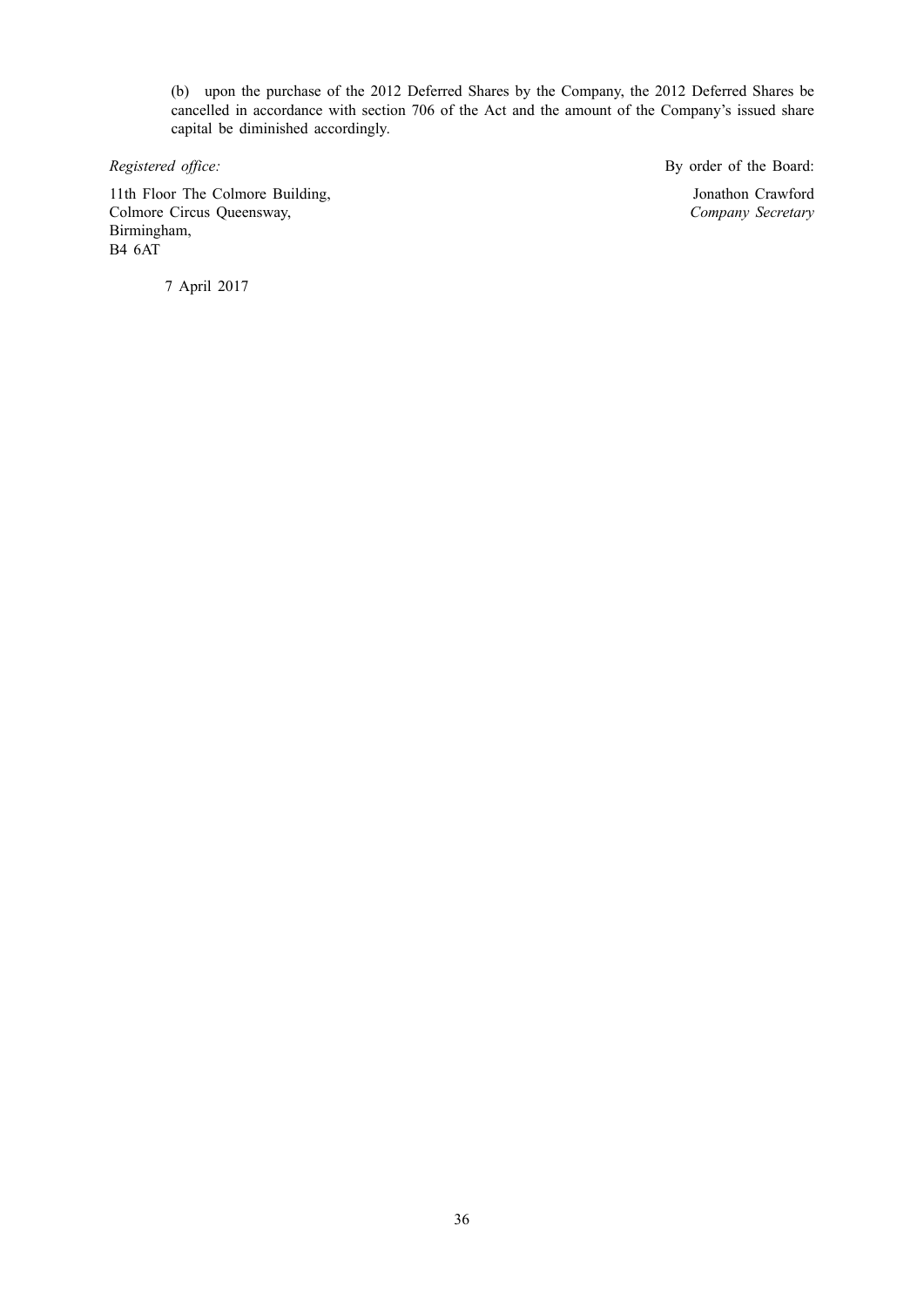# **Notes:**

- 1. The holders of Ordinary Shares and 2012 Incentive Shares in the capital of the Company are entitled to attend the General Meeting, but only holders of Ordinary Shares are entitled to vote. A member entitled to attend and vote may appoint a proxy to exercise all or any of its rights to attend, speak and vote at a general meeting of the Company. Such a member may appoint more than one proxy, provided that each proxy is appointed to exercise the rights attached to different shares. A proxy need not be a member of the Company.
- 2. A blue form of proxy is enclosed with this notice. To be effective, the form of proxy must be completed and returned, together with any power of attorney or authority under which it is completed or a certified copy of such power or authority, so that it is received by the Company's registrars at the address specified on the form of proxy not less than 48 hours (excluding any part of a day that is not a working day) before the time for holding the meeting. Returning a completed blue form of proxy will not preclude a member from attending the meeting and voting in person.
- 3. Any person to whom this notice is sent who is a person nominated under section 146 of the Companies Act 2006 (the "Act") to enjoy information rights (a "Nominated Person") may, under an agreement between him and the shareholder by whom he was nominated, have a right to be appointed (or to have someone else appointed) as a proxy for the General Meeting. If a Nominated Person has no such proxy appointment right or does not wish to exercise it, he may, under any such agreement, have a right to give instructions to the shareholder as to the exercise of voting rights. The statement of the rights of shareholders in relation to the appointment of proxies in paragraphs 1 and 2 above does not apply to Nominated Persons. The rights described in paragraphs 1 and 2 can only be exercised by shareholders of the Company.
- 4. To be entitled to attend and vote at the General Meeting (and for the purposes of the determination by the Company of the number of votes they may cast), members must be entered on the Company's register of members by 6:30 p.m. on 9 May 2017 (or, in the event of an adjournment, on the date which is two days before the time of the adjourned meeting). Changes to entries on the register of members after this time shall be disregarded in determining the rights of any person to attend or vote at the meeting.
- 5. As at 6 April 2017 (being the last business day prior to the publication of this notice) the Company's issued share capital consists of 1,886,746,589 Ordinary Shares, carrying one vote each. Therefore, the total voting rights in the Company as at 6 April 2017 are 1,886,746,589.
- 6. CREST members who wish to appoint a proxy or proxies through the CREST electronic proxy appointment service may do so by using the procedures described in the CREST Manual. CREST Personal Members or other CREST sponsored members, and those CREST members who have appointed a service provider(s), should refer to their CREST sponsor or voting service provider(s), who will be able to take the appropriate action on their behalf.
- 7. In order for a proxy appointment or instruction made using the CREST service to be valid, the appropriate CREST message (a "CREST Proxy Instruction") must be properly authenticated in accordance with Euroclear UK & Ireland Limited's specifications, and must contain the information required for such instruction, as described in the CREST Manual (available via www.euroclear.com/CREST). The message, regardless of whether it constitutes the appointment of a proxy or is an amendment to the instruction given to a previously appointed proxy must, in order to be valid, be transmitted so as to be received by the issuer's agent (ID RA19) by 11:15 a.m. on 9 May 2017. For this purpose, the time of receipt will be taken to be the time (as determined by the time stamp applied to the message by the CREST Application Host) from which the issuer's agent is able to retrieve the message by enquiry to CREST in the manner prescribed by CREST. After this time any change of instructions to proxies appointed through CREST should be communicated to the appointee through other means.
- 8. CREST members and, where applicable, their CREST sponsors, or voting service providers should note that Euroclear UK & Ireland Limited does not make available special procedures in CREST for any particular message. Normal system timings and limitations will, therefore, apply in relation to the input of CREST Proxy Instructions. It is the responsibility of the CREST member concerned to take (or, if the CREST member is a CREST personal member, or sponsored member, or has appointed a voting service provider, to procure that his CREST sponsor or voting service provider(s) take(s)) such action as shall be necessary to ensure that a message is transmitted by means of the CREST system by any particular time. In this connection, CREST members and, where applicable, their CREST sponsors or voting system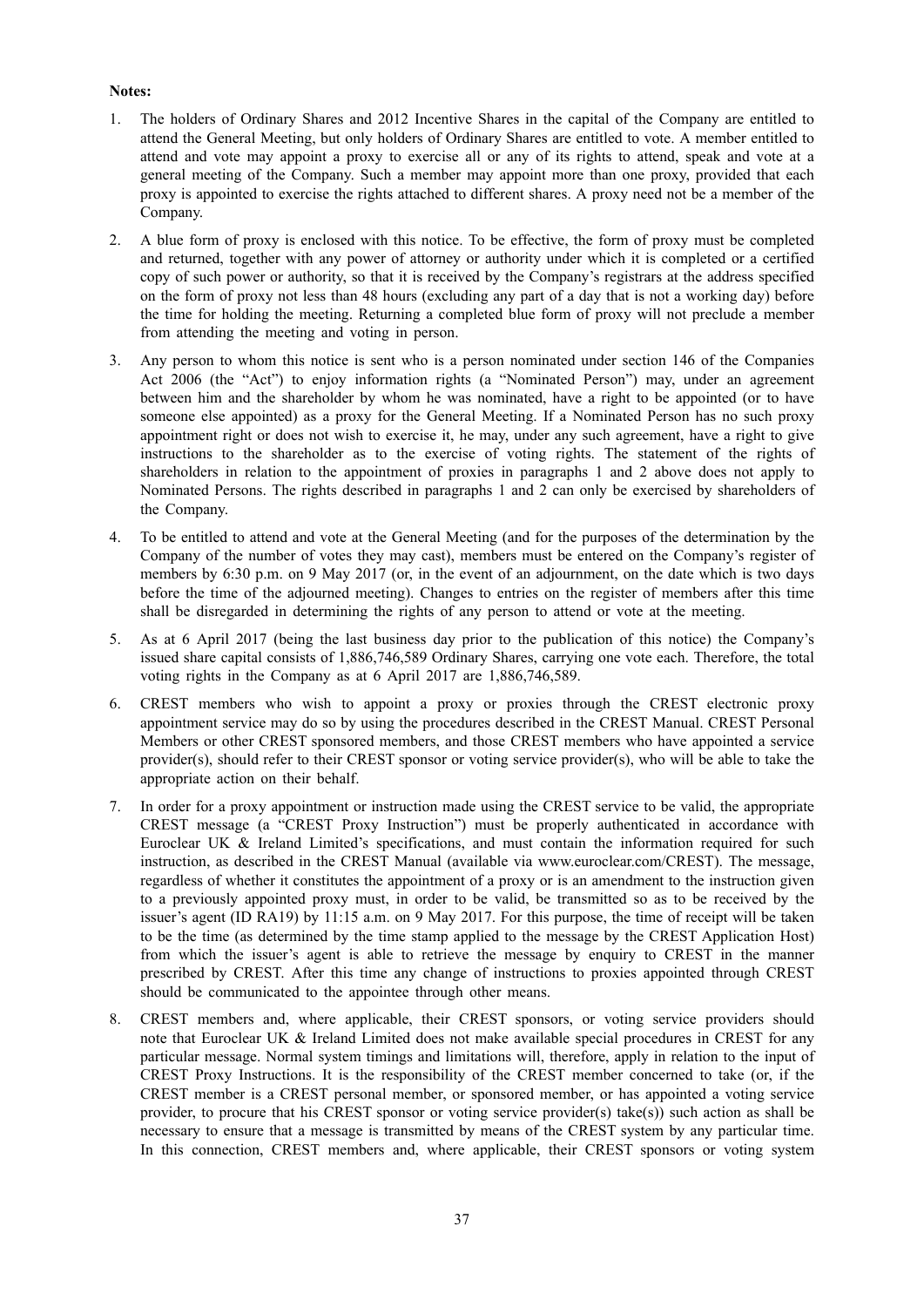providers are referred, in particular, to those sections of the CREST Manual concerning practical limitations of the CREST system and timings.

- 9. The Company may treat as invalid a CREST Proxy Instruction in the circumstances set out in Regulation 35(5) (a) of the Uncertificated Securities Regulations 2001.
- 10. Any corporation which is a member can appoint one or more corporate representatives who may exercise on its behalf all of its powers as a member provided that they do not do so in relation to the same shares.
- 11. Any member holding Ordinary Shares attending the meeting has the right to ask questions. The Company must cause to be answered any such question relating to the business being dealt with at the meeting but no such answer need be given if (a) to do so would interfere unduly with the preparation for the meeting or involve the disclosure of confidential information, (b) the answer has already been given on a website in the form of an answer to a question, or (c) it is undesirable in the interests of the Company or the good order of the meeting that the question be answered.
- 12. A copy of this notice, and other information required by section 311A of the Act, can be found at www.melroseplc.net.
- 13. You may not use an electronic address provided in either this Notice of General Meeting or any related documents (including the Proxy Form) to communicate with the Company for any purposes other than those expressly stated.
- 14. You may register your vote online by visiting Equiniti's website at www.sharevote.co.uk. In order to register your vote online, you will need to enter the Voting ID, Task ID and your Shareholder Reference Number which are set out on the enclosed blue Form of Proxy. The return of the blue Form of Proxy by post or registering your vote online will not prevent you from attending the General Meeting and voting in person, should you so wish. Alternatively, shareholders who have already registered with Equiniti's online portfolio service, Shareview, can appoint their proxy electronically by logging on to their portfolio at www.shareview.co.uk using your usual user ID and password. Once logged in simply click "View" on the "My Investments" page, click on the link to vote then follow the on screen instructions. A proxy appointment made electronically will not be valid if sent to any address other than those provided or if received after 11:15 a.m. on 9 May 2017.